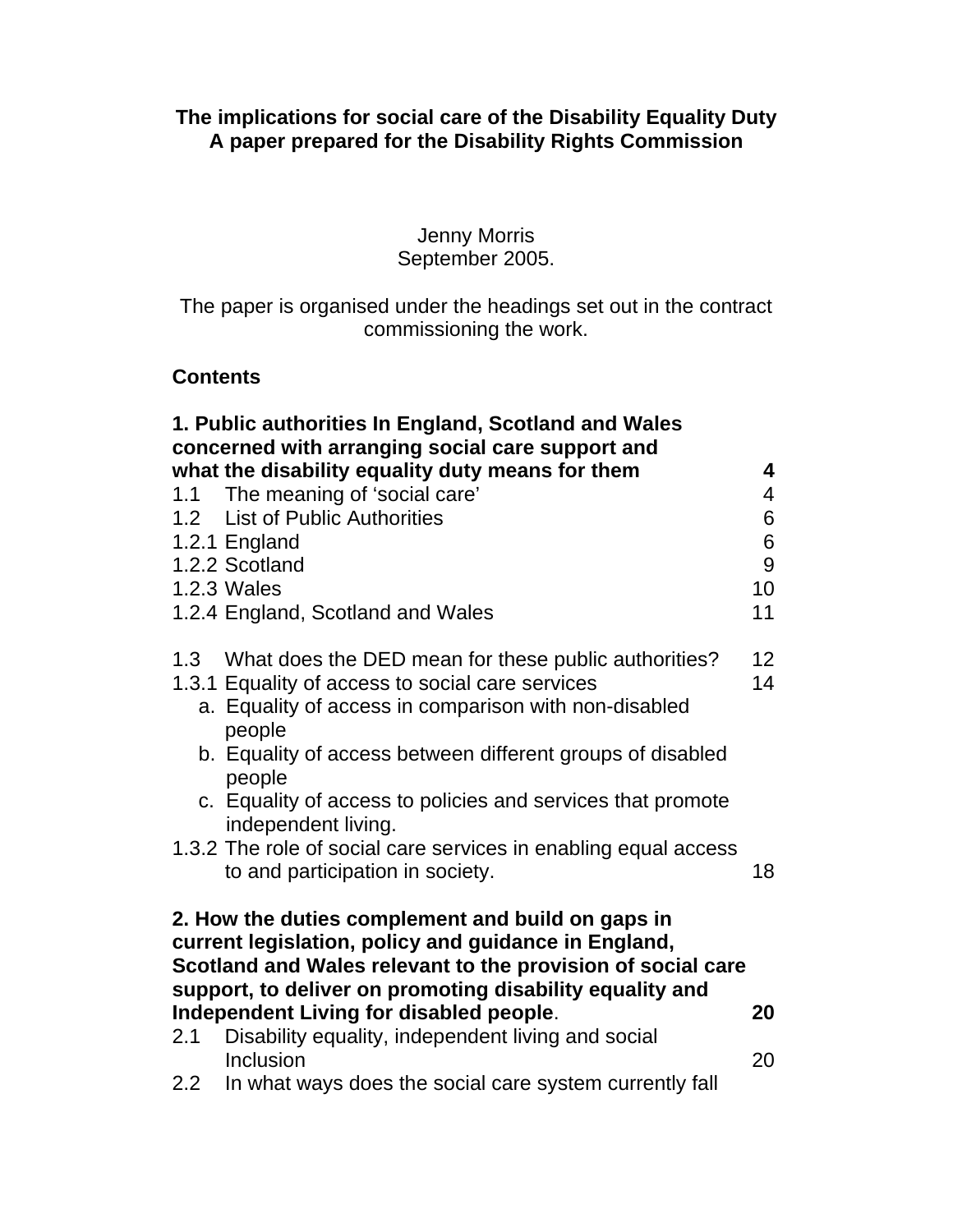| 2.3                                                                                                                         | short in terms of delivering disability equality and<br>independent living?<br>How could the DED complement and build on the    | 21       |  |  |
|-----------------------------------------------------------------------------------------------------------------------------|---------------------------------------------------------------------------------------------------------------------------------|----------|--|--|
|                                                                                                                             | gaps in the current social care framework                                                                                       | 22       |  |  |
| 3. Examples of what the duties might mean in practice for<br>different public authorities and Local Authorities with Social |                                                                                                                                 |          |  |  |
| 3.1.                                                                                                                        | Services responsibilities in particular<br>Duty to "Proactively eliminate discriminatory practices,<br>policies and procedures" | 24<br>24 |  |  |
| 3.2.                                                                                                                        | Duty "to ensure equal access to and participation in<br>society of disabled people"                                             | 26       |  |  |
| 3.3.                                                                                                                        | Increasing take up of direct payments amongst under-<br>represented groups                                                      | 28       |  |  |
| 3.4.                                                                                                                        | Involving disabled people in the development and<br>implementation of policy                                                    | 30       |  |  |
| 3.5.                                                                                                                        | Involving disabled people in the regulation and inspection<br>of social care                                                    | 31       |  |  |
| 3.6.                                                                                                                        | Impact assessments and social care                                                                                              | 32       |  |  |
| 4.                                                                                                                          | <b>Measuring performance on delivering improved</b><br>outcomes for disabled people in relation to                              |          |  |  |
|                                                                                                                             |                                                                                                                                 |          |  |  |
|                                                                                                                             |                                                                                                                                 |          |  |  |
|                                                                                                                             | independent living                                                                                                              | 36       |  |  |
| 4.1                                                                                                                         | Cross governmental aims and outcome measures                                                                                    | 36       |  |  |
| 4.2                                                                                                                         | Social Justice Indicators of Progress (Scotland)                                                                                | 38       |  |  |
| 4.3                                                                                                                         | <b>Public Service Agreements and Local Public Service</b>                                                                       | 38       |  |  |
| 4.4                                                                                                                         | Agreements (England)<br>The Performance Assessment Framework (England)                                                          | 40       |  |  |
| 4.5                                                                                                                         | National Outcomes and Local Improvement Targets for                                                                             |          |  |  |
|                                                                                                                             | the Joint Future Agenda (Scotland)                                                                                              | 42       |  |  |
| 4.6                                                                                                                         | Policy Agreements and the Performance Measurement                                                                               |          |  |  |
|                                                                                                                             | Framework (Wales)                                                                                                               | 43       |  |  |
| 4.7                                                                                                                         | <b>Best Value Performance Indicators</b>                                                                                        | 44       |  |  |
| 4.8                                                                                                                         | Service standards                                                                                                               | 44       |  |  |
| 4.9                                                                                                                         | Broad outcomes set by social care organisations                                                                                 | 44       |  |  |
| 4.10                                                                                                                        | What type of outcome measures would enable public<br>authorities to assess progress on independent living?                      | 46       |  |  |
| 4.10.1<br>4.10.2                                                                                                            | Research on independent living<br>Current work by public authorities on promoting                                               | 46       |  |  |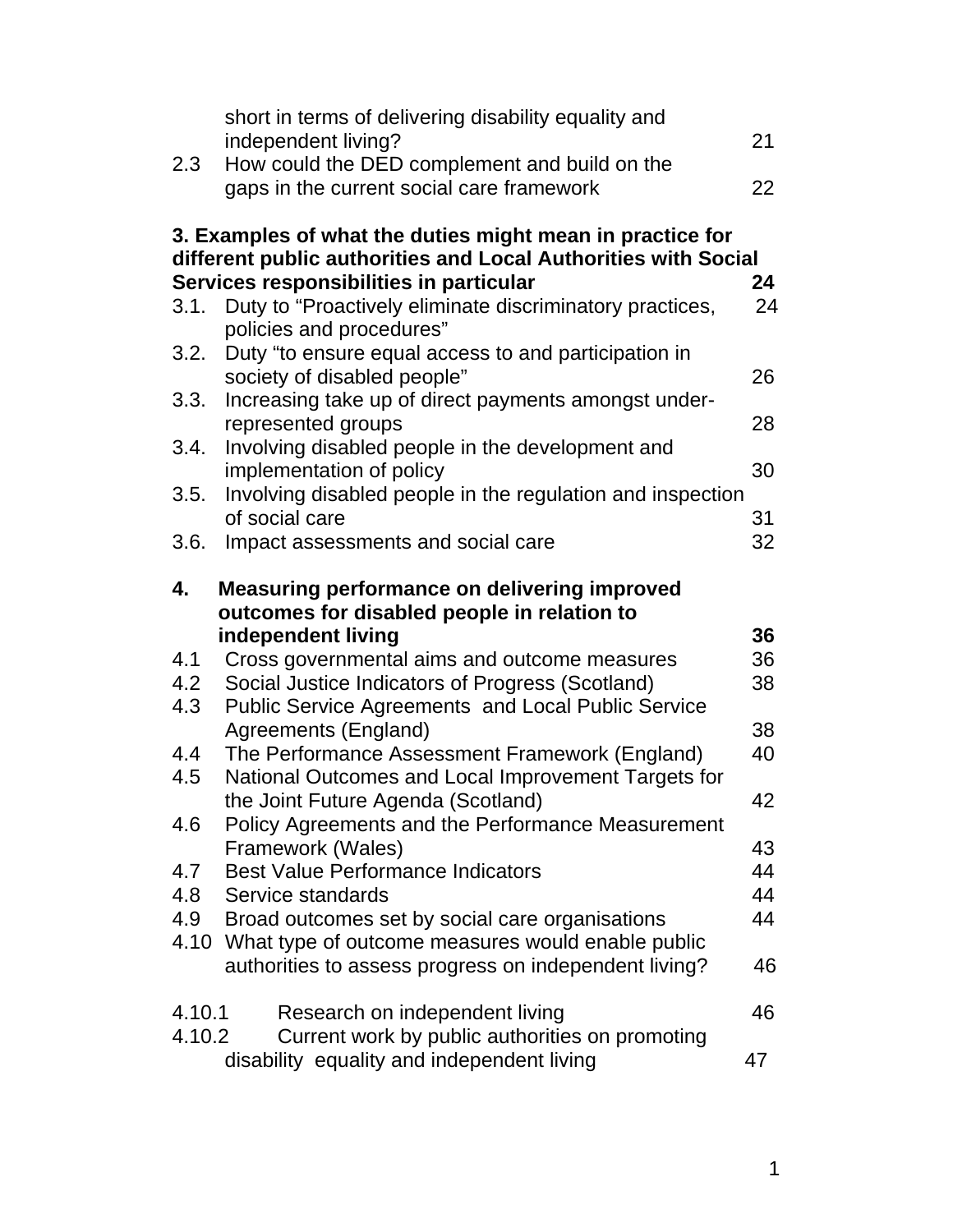| 4.10.3                                                     | Consultations with service users about what they want<br>from social care services                                                                                          | 48 |  |  |
|------------------------------------------------------------|-----------------------------------------------------------------------------------------------------------------------------------------------------------------------------|----|--|--|
| 4.11                                                       | Implications of the DED for the methodologies of<br>performance measurement, inspection and regulation                                                                      | 48 |  |  |
| 4.11.1                                                     | Are current indicators are appropriate and adequate<br>measures of independent living?                                                                                      | 48 |  |  |
| 4.11.2                                                     | Involvement of disabled people                                                                                                                                              | 48 |  |  |
| 4.11.3                                                     | Information needed.                                                                                                                                                         | 49 |  |  |
| 5.                                                         | Challenges which the DRC may need to address when                                                                                                                           |    |  |  |
| 5.1                                                        | producing guidance for relevant public authorities.<br>Organisations which have already written diversity or<br>equality strategies and/or disability action plans may feel | 50 |  |  |
|                                                            | they have already covered disability equality                                                                                                                               | 50 |  |  |
| 5.2                                                        | The 'invisibility' of social care                                                                                                                                           | 51 |  |  |
| 5.3                                                        | Outcome measures are not easily available                                                                                                                                   | 51 |  |  |
| 5.4                                                        | Some social care policy areas are not generally included                                                                                                                    |    |  |  |
|                                                            | when discussing disability policies and yet have important                                                                                                                  |    |  |  |
| 5.5                                                        | implications for some disabled people's lives                                                                                                                               | 52 |  |  |
|                                                            | The consequences of social care organisations failing<br>disabled people can be devastating but it may not be                                                               |    |  |  |
|                                                            | easy to prove a causal relationship                                                                                                                                         | 52 |  |  |
| 5.6                                                        | Social care organisations are likely to be dependent on                                                                                                                     |    |  |  |
|                                                            | the actions of other bodies to deliver some of their                                                                                                                        |    |  |  |
|                                                            | equality targets                                                                                                                                                            | 55 |  |  |
| 5.7                                                        | <b>Definitions</b>                                                                                                                                                          | 56 |  |  |
| 5.8                                                        | The health and social care divide                                                                                                                                           | 56 |  |  |
| 5.9                                                        | Organisationally it is becoming more difficult to separate                                                                                                                  |    |  |  |
|                                                            | out responsibility for social care                                                                                                                                          | 56 |  |  |
|                                                            | 5.10 Tensions between promoting disability equality and<br>rationing of scarce resources                                                                                    | 58 |  |  |
|                                                            | 5.11 Identifying what social care policies and practices                                                                                                                    |    |  |  |
|                                                            | promote independent living can be quite complex                                                                                                                             | 59 |  |  |
|                                                            | 5.12 The goal of 'choice and control' is vulnerable to being                                                                                                                |    |  |  |
|                                                            | hijacked by the political agenda on 'choice' in public                                                                                                                      |    |  |  |
|                                                            | services                                                                                                                                                                    | 59 |  |  |
|                                                            | 5.13 Some key organisations are 'arms length' bodies.                                                                                                                       | 60 |  |  |
| 6.                                                         | Recommendations on priority areas for the DRC to                                                                                                                            |    |  |  |
| focus its influencing and promotion work on the DED in the |                                                                                                                                                                             |    |  |  |
|                                                            | social care sector.                                                                                                                                                         | 60 |  |  |
| 6.1                                                        | Social care and older people                                                                                                                                                | 60 |  |  |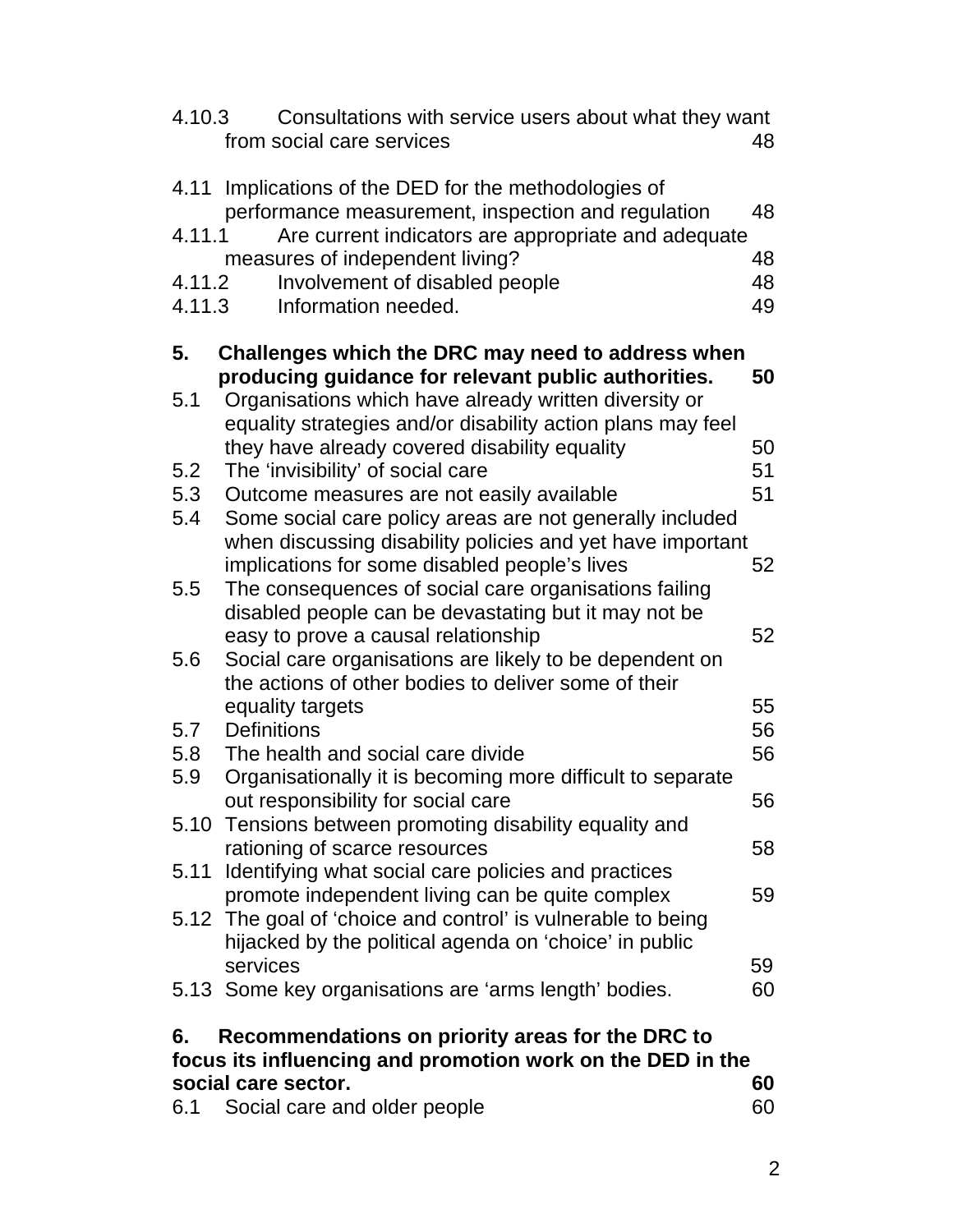| 6.2 | Disabled children with significant additional needs          | 63 |
|-----|--------------------------------------------------------------|----|
| 6.3 | Implementation of Improving Life Chances and the             |    |
|     | forthcoming Joint White Paper                                | 64 |
| 6.4 | Social care services which are predominantly used by         |    |
|     | non-disabled people                                          | 65 |
|     | 6.4.1 Children and family support services                   | 65 |
|     | 6.4.2 Support services to asylum seekers                     | 66 |
|     | 6.4.3 Domestic violence services                             | 67 |
|     | 6.4.4 Drug and alcohol treatment services                    | 67 |
|     | 6.5 The social care needs of disabled people in the criminal |    |
|     | justice system                                               | 67 |
|     | <b>References</b>                                            |    |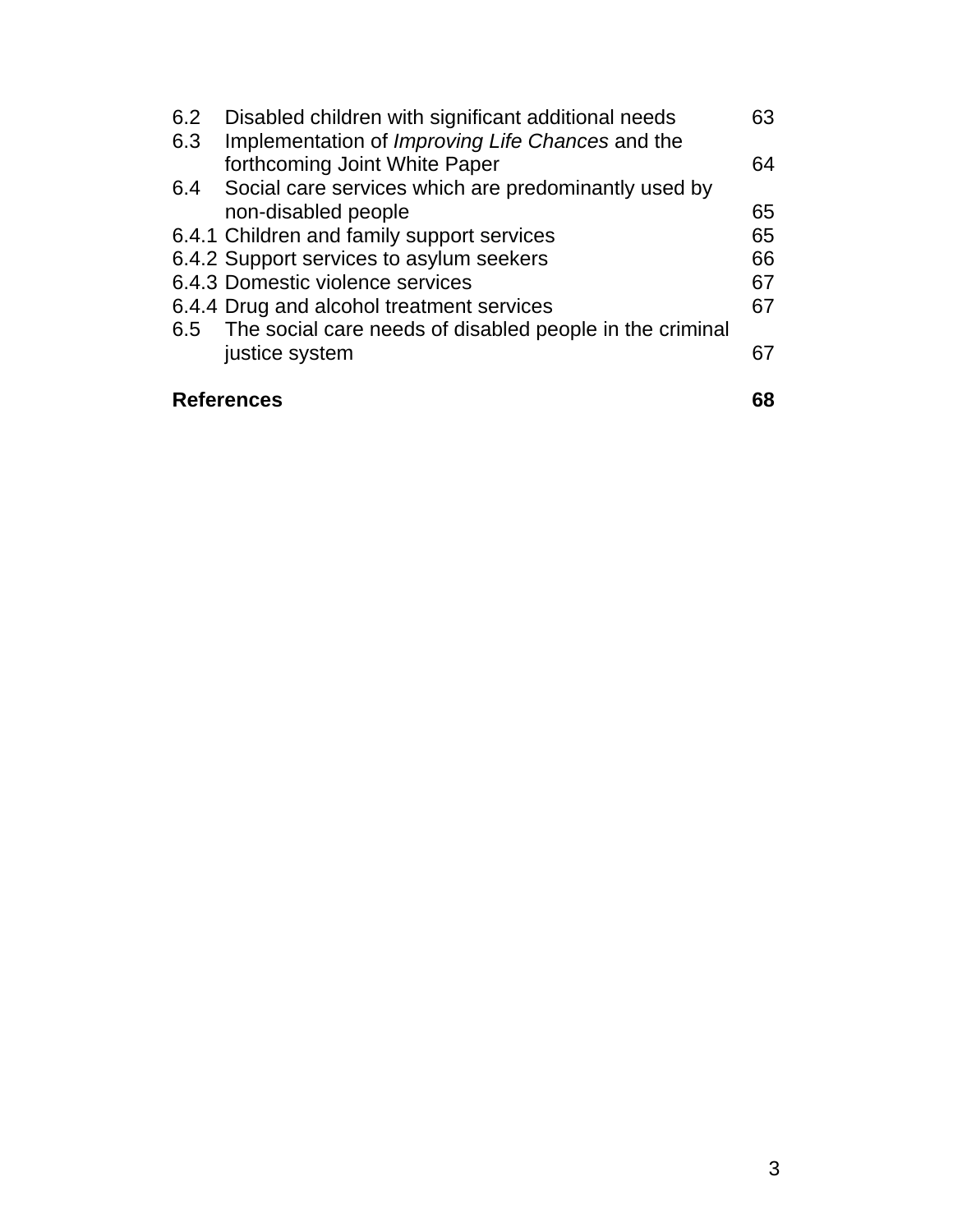### **1. Public authorities In England, Scotland and Wales concerned with arranging social care support and what the disability equality duty means for them**

### 1.1 The meaning of 'social care'

Before listing the public bodies concerned with social care support it is necessary to identify what is meant by this term. The main formal sources of defining 'social care' are the statutes, guidance, legal judgements and local protocols that, in England and Wales, distinguish 'social care' from 'health care', and, in Scotland, distinguish 'social care' from 'personal care'. The distinction is necessary because, in England 'health care' is free at the point of delivery whereas 'social care' is not. In Scotland, 'personal care' is free – like health – at the point of delivery, but 'social care' is not. In Wales, a manifesto commitment to abolish charging for social care has been followed by wrangling over definitions of 'social care', and attempts to follow the Scottish route of only making 'personal care' free at the point of delivery.

Traditionally, health and social services authorities across all three countries have also used distinctions between health and social care in attempts to limit demands on their budgets. The later discussion in this paper on continuing care criteria is relevant here. However, increasingly organisations responsible for services in the community (both health and social care) are forming organisational partnerships<sup>1</sup>: in England and Wales this has mainly happened in terms of community services for people with mental health problems and people with learning disabilities (although there are also some partnerships covering services to older people); in Scotland Community Health and Social Care Partnerships are being set up by Health Boards and Social Work Departments.

  $1$  What is meant here is more than the joint strategies which, for example, are written by Local Strategic Partnerships in England or the Health, Social Care and Well Being strategies by the 22 Local Health Boards and local authorities in Wales. The Health Act 1999 made it possible for local health and social services in England and Wales to work together in three different ways (all of which had previously been hampered by existing legislative and regulatory frameworks): pooled budgets – where health and social services pool local budgets to meet needs; lead commissioning – where one organization delegates its responsibilities and funding to another organization to meet needs; integrated provision – where two organizations jointly provide a service. Subsequent legislation (the Health and Social Care Act 2001) set up Primary Care Trusts to commission local health services and increased the opportunities for joint funding and joint working. In Scotland, *Community Care: A Joint Future*, published in 2000, set out the framework for joint working, followed by *Reinvigorating the Joint Future Agenda* in 2004.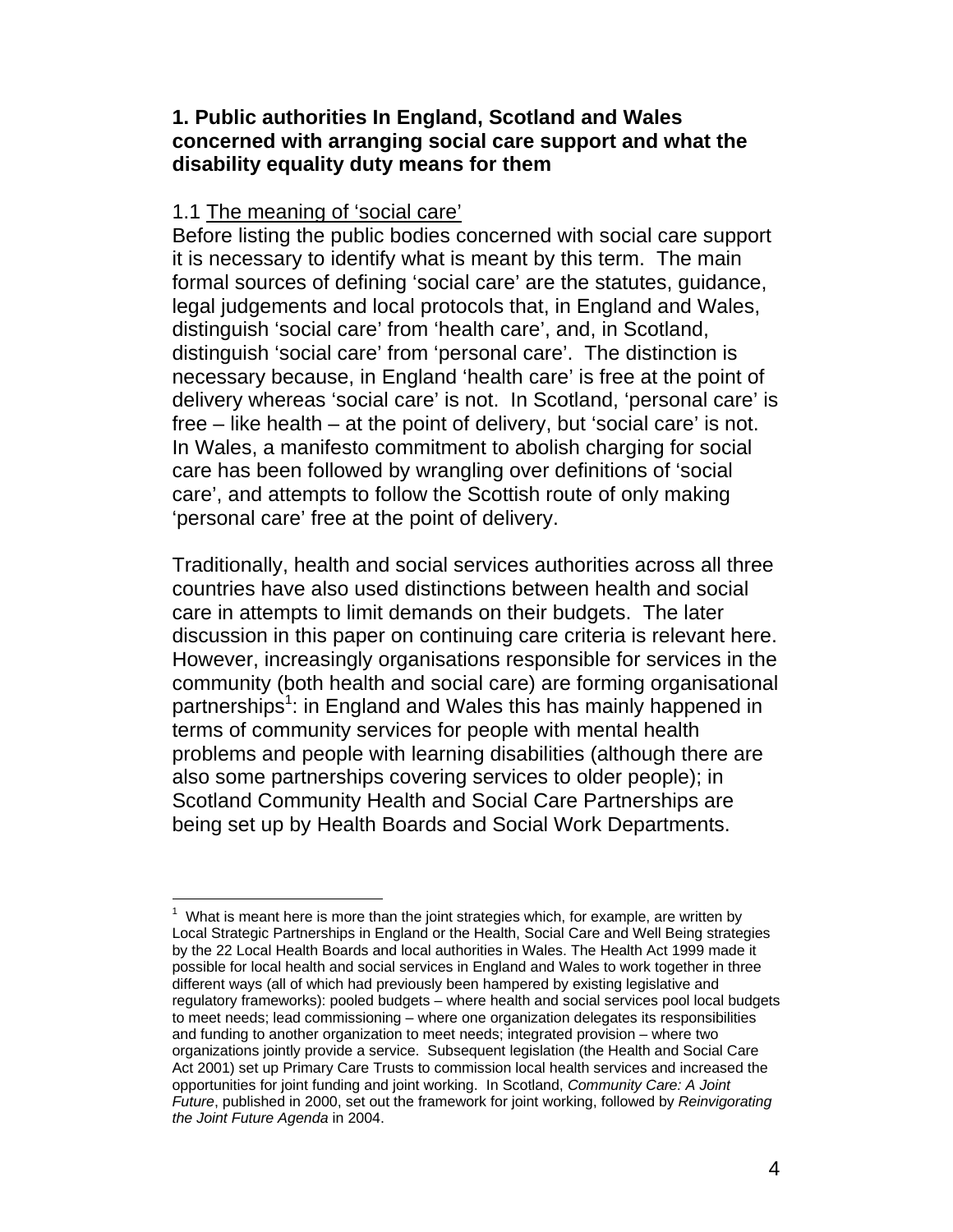In another context, attempts have also traditionally been made to distinguish 'social care needs' from 'education needs' when parents or professionals make the case for out of authority and/or residential placements for disabled children and young people. In these cases, the primary motivation is to reduce the call on education or social services budgets (see Abbott et al, 2000). There have also been disputes between health and education services as to the funding responsibilities for services such as physiotherapy when delivered in a school setting. However, recent developments in children's services<sup>2</sup> are also leading to organisational partnerships across health, social care and education. These developments include, in England, the shift in responsibility for children's social care from the Department of Health to the Department for Education and Skills; Children's Trusts and the appointment of Directors of Children's Services; Sure Start; the policies on extended schools and children's centres.

The DRC's Policy Statement on Social Care and Independent Living states that "The term 'social care' covers all practical support provided in community and residential settings". However, the lines between practical support which is 'health care' and that which is 'social care' can become blurred when delivered in a nonhospital setting: for example, cleaning a wound can be designated as 'health care' but dressing it can be designated as 'social care' – the issue in contention is which organisation pays for these tasks and (sometimes) which type of worker has the relevant skills. For disabled children and young people in education settings, the distinction between 'practical support' (social care) and 'learning support' (education) can also be contentious.

'Social care' is not necessarily a term that makes sense either to individual disabled people or within an independent living perspective. Caroline Glendinning's research, for example, found that disabled people using direct payments did not distinguish between 'health' and 'social care', but saw both as part of their overall 'personal care' needs (Glendinning, 2000). 'Personal care' is not an appropriate way of defining 'social care' however, as it does not include the 'practical support' that takes the form of equipment or adaptations. Neither does it include advocacy or

 $\overline{a}$ 

<sup>2</sup> Following *Every Child Matters* and the Children Act 2004 in England, *Children and Young People: A Framework for Action* in Wales and *For Scotland's Children*, in Scotland*.*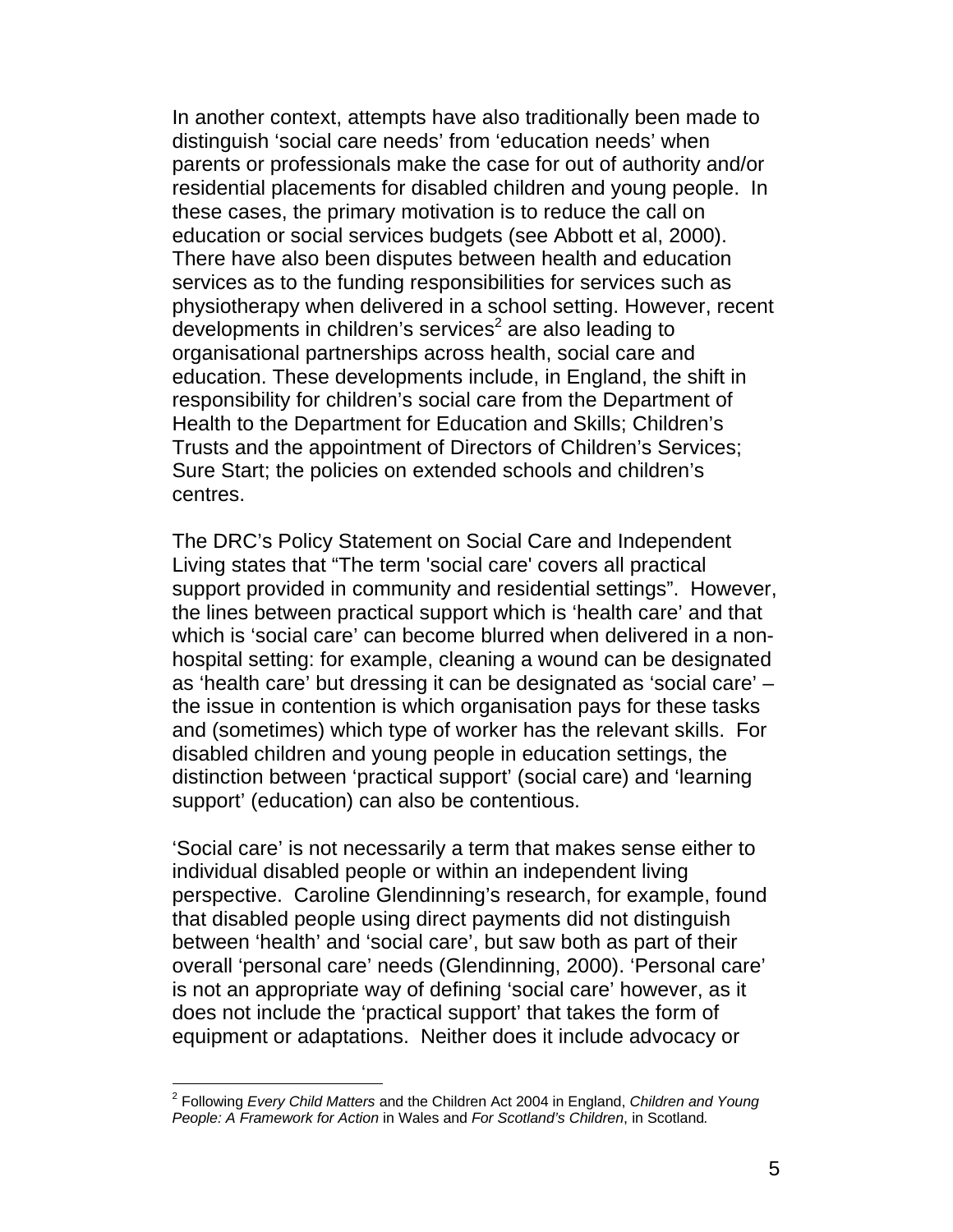self-advocacy support, or communication support. Such 'practical support' is key to independent living for many disabled people.

For the purposes of this paper, the DRC's definition of social care will be used, encompassing both 'personal care' and other forms of practical support. However, the mechanisms which make a formal distinction between health and social care, and social care and education support, are part of the context to the implementation of the Disability Equality Duty, and will therefore be discussed at relevant points in this paper.

If the DRC was to take a wider definition of social care than that commonly found within the disability agenda, we would need to also include services such as Supporting People, which – although they are key to some disabled people's opportunities for accessing independent living – are mainly used by people who do not come under the DDA definition. We might also include services, such as accommodation and support services to people fleeing domestic violence, which are focussed primarily on needs that have nothing to do with the experience of impairment or mental health, but which may be important sources of 'practical support provided in community and residential settings' to disabled (and non-disabled) people.

This broader definition of social care has been used when listing the public authorities, and relevant policy areas, below.

### 1.2 List of Public Authorities

The following public authorities are concerned with social care support:

### 1.2.1 England

# Government departments

Department of Health Relevant policy areas:

- National Service Frameworks: older people; mental health; children; long-term conditions
- Adult Social Care Green Paper
- Health and Social Care White Paper (forthcoming)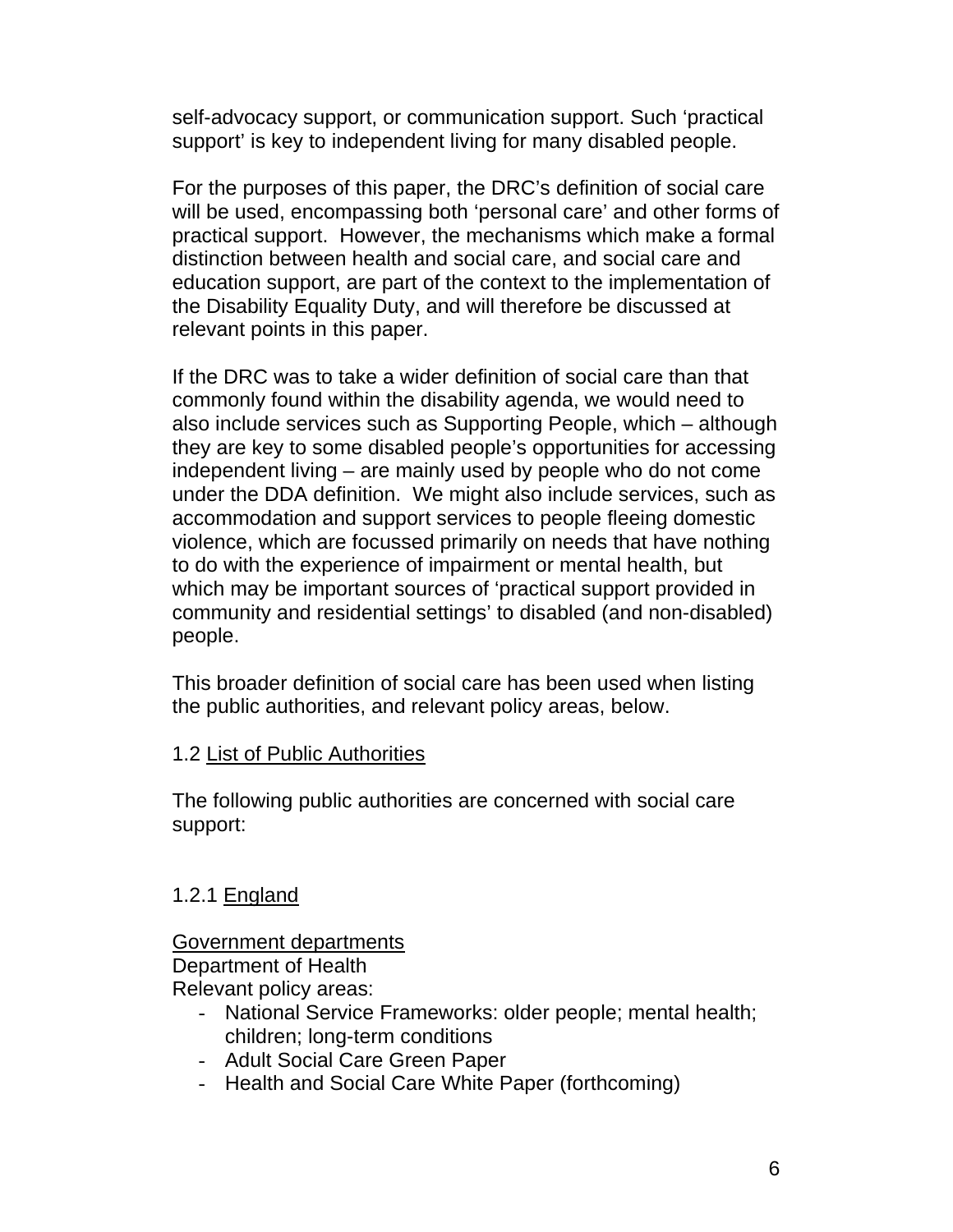- Improving Life Chances of Disabled People (cross departmental)
- Community care, including direct payments
- Fair Access to Care Services: Policy and Practice Guidance
- Continuing Care guidance and forthcoming National Framework
- Protection of Vulnerable Adults
- National Carers Strategy
- Fairer Charging policy
- National Care Standards
- Sure Start (cross departmental)
- National Drugs Strategy
- Domestic violence

Office of the Deputy Prime Minister Relevant policy areas:

- Supporting People
- Housing renewal and adaptations
- Local authorities targets, equality standard, etc
- Sustainable Communities national homelessness strategy
- Domestic violence.

Department for Education and Skills Relevant policy areas:

- Every Child Matters
- National Service Framework for Children, Young People and Maternity Services
- Sure Start (cross departmental)
- Improving Life Chances of Disabled People (cross departmental)

Children's Commissioner for England.

Home Office

Relevant policy areas:

- substance abuse: Drugs Strategy Tackling Drugs to Build a Better Britain
- domestic violence: Safety and Justice.

National agencies

NHS National Treatment Agency for Substance Misuse

Care Services Improvement Partnership (previously within DH, now commissioned by DH)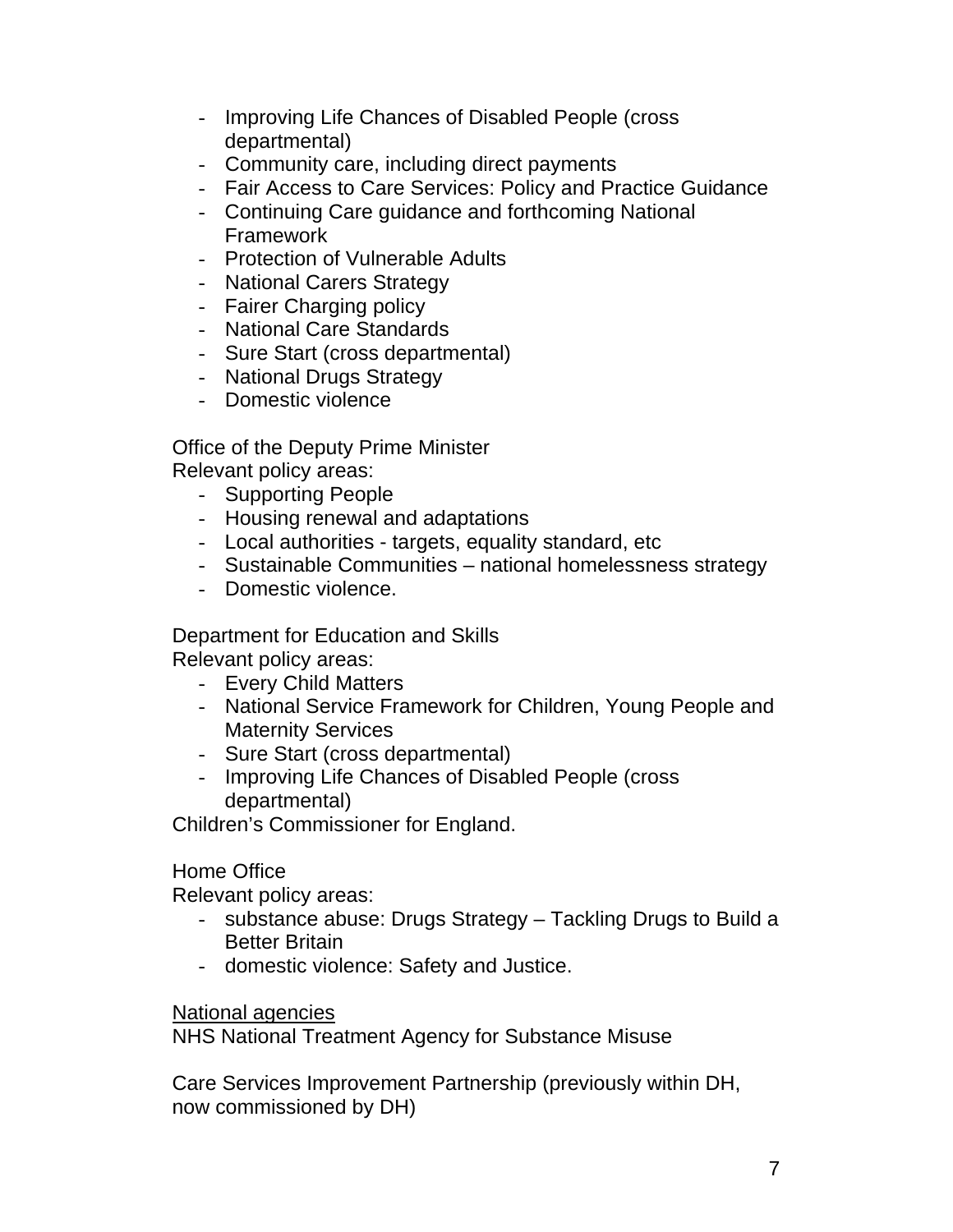- Valuing People (the National Learning Disability Strategy)
- National Institute for Mental Health in England
- Change for Children
- Health and Social Care Change Agent Team
- Integrated Care Network
- Integrating Community Equipment Services
- The National CAMHS Support Service (NCSS)
- Health in Criminal Justice.

?Independent Living Funds

?Social Care Institute for Excellence

Regulation and Inspection bodies Audit Commission Commission for Healthcare Audit and Inspection Commission for Social Care Inspection National Audit Office Ofsted (leads on the new Framework for the inspection of children's services)

?General Social Care Council

Ombudsman Local Government Ombudsman

Local public bodies

Councils with social services responsibilities  $(CSSRs)^3$ 

- Adults' services
- Children's services

Children's Trusts Care Trusts Primary Care Trusts (see discussion re overlaps with health care responsibilities).

Training and Qualification bodies ?Skills for Care<sup>4</sup>

  $3$  Councils with Social Services Responsibilities is a legal term – relating to the Local Authority Social Services Act 1970 – and is not a term used colloquially. It refers to local authorities across the United Kingdom who have social services responsibilities (for children and/or adults). It is used in this paper as a convenient term to cover a range of local authorities which may be called different things (Social Work Departments in Scotland, Children's Services Authorities in England for example) but which all have the same legal status.<br><sup>4</sup> Skills for Care and the Children's Workforce Council were previously known as TOPSS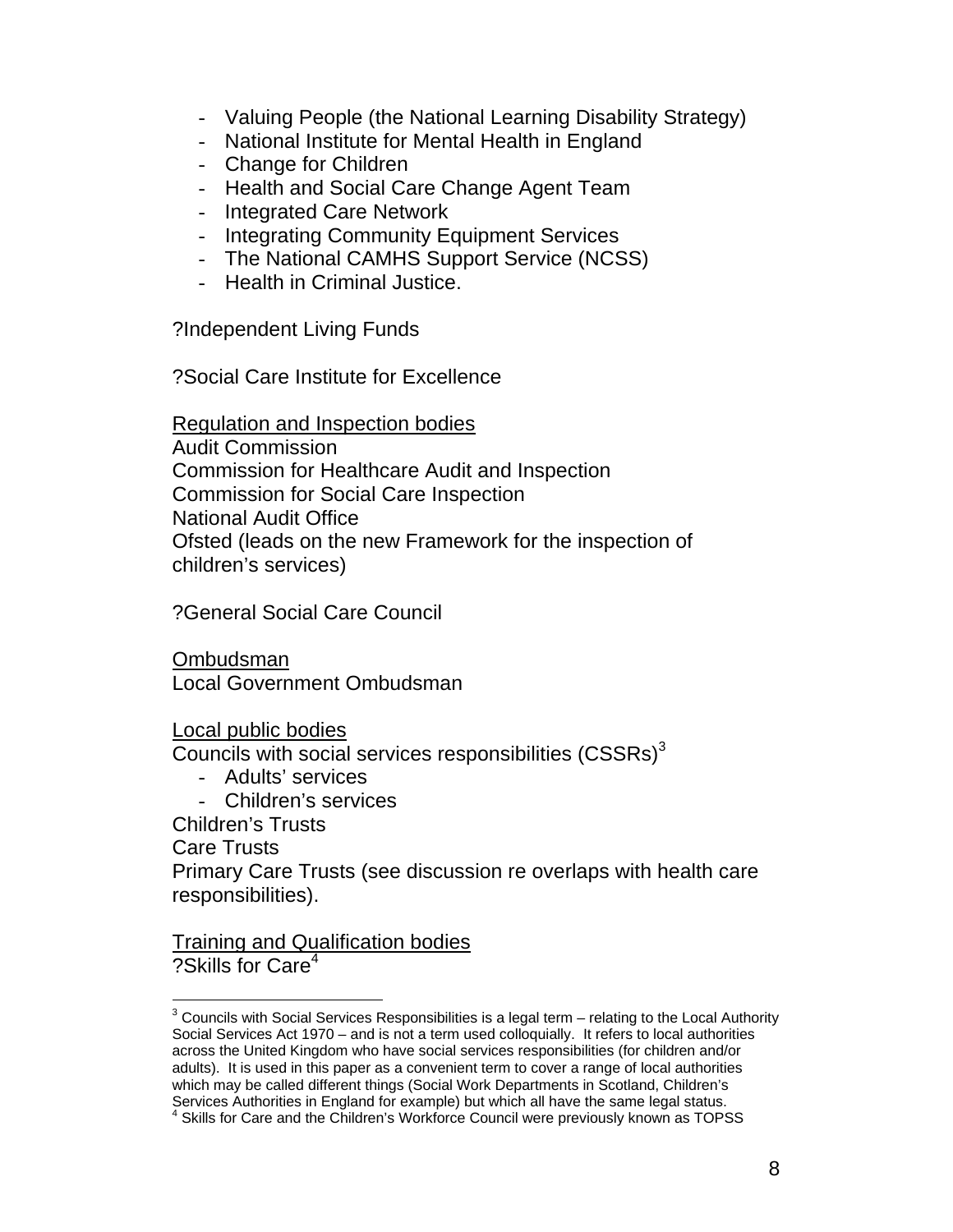### ?Children's Workforce Council

#### Voluntary and private sector organisations delivering services commissioned by public bodies.

### 1.2.2 Scotland

Scottish Executive Health and Community Care Department Education Department Environment and Rural Affairs Department Communities Scotland Children and Young People's Commissioner Relevant policy areas:

- Fair Care for Older People
- The Same as You (National Learning Disability Strategy)
- Joint Future Agenda
- For Scotland's Children
- Direct Payments Scotland
- Improving Life Chances of Disabled People
- National Care Standards
- Protecting Vulnerable Adults
- Supporting People
- Homelessness Task Force Agenda
- National Drugs Strategy/Getting Our Priorities Right
- Preventing domestic abuse: a national strategy
- Sure Start Scotland

Regulation and Inspection

Scottish Social Services Council Care Commission Social Work Services Inspectorate Audit Scotland

Social Work Inspection Agency HM Inspectorate of Education, Services for Children Unit (has child protection responsibility)

Ombudsman Public Services Ombudsman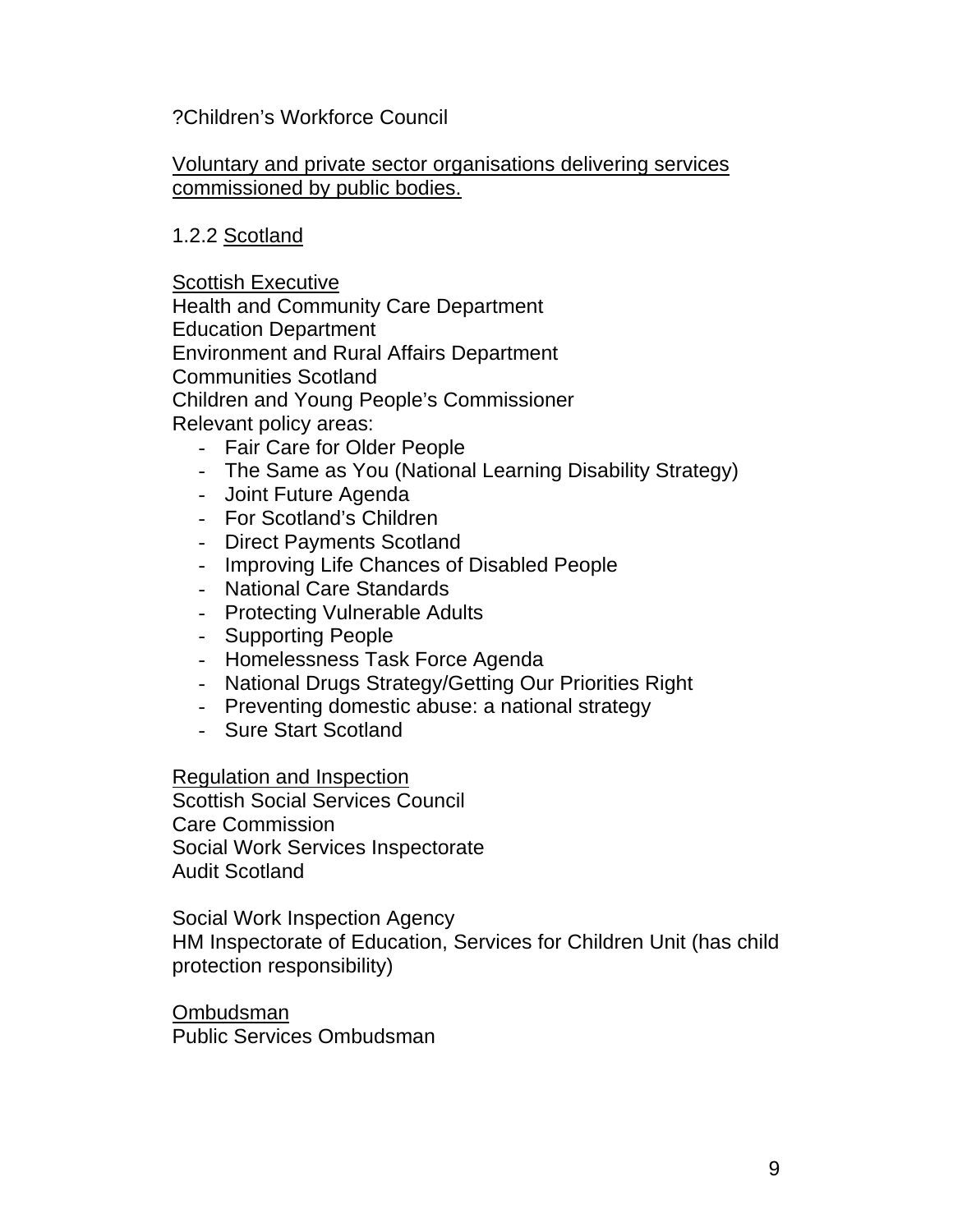Local bodies Councils with Social Services Responsibilities<sup>5</sup> Health Boards $6$ NHS Trusts

Training and Qualification bodies Scottish Social Services Council ?Scottish Institute for Excellence in Social Work Education

### Voluntary and private sector organisations delivering services commissioned by public bodies

1.2.3 Wales

National Assembly for Wales/Welsh Assembly Government: Health and Social Services Department Children and Families Directorate Children's Commissioner for Wales

Relevant policy areas:

- Wales: A Better Country
- Designed for Life 10 year strategic plan for health and social care.
- Fulfilling the Promises (National Learning Disability Strategy)
- A Strategy for Older People in Wales
- National Service Frameworks: older people; mental health; children
- Children and Young People: A Framework for Partnership
- Children and Young People: Rights to Action
- Fair Access to Care Services
- Fairer Charging policy
- Improving Life Chances of Disabled People
- National Care Standards
- Protection of Vulnerable Adults
- Housing renewal and adaptations
- National Homelessness Strategy
- Supporting People

  $5$  Councils with Social Services Responsibilities is a legal term – relating to the Local Government Act 1970 – and is not a term used colloquially. It refers to local authorities across the United Kingdom who have social services responsibilities (for children and/or adults).

<sup>&</sup>lt;sup>6</sup> Health Boards and CSSRs (Social Work Departments) are currently setting up Community Health and Social Care Partnerships.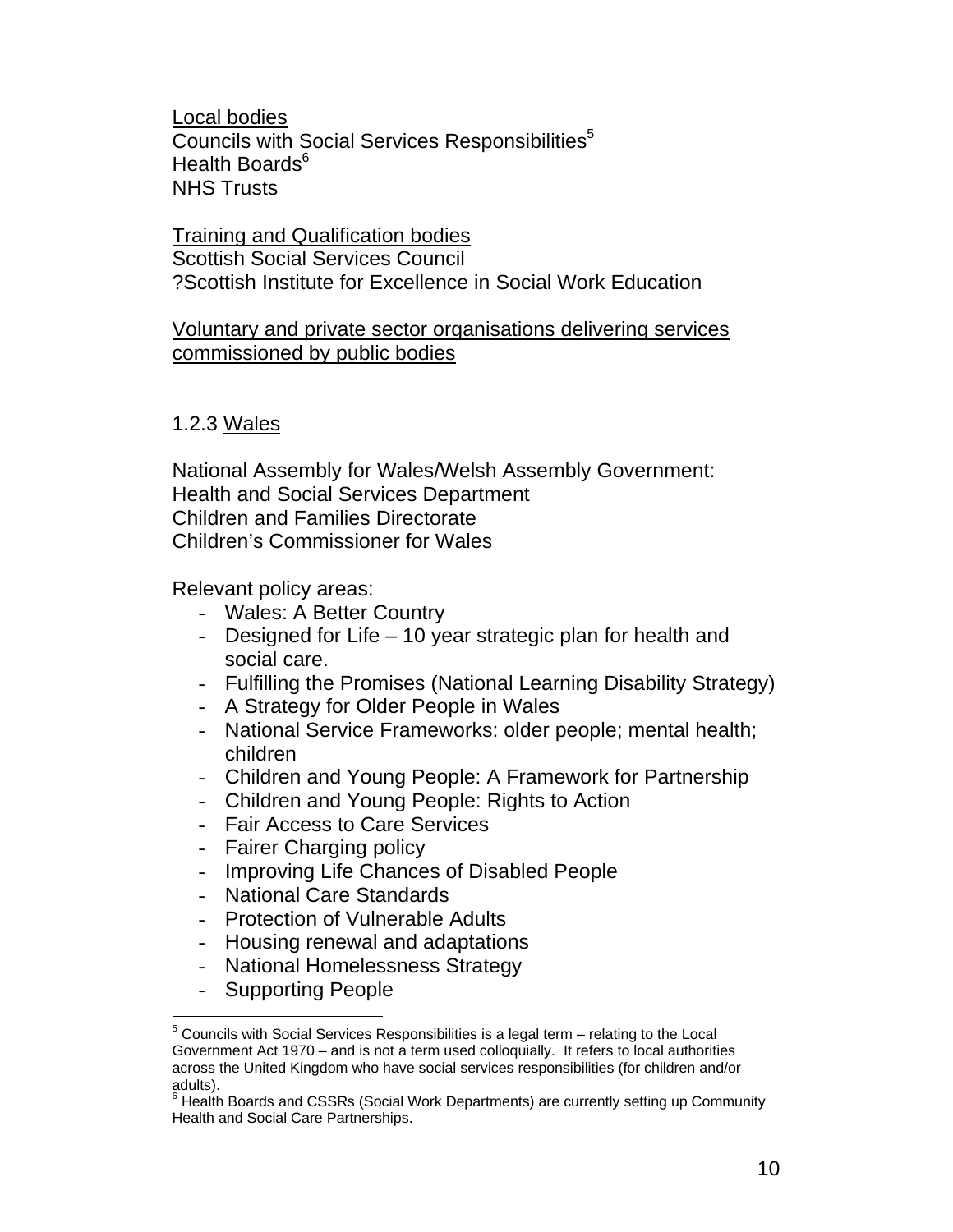- National Housing Strategy
- National Drugs Strategy
- Tackling Domestic Abuse: The All Wales National Strategy
- Cymorth: the Children and Youth Support Fund (incorporating Sure Start Wales)

#### National agencies

Wales Office for Research and Development for Health and Social Care (WORD)

Local Government Data Unit

Regulation and Inspection bodies Care Council for Wales Audit Commission in Wales Care Standards Inspectorate for Wales Social Services Inspectorate for Wales

Ombudsman Public Services Ombudsman for Wales

Local bodies Councils with Social Services Responsibilities<sup>7</sup> Health Boards (NB CSSRs and Health Boards are developing Health, Social Care and Well-Being Strategies.) NHS Trusts

Training and Qualification bodies ?Skills for Care ?Children's Workforce Council ? Health Professions Wales

Voluntary and private sector organisations delivering services commissioned by public bodies

### 1.2.4 England, Scotland and Wales

  $7$  Councils with Social Services Responsibilities is a legal term – relating to the Local Government Act 1970 – and is not a term used colloquially. It refers to local authorities across the United Kingdom who have social services responsibilities (for children and/or adults).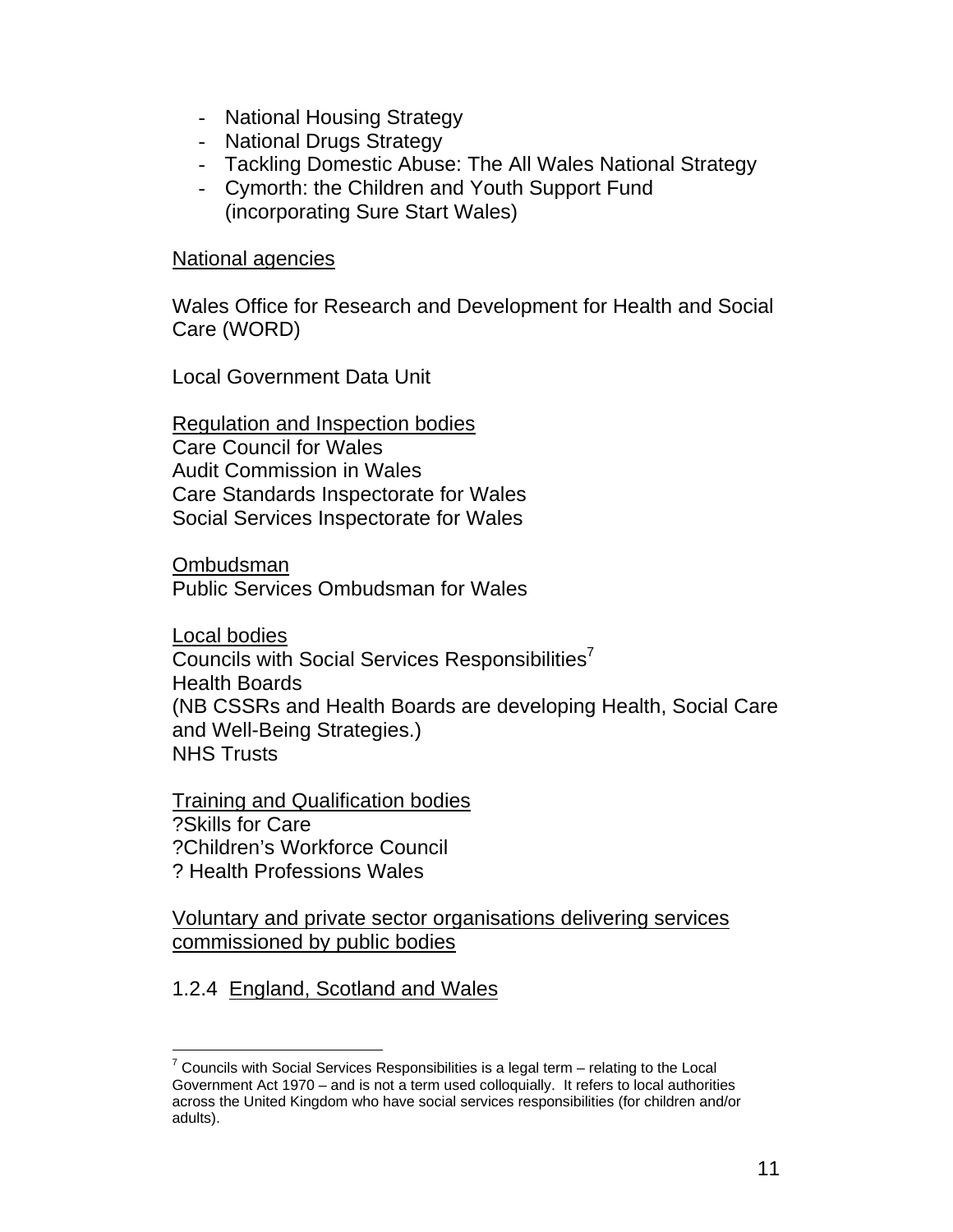HM Treasury

Relevant policy areas:

- spending reviews
- Public Service Agreements and Performance Targets.

#### DWP

 $\overline{a}$ 

Relevant (cross-departmental) policy areas:

- Opportunity Age (Older People's Strategy)
- Improving Life Chances of Disabled People.

Home Office

- asylum seekers and refugees.

National Asylum Support Service

- provision of accommodation and support to asylum seekers who would otherwise be destitute.

Skills for Care and Development: UK wide Sector Skills Council for Social Care

Health and Safety Commission Health and Safety Executive

### 1.3 What does the DED mean for these public authorities?

The focus of this paper is on public authorities as policy makers and providers of social care, rather than as employers. Obviously they will have responsibilities as employers to fulfil the disability equality duty. These duties are not included in this paper.

The duty "requires authorities to proactively eliminate discriminatory practices, policies and procedures, to eliminate barriers and to ensure equal access to and participation in society of disabled people" (DRC 2004, para 1.7). For example, a local authority might find that take-up of direct payments – which have been shown to be a more effective way of enabling people to participate in society<sup>8</sup> than community care services - is particularly low among mental health system users or disabled people from ethnic minority communities. Effective strategies to increase takeup on a par with other groups could be achieved by working

 $8$  This is to leave unanswered for the moment the question of what 'participation in society' looks like. It is nevertheless a question which will need to be addressed in the development of the Guidance.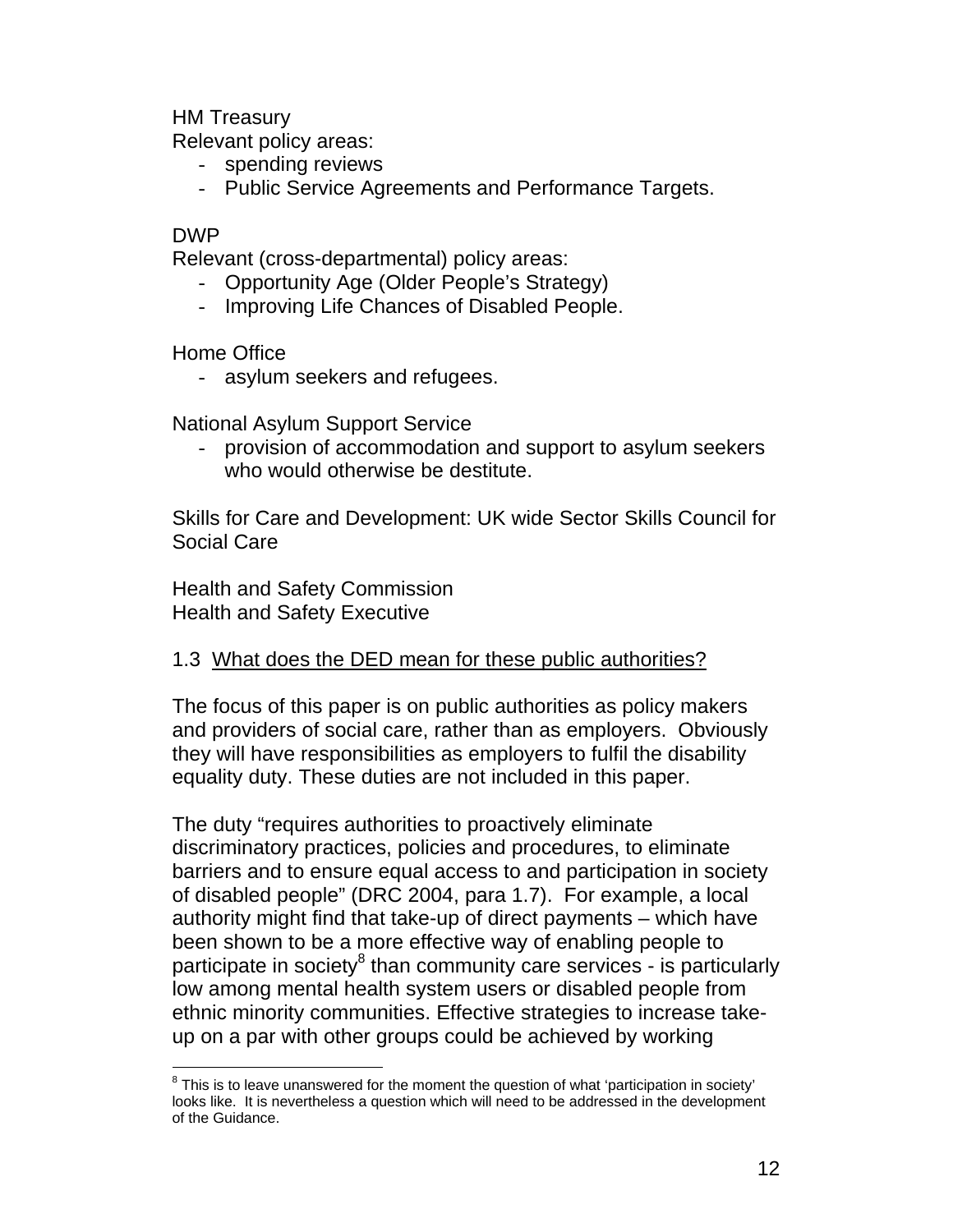together with mental health teams in NHS Trusts and community groups to increase awareness of the purpose and availability of direct payments and how to access this resource.<sup>9</sup>

Social care services have a particular importance in promoting equality of opportunity for disabled people as many people require personal assistance, equipment, communication support and/or advocacy in order to have equal access to employment, education and training, family and community life, leisure activities and to society in general. This importance is reflected in the DRC's Policy Statement on Social Care and Independent Living:

The Disability Rights Commission believes that social care services can help secure equality and participation of disabled people by providing support that promotes independence and social inclusion and enables choice and control for all disabled people.

Social care services also have a role in protecting children and vulnerable adults from harm, and this role would also be covered by the DED. In respect of this role, a key question will be to what extent 'protection' becomes limitation of opportunities. Guidance could assist social care organisations to take a more empowering approach to this aspect of their role than is often currently the case.

Social care support services for people experiencing domestic violence, homeless people, drug treatment or asylum support services will also play a key role in enabling some disabled people to experience equality of opportunity.

The DED applies to public authorities involved in social care in two main ways:

- equality of access to social care services, particularly to those that enable independent living: i.e. public bodies should "proactively eliminate discriminatory practices, policies and procedures" to ensure equal access to services
- the role of social care services in enabling equal access to and participation in society: here the issue is more what kind of outcome for disabled individuals (and groups of individuals) is achieved by the services provided.

 $\overline{a}$ <sup>9</sup> This example was given by Gerry Zarb in his comments on the draft paper.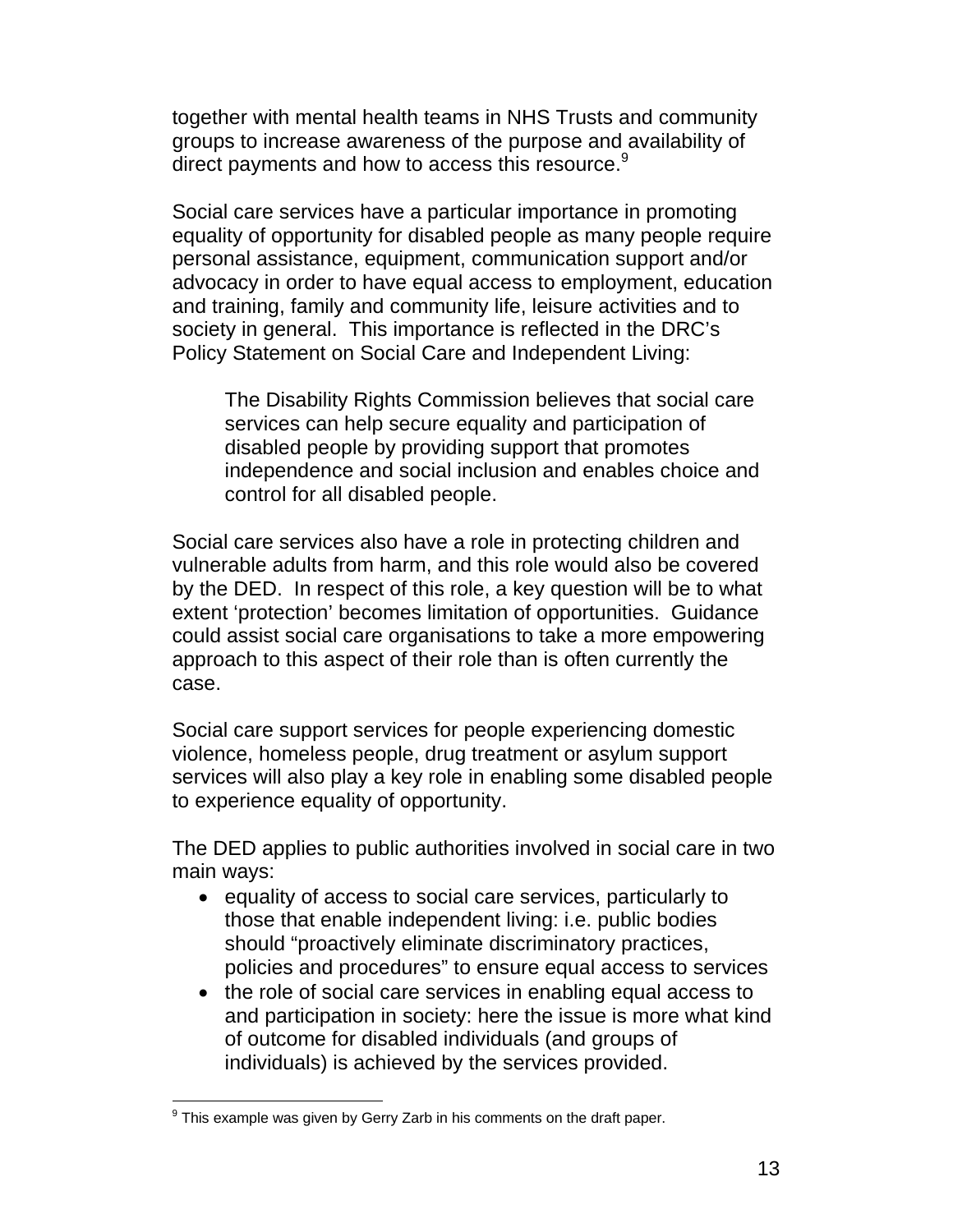### 1.3.1 Equality of access to social care services

There are three elements to this aspect of the DED that can be identified as relevant to social care services.

a. Equality of access in comparison with non-disabled people

There are some social care services used both by people who do not come within the DDA definition of disabled person and by those who do. They are:

- Supporting People services are mainly targeted at people who have relatively low levels of social care needs, most of whom therefore would not come within the DDA definition. There is some evidence that the implementation of *Supporting People* is not meeting the needs of people with the most complex needs (Watson et al 2003). Amongst these will be people who come within the DDA definition of disabled person.
- Services for carers: An important section of social care services are aimed at supporting people who provide significant amounts of support to a disabled friend, family member or neighbour. The 2001 Census found that, of the nearly 2 million people aged 16-74 who were recorded as 'permanently sick or disabled', almost 273,000 provide some unpaid care for other people (this is 5% of all carers) and 105,000 provide 50 or more hours care (10% of all carers). Social care policies and services concerned with carers will need to address the access requirements of disabled carers.
- Children and families support services are intended to assist parents to look after their children. There is some evidence that such services do not adequately support and are not appropriately accessible to parents with learning disabilities. The children of parents with learning disabilities are overrepresented amongst children subject to care orders and other child protection proceedings. For example, a study on care orders found that 25% of the children involved had a parent with a learning disability (Harwin et al, 2001). Another study on child protection applications to family courts found that 15% involved a mother and/or father with learning disabilities (Booth et al, 2003). Only 2.5% of the population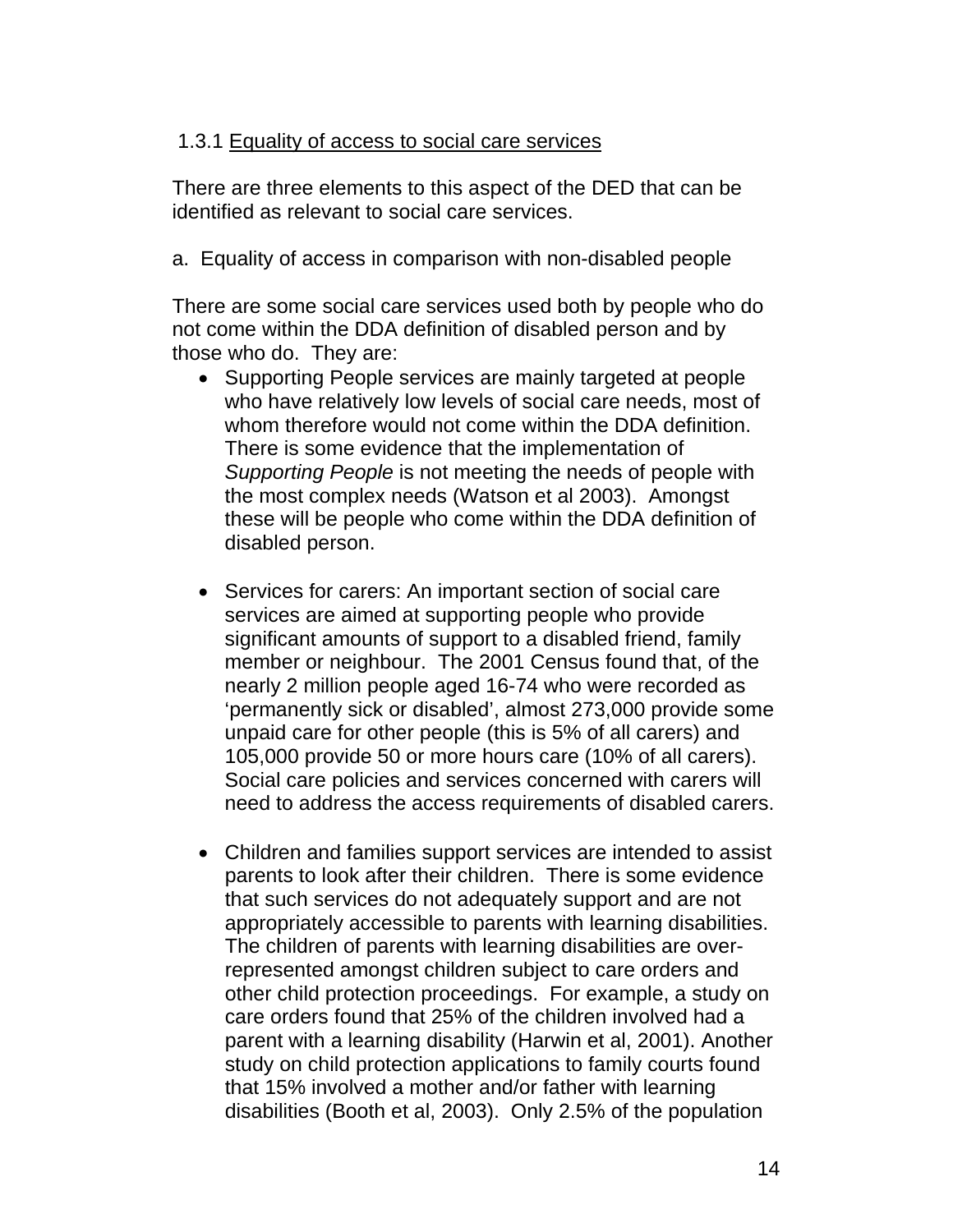have mild to moderate learning disabilities (Department of Health, 2001, p.15). Apart from possible discriminatory practices within the family court system, here the issue is whether children and families support services discriminate against parents with learning disabilities.

- Sure Start, a government programme which runs in England, Wales and Scotland. It brings together early education, child care, health and family support to "deliver the best start in life for every child". It funds local programmes and Children's Centres throughout each country: for example there is a commitment to provide 3,500 children's centres in England by 2010. The government has recognised that there is a need to evaluate whether the programme is adequately addressing the needs of disabled children and their families (Prime Minister's Strategy Unit, 2005, Recommendations 5.2 and 5.3).
- Substance abuse services: although there is limited UK evidence, a US study found drug and alcohol abuse to be higher amongst disabled people than non-disabled people (Substance Abuse Resources and Disability Issues, n.d.). Yet a literature review carried out for the National Treatment Agency (in England) found some indication that substance abuse services are not always accessible to people who have physical and/or sensory impairments and/or learning disabilities (Dyter and Mitchell, 2003). The Scottish Executive's recent publication, *Getting Our Priorities Right*, which sets out policy and practice guidelines for working with families affected by problem drug use, mentions the particular needs of disabled children whose parents use drugs. However, it contains no acknowledgement that some drug-using parents may also have physical and/or sensory impairments and/or learning disabilities, although there is recognition of the overlap with mental health.
- National Asylum Support Service: this service provides accommodation and support for asylum seekers (previously the responsibility of local authorities). There is currently very little information about how many asylum seekers are disabled and whether the NASS is meeting their needs (see later).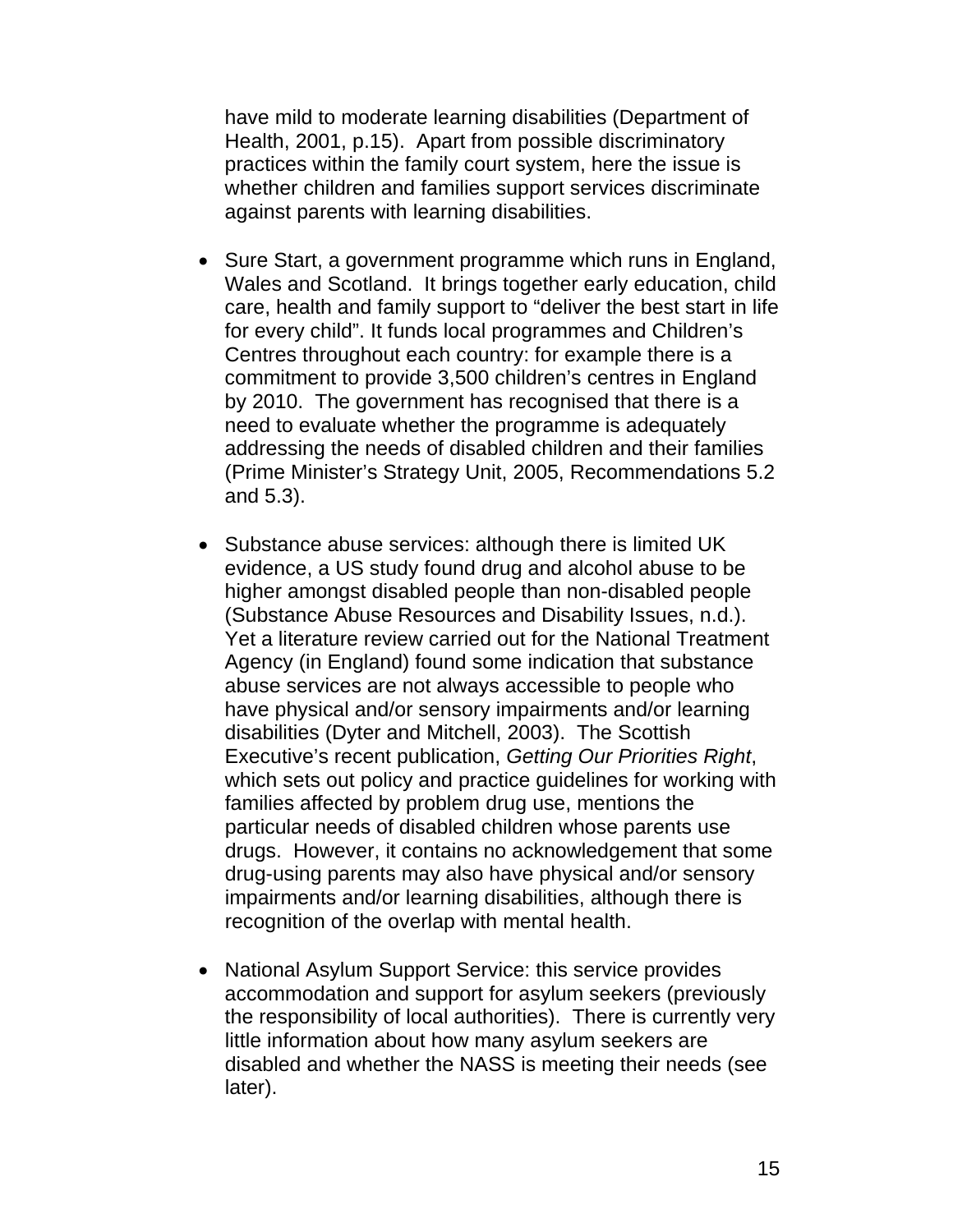- Homelessness services: although the majority of people who use homelessness services are not DDA disabled, there is evidence that disabled people are becoming more vulnerable to homelessness. In England, between 1997 and 2003, there was "a 44% increase in the number of homeless households in priority need because a household member has a physical [impairment] and a 77% increase in the number of households where the priority need is a household member with a mental illness. The overall increase in the number of households in priority need over the period was  $35\%$ " (DWP, 2005)<sup>10</sup>.
- A Women's Aid Federation (England) survey reported that disabled women make up 2.4% and disabled children make up just 0.7% of the total women and children accommodated in refuges (Toren, 2005). Yet the Women's Aid Federation also refers to a Home Office study, carried out in the 1990s, which found that disabled women were more likely than nondisabled women to experience domestic violence (Abrahams 2001). There is currently very little information to enable us to judge whether disabled women and children have equal access to domestic violence services. While the Welsh Assembly Government's and the Scottish Executive's national strategies on domestic violence have a specific commitment to ensure that services meet the needs of disabled people, there is not a similar commitment in the equivalent English policy.
- b. Equality of access between different groups of disabled people.

Amongst the services usually referred to as 'community care services', most users come within the DDA definition of disabled person. Therefore, the 'equality of access' issue is not usually comparative with non-disabled people but between different groups of disabled people. For example:

• there is evidence that mental health services are not always accessible to people with physical and/or sensory impairments (Morris, 2004), Deaf people (Department of Health, 2002) , or people with learning disabilities (Mental Health Foundation, 2002). Here, the discriminatory practice

 $\overline{a}$ 

<sup>&</sup>lt;sup>10</sup> Please note this quote comes from a DWP document provided in confidence and should not be quoted publicly without permission.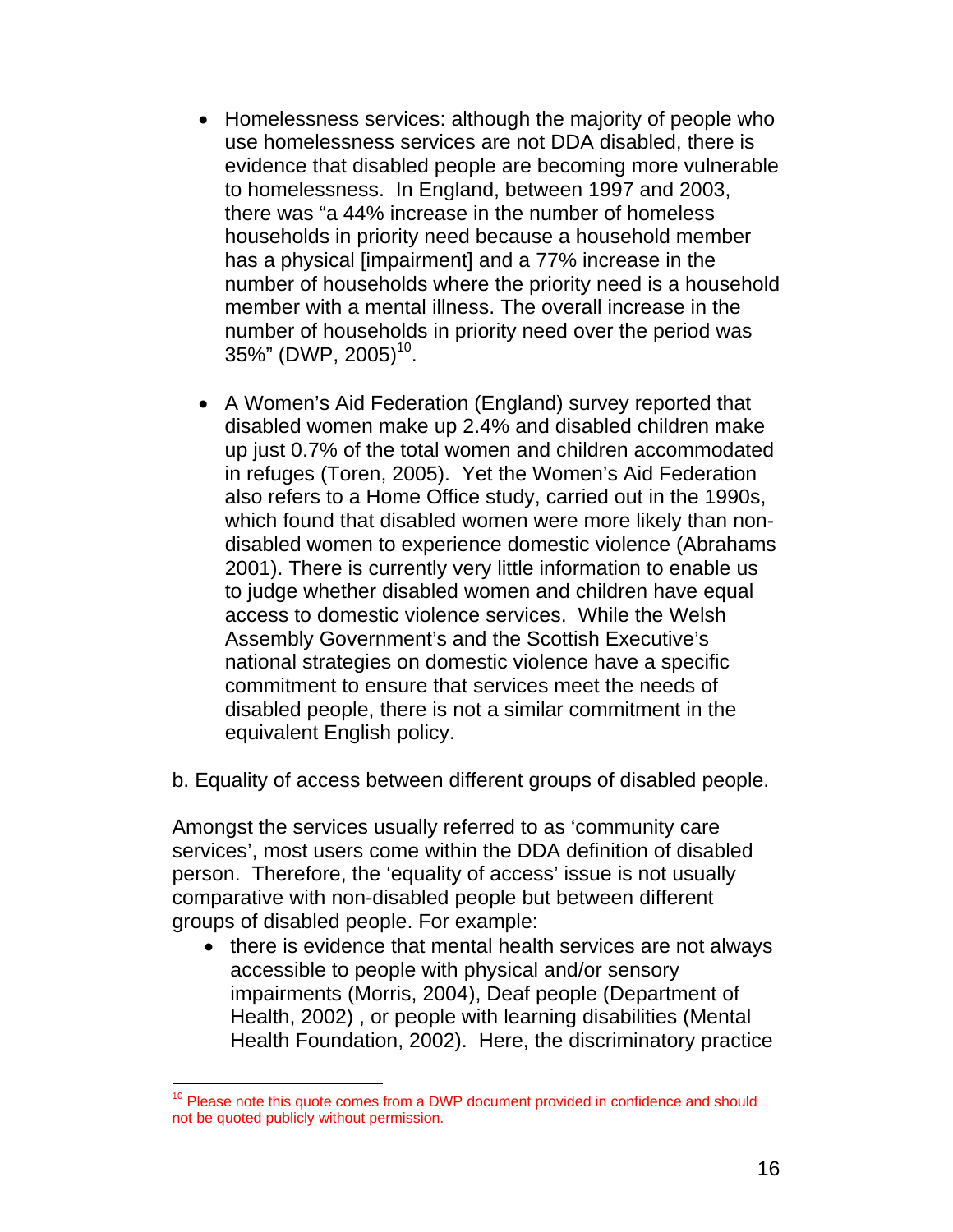affects people who have an impairment additional to the condition which the service is focussed on.

- In a survey carried out by the Council for Disabled Children, 75% of CSSRs in England and Wales responded that there are disabled children who are eligible for services but whom they think their services either cannot help or have nothing to offer. Some of these are children who are deemed 'too disabled' for services because of the complexity of their needs (Council for Disabled Children 2004). Here, the discriminatory practice is focussed on level of impairment.
- Some services for older people have eligibility criteria which exclude people with learning disabilities or mental health needs.
- Black and minority ethnic disabled adults and children experience unequal access to social care services in comparison with white disabled adults and children (Mir, 2001; Chamba et al, 1999). With examples such as this, public authorities will need to consider possible overlaps with the Race Equality Duty. These overlaps also pose a challenge for the DRC, as discussed later.
- Asylum seeking disabled people may experience unequal access to mental health services (and indeed to other health and social care services). The British Medical Association highlighted in 2001 that, not only did the physical health of many asylum seekers get worse after they entered Britain but those with mental health support needs are not getting access to relevant support services. For example those suffering from psychological affects of torture are not always referred to specialist centres (BMA, 2001). Here, the discriminatory practice concerns immigration status.

c. Equality of access to policies and services that promote independent living.

Some social care policies and services are more important than others in terms of enabling participation in society and promoting independent living (see later discussion about how to judge which policies and services promote independent living). It will be important therefore for national and local public authorities to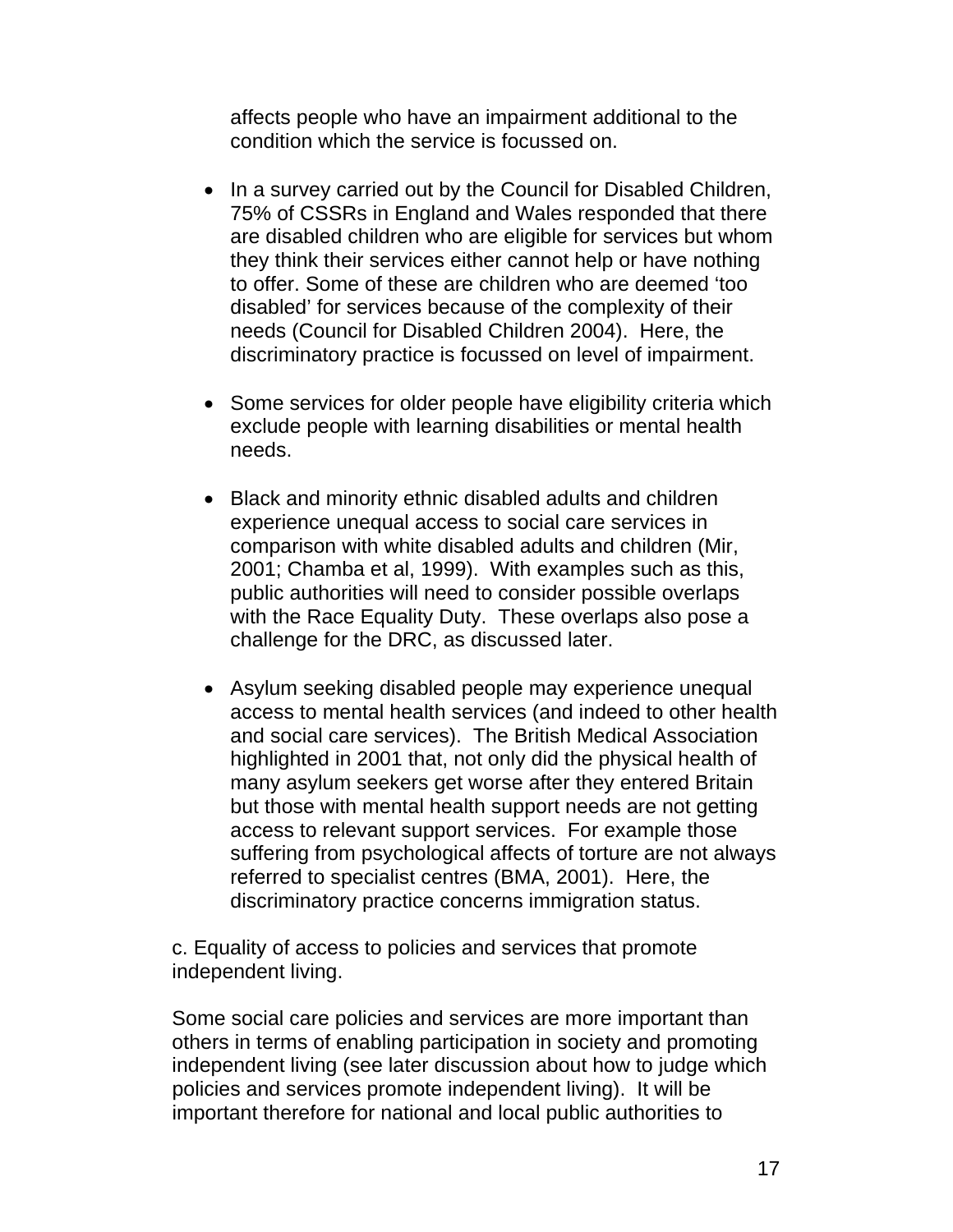monitor the implementation and take up of these policies and services. Some groups of disabled people may experience unequal access to such policies and services and this would be something that could be picked up by the implementation of the Specific Duty.

If it appears that some groups are under-represented amongst those benefiting from policies and services which promote independent living, this might be for a number of reasons:

- the policy itself may not be an appropriate way of delivering independent living for that particular group
- additional action and/resources may be required in order to implement the policy for that particular group
- CSSRs may be discriminating against this particular group, albeit unintentionally, in the way they implement the policy. For example, in the implementation of direct payments, social workers working with people with mental health problems may not have the information or confidence to promote direct payments to the people they are working with; the personal assistance support scheme contracted to assist direct payment users may not have the necessary expertise to work with people with learning disabilities.

### 1.3.2 The role of social care services in enabling equal access to and participation in society

It is not just a question of ensuring equality of access to social care services, but of looking at the role of social care in enabling "equal access to and participation in society of disabled people" (*The Duty to Promote Disability Equality: Statutory Code of Practice, Draft for consultation*, Para 1.7: this paragraph is in the draft Codes for both England and Wales, and Scotland).

The Specific Duty requires public bodies responsible for social care to examine the extent to which social care policies and practices promote equality of opportunity for disabled people. The requirement to gather information on services and functions and to assess the impact of policies and practices on equality for disabled people has particular implications.

The DWP envisages that "certain Secretaries of State should report on progress towards equality for disabled people across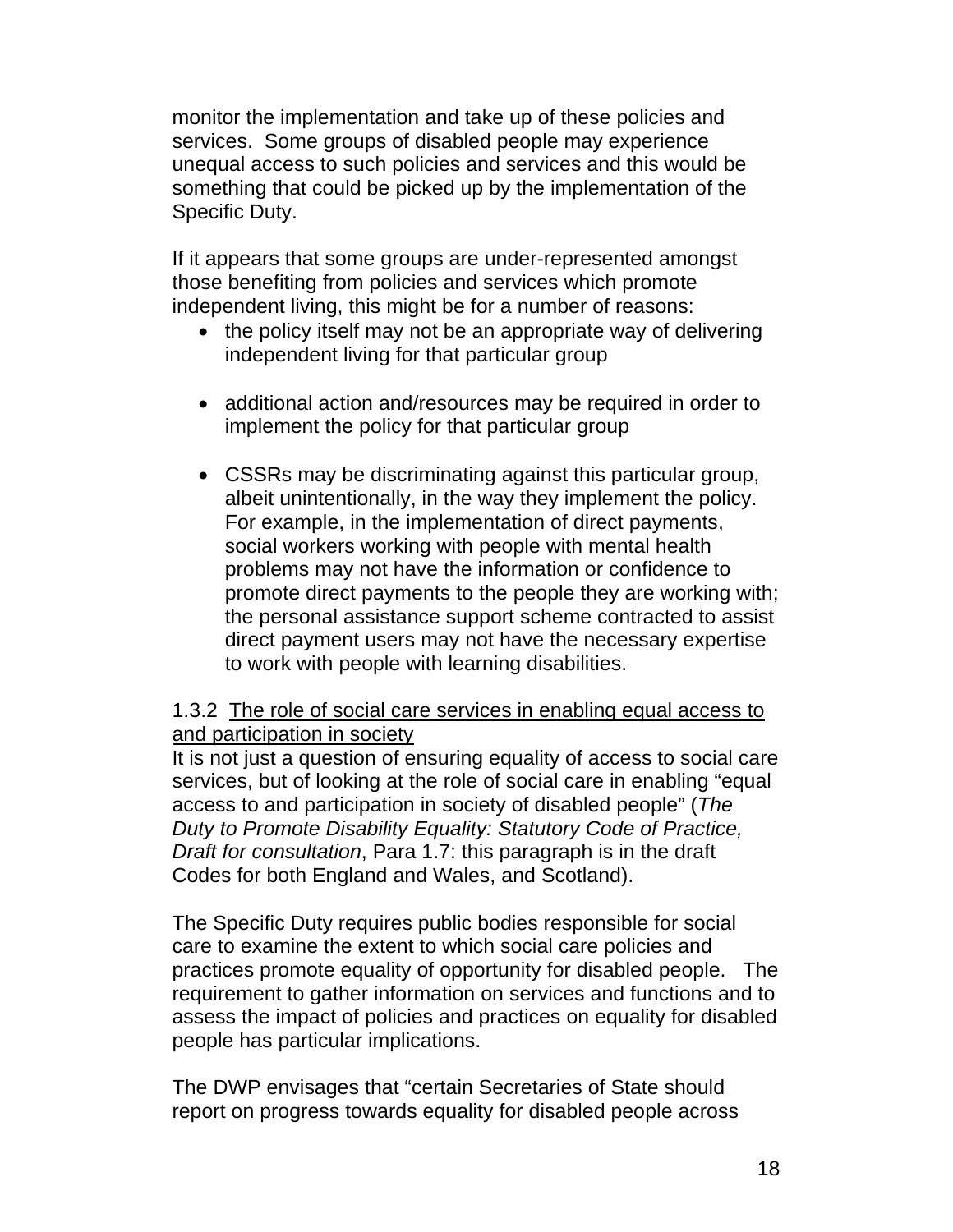their sphere of influence" (DWP, 2004, para. 6.8). As we can see from the list of government departments given above, there are a number of Secretaries of State, Scottish Ministers and Assembly Ministers who are concerned with social care in England, Scotland and Wales.

The DED applies not only to current and future policies and practices but public bodies will also need to look at the impact of past decisions: "Not only must authorities have due regard to disability equality when making decisions in the future, but they will also need to take action to tackle the consequences of poor quality decisions in the past" (*Draft Code of Practice*, para 1.9). This has particular implications for social care organisations. For example, past decisions about how to respond to people who have high levels of, and/or multiple, needs mean that a lot of existing resources are tied up in institutional care. CSSRs are often unable to develop local services to meet the needs of children and adults with high levels of needs because they would require additional funding and they cannot easily free up resources tied up in existing placements. Some English local authorities have pressed the DH and Dfes for additional short-term funding to enable the development of local services. Redressing the impact of past decisions may well require central and local government to work together on agreed priorities: this will therefore need to be reflected in both government departments' and local authorities' Disability Equality Schemes.

In some cases, past decisions have created unintended inequalities which require changes to policy or regulation to address them. For example:

• While earned income is not taken into account when charging for community care services, direct payments or ILF grants received by disabled people living in their own homes, this is not the case for people living in residential care. This means that those living in residential care experience a major financial disincentive to taking up paid employment. Such inequality is an unintended consequence of an assumption that people in residential homes are unlikely to be engaged in paid employment. While this is generally true the Prime Minister's Strategy Unit received evidence – when carrying out its work for *Improving Life Chances of Disabled*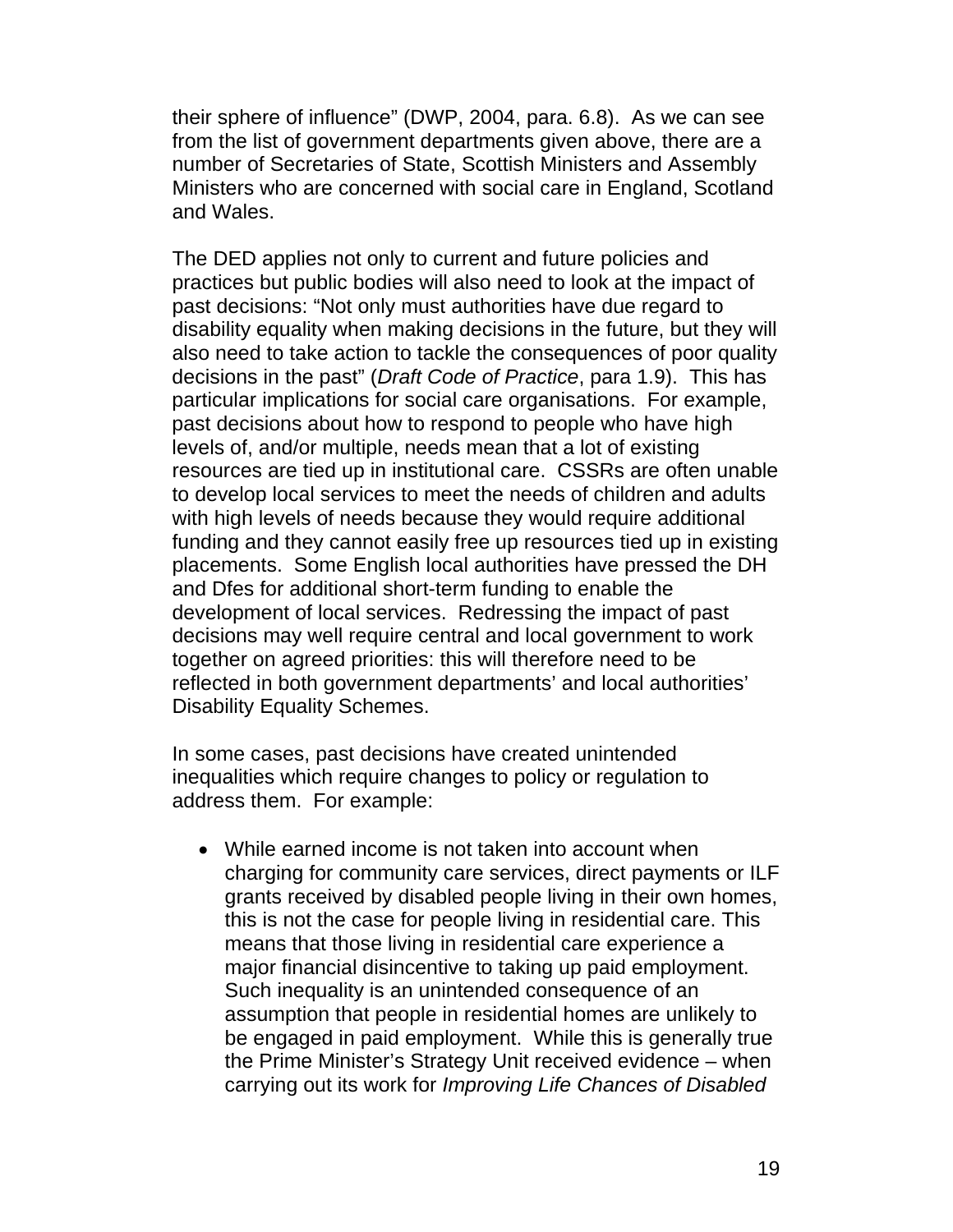*People* - that there are some people in residential homes who do wish to work.

• Assistance with carrying out parenting tasks is specifically excluded from the remit of the Independent Living Fund (which operates across the United Kingdom) by its Trust Deed. This is an anomaly which, it has been argued, creates unequal opportunities for disabled parents with high level support needs.

**2. Identify how the duties can complement and build on gaps in current legislation, policy and guidance in England, Scotland and Wales relevant to the provision of social care support, to deliver on promoting disability equality and Independent Living for disabled people**.

2.1 Disability equality, independent living and social inclusion The goals of disability equality and independent living are integrally linked to definitions of social inclusion and social exclusion. Social exclusion has been defined as follows:

An individual is socially excluded if (a) he or she is geographically resident in a society and (b) he or she does not participate in the normal activities of citizens in that society.

(Burchardt et al 1999, p.230).

If disability equality and independent living were to be achieved, disabled people would experience equality of opportunity in terms of access to the 'normal activities' referred to above. These 'normal activities' are:

to have a reasonable standard of living, to possess a degree of security, to be engaged in an activity which is valued by others, to have some decision-making power, and to be able to draw support from immediate family, friends and a wider community

(Burchardt et al, 1999, p. 231).

For some, though not all, disabled people, social care services are key to bringing about equality of access to these 'normal activities'. It is against this that social care services must therefore be measured.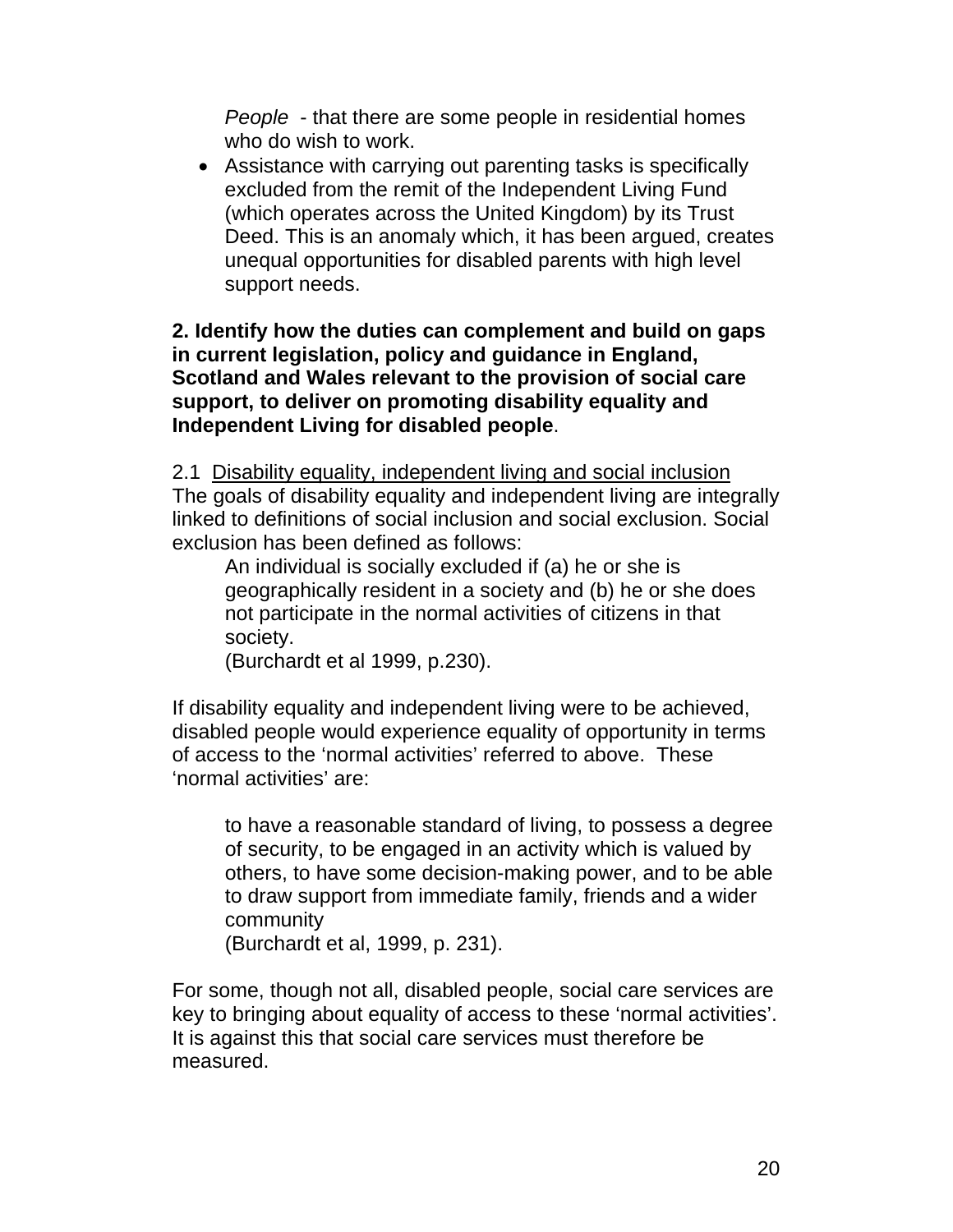2.2 In what ways does the social care system currently fall short in terms of delivering disability equality and independent living?

A number of factors mean that social care resources are often used, not to access 'normal activities' but to maintain and create dependency. Needs are therefore met in ways that result in social exclusion. These factors can be summarised as:

- An inadequate legislative and policy framework, which:
	- places duties on CSSRs to provide services, rather than gives rights to support or to live in one's own home
	- **does not adequately cover the full range of** assistance to engage in 'normal activities'
	- contains no entitlement to advocacy or supported decision-making $11$ .
- Financial pressures: current resources are often tied up in service provision that creates and maintains dependency. For example, local education and social services authorities in England find it difficult to develop local services to meet the needs of disabled children with high levels of support needs because large sums of money are tied up in out of authority placements (see Abbott et al, 2003). It is unclear as to whether an overall increase in resources is required but existing financial structures make it difficult to invest in independent/inclusive living.
- Attitudes: "Policy and practice on social care is often based on negative assumptions about risk and capacity, which work against the principles of extending choice and control. Basically, disabled people who use support services are seen as 'vulnerable people' needing to be 'cared for', rather than citizens facing practical barriers to participation and inclusion" (Zarb, 2004). Such attitudes are particularly apparent in the consultation paper recently issued by the Scottish Executive which defines anyone in receipt of community care services as 'vulnerable'

 $\overline{a}$  $11$  There is some limited entitlement to advocacy in certain situations across England, Wales and Scotland but disability organisations have argued that a more comprehensive entitlement is required, as set out in the Disabled Persons Act 1986 but not implemented.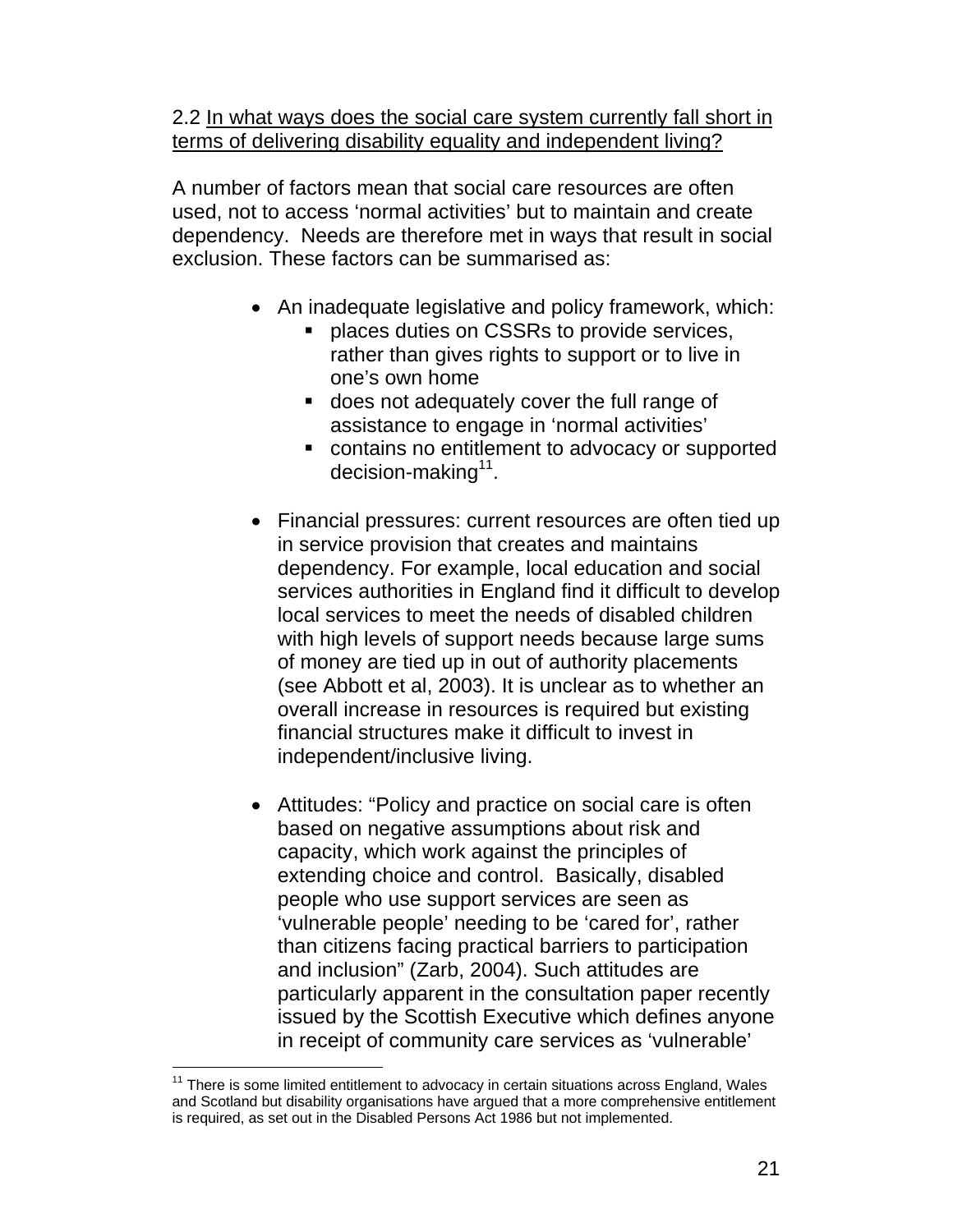(Scottish Executive 2005) and by the renaming of the Community Care Unit as the Vulnerable Adults Unit.

For a full discussion of the barriers to independent living within the current social care system, please see my earlier report for the DRC, *Barriers to Independent Living: A scoping paper*, written in June 2003, and also Chapter 4 of *Improving Life Chances*. Apart from the main three issues listed above, some of the detailed barriers are:

- Assessments which are service-led rather than needs-led
- Some support needs remain unmet, or inadequately met, in particular: low level or preventative support needs; communication needs; support to take up or remain in employment; support to carry out parenting tasks; needs associated with 'invasive procedures'; support for young disabled people to leave the parental home
- 'Custom and practice' leads to denial of independent living by default: e.g. where a move into residential care is seen as final and permanent decision
- Local variations in policies and practices which support independent living, particularly in the take-up of, and support to use, direct payments and ILF grants
- Fragmentation of support needs across different sources of funding
- Poor quality services which institutionalise people
- The pay and conditions of support workers
- Inadequate access to information, advice and advocacy.

### 2.3 How could the DED complement and build on the gaps in the current social care framework

The underlying problem is that, within the existing framework, there is no requirement that public bodies use their resources to promote 'normal activities' which are key to independent living and social inclusion. The Disability Equality Duty could potentially redress this situation.

If policies and practices are to promote independent living they need to be informed and underpinned by a clear understanding of the social model of disability and its implications for social care. The DRC has a clear role in promoting such an understanding in the context of the implementation of the Disability Equality Duty.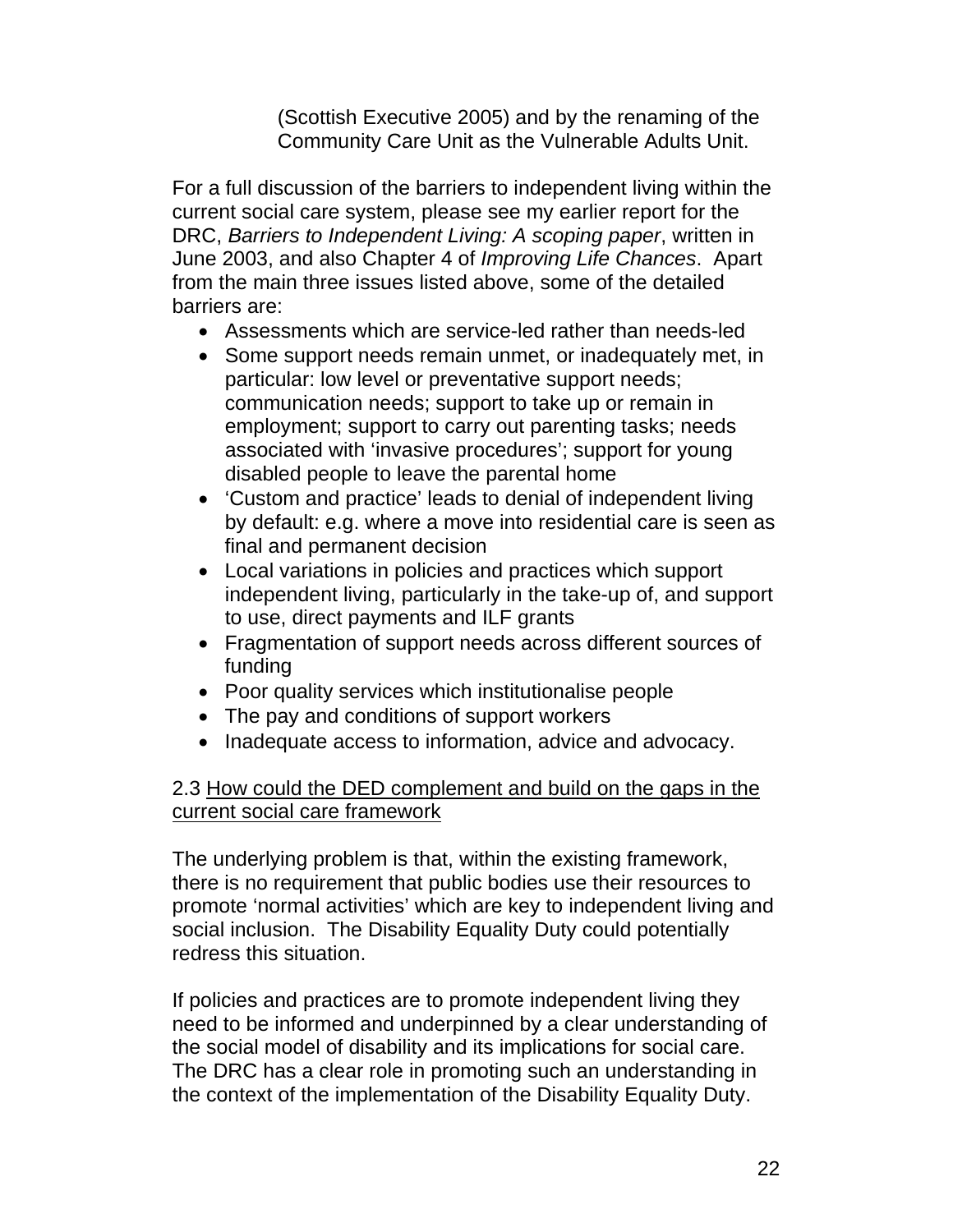Key to the application of social model of disability to social care is the recognition that:

- Disabled people have additional requirements which stem both from experiences of impairment and from the disabling barriers of negative attitudes and unequal access
- If disabled people are to have equality of opportunity with non-disabled people these additional requirements must be met in ways that deliver choice and control.

The organisations and professions involved in social care do not have a good track record in terms of promoting independent living. Instead, independent living has been struggled for by disabled people and their allies by, for example:

- Demonstrating that direct payments work
- Developing and delivering training programmes for social care staff which promote the social model of disability and independent living
- Campaigning for mental health resources to be used in ways which are more flexible and personalised, and less coercive and institutionalised
- Developing new ways of using resources to promote selfdirected support with people with learning disabilities.

Older people have been less active in terms of influencing change in the social care system (their resources have tended to be more focussed in other areas such as pensions). However, older people give similar importance to choice and control over the support needed as younger disabled people do:

"…choice, control and self sufficiency were central to older people's perceptions of independence. Although good health, the ability to maintain personal mobility and being able to live in your own home were commonly associated with being independent, independence was only felt to have been lost if you were unable to exercise control and choice over key aspects of daily living" (Parry et al, 2004, p.1)

In assisting public bodies responsible for social care to carry out their Disability Equality Duty, therefore, the DRC will need to ask three fundamental questions of their policies, procedures and practices: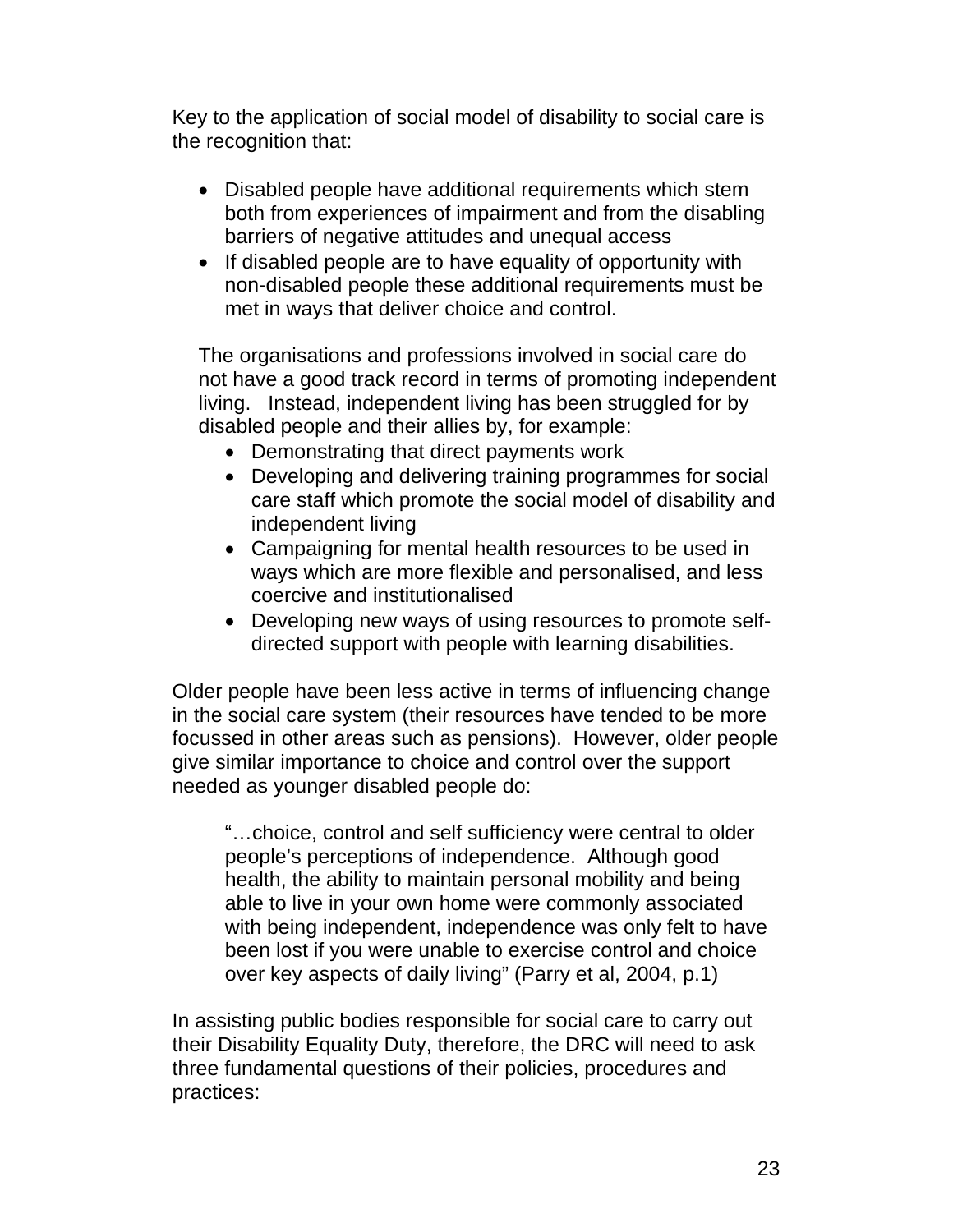- Have disabled people been involved in the formulation of policies and procedures (including those policies and procedures not specifically aimed at disabled people)? Are they involved in monitoring practice?
- Do policies, procedures and practices deliver choice and control for disabled people?
- Do policies, procedures and practices enable disabled people to engage in 'normal activities' (as defined above)?

Some examples of how the DRC might assist public bodies to address these barriers are given in both the next and in the final section of this paper (Section 6), when we discuss some priority areas for the DRC to focus on.

### **3. Identify positive examples of what the duties might mean in practice for different public authorities and Local Authorities with Social Services responsibilities in particular.**

A few local authorities in England have developed Disability Action Plans as part of implementing the Equality Standard for Local Government and sometimes this covers social care services. For example, Manchester City Council's Children, Families and Social Care Department published a Disability Action Plan 2004-5 and have also recently published details re progress (see http://www.manchester.gov.uk/ssd/disabilityplan/). Such initiatives may provide a starting point for Disability Equality Schemes (although see Section 5.1 below for caveat).

## 3.1. Duty to "Proactively eliminate discriminatory practices, policies and procedures"

(see also examples under 3.3 and 3.6 below)

### *Equal access to safeguarding services*

There is a great deal of evidence that disabled children are not provided with equal access to safeguarding – from the recognition of abuse all the way through to investigation and prosecution of perpetrators (see NSPCC, 2003).

One Area Child Protection Committee found that an investigation involving Deaf<sup>12</sup> children was hampered by a lack of clarity about

  $12$  The term Deaf is used here to cultural/linguistic status.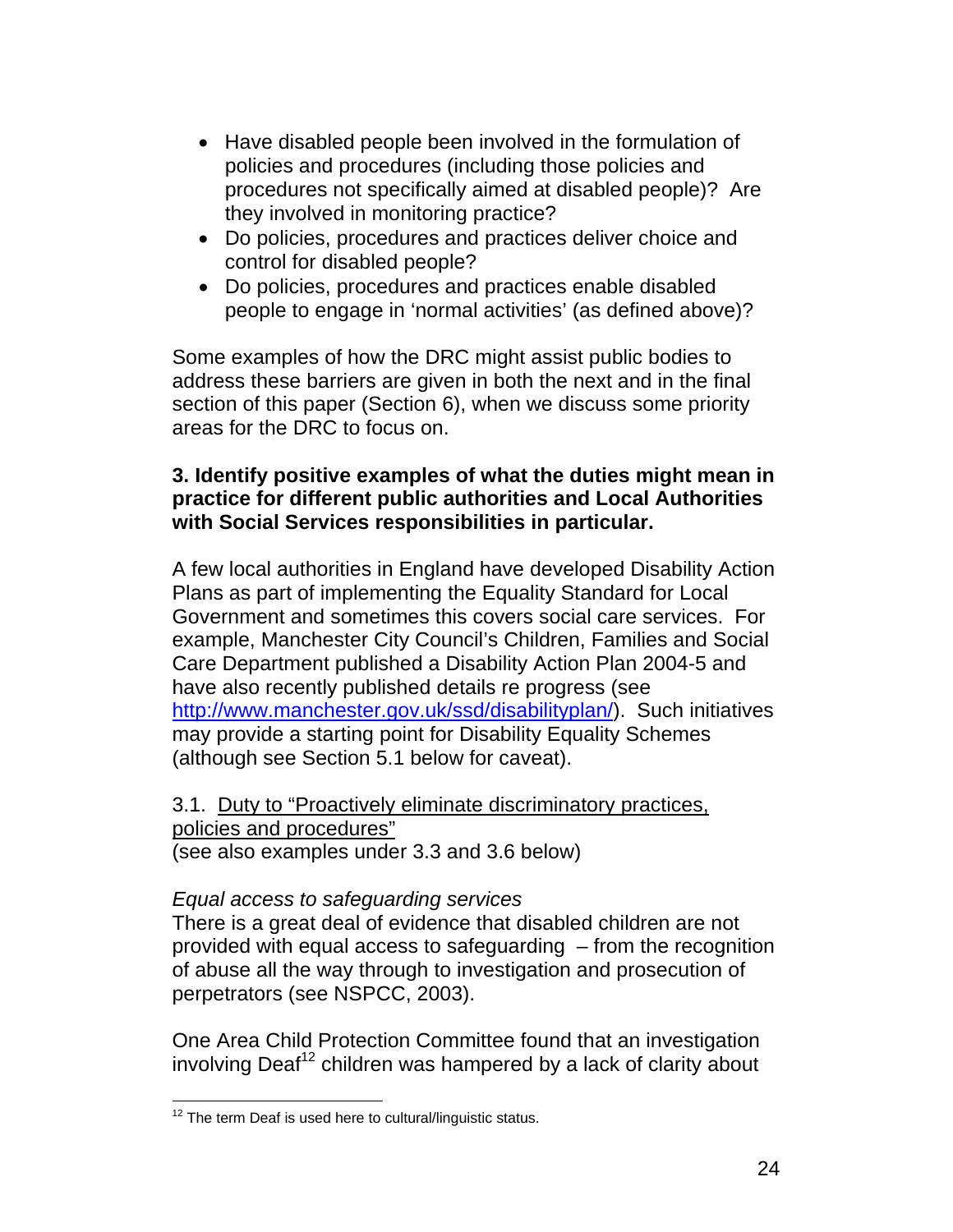who would be responsible for paying BSL interpreters. There was also uncertainty about the children's levels of understanding. Subsequently, a protocol was drawn up and agreed by the members of ACPC on responsibilities for funding and provision of communication advice and assistance. Some work was also done on identifying experienced interpreters who could assist with investigations in the future. (NB ACPCs are multi-agency bodies, with Councils with Social Services Responsibilities having lead responsibility. ACPCs are to be replaced in April 2006 by Local Safeguarding Children Boards but CSSRs will retain lead responsibility).

*Unequal access to Child and Adolescent Mental Health Services*  Children with learning disabilities are more likely to experience mental health problems than children without learning disabilities (about 40% have a "diagnosable mental disorder") yet only a third of NHS Child and Adolescent Mental Health Services (CAMHS) provide specific services for children and adolescents with learning disabilities (Dfes, 2004, para 7.6). A survey in Manchester, for example, found significant levels of unmet mental health needs amongst children with learning disabilities, particularly those who also had communication difficulties and/or visual impairments. Specialised services only reached a minority of these children (Emerson and Robertson 2002).

The Department for Education and Skills, and the Welsh Assembly, have recognised that "the low level of resources available to children and their families represents serious inequity and a significant challenge for the development of appropriate services" (Department for Education and Skills, 2004, para 7.6; Welsh Assembly Government 2004, p.86).

The English NSF recognised that children and young people with learning disabilities need to have access to appropriate mental health services to ensure "that they are not disadvantaged because of their disability" (Dfes, 2004, para. 7.7). The Welsh NSF stated that "It is not acceptable to exclude any child from receiving a service because of their IQ" (Welsh Assembly Government, 2004, p.87).

This is an example of government departments attempting to address unequal access to services, through their function of setting the national framework and standards for service delivery.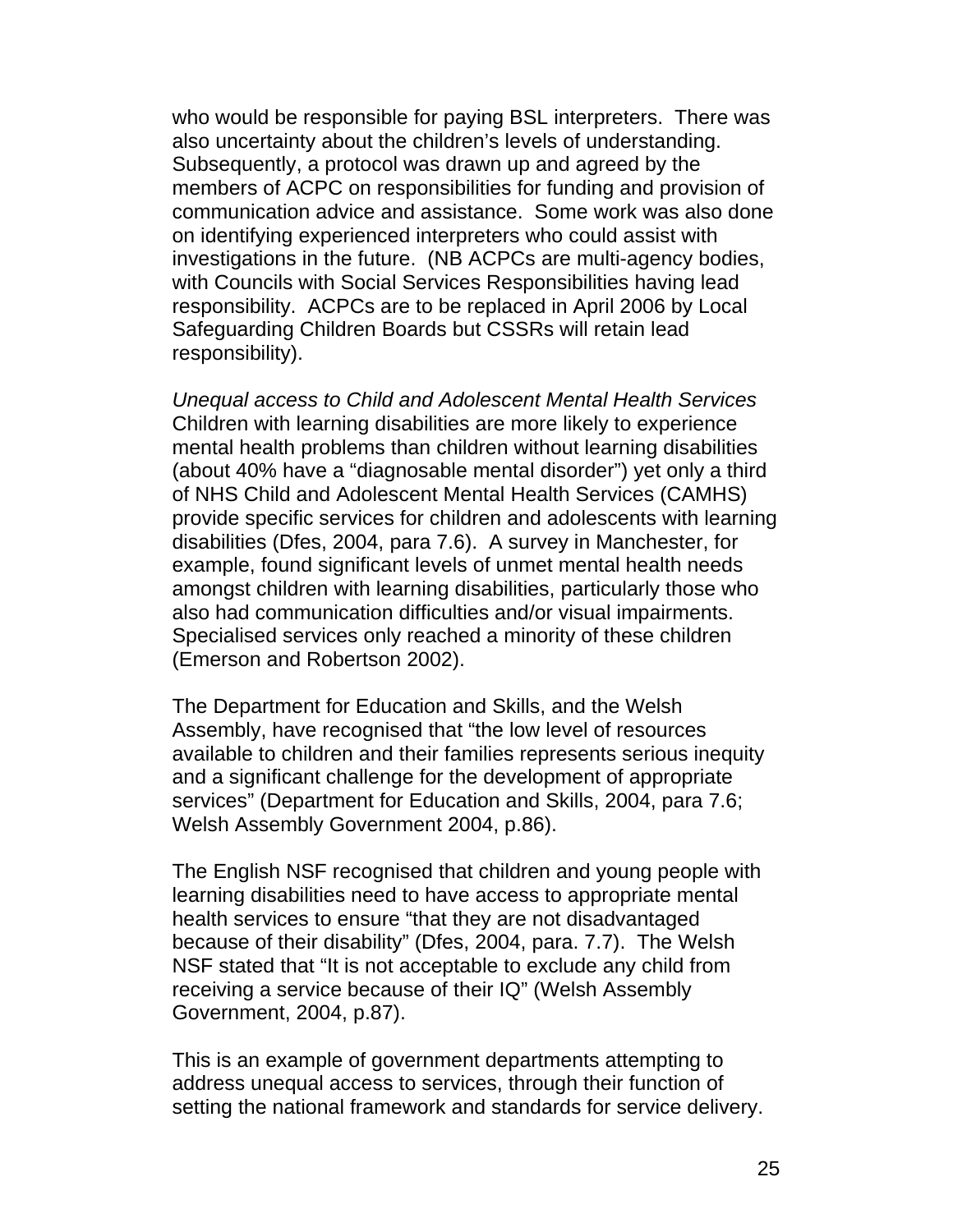#### *Unequal equal access to day services*

The example given below relates to unequal access experienced by black and minority ethnic disabled people. Again, there is a lot of evidence of this but the example does raise the issue of the overlap between the DED and Race Equality Duty.

Liverpool's Supported Living service – aware that there was a very low take up of its day services by black and minority ethnic people with learning disabilities – appointed outreach workers to make contact with potential users of day services within these communities, draw up a Person Centred Plan, and broker a package to meet their need.

Contact: Natalie Markham, Project Manager, Integrated Services in Neighbourhoods – Supported Living Portfolio. Natalie.Markham@liverpool.gov.uk

#### *Increasing access to domestic violence services*

Leeds Inter-Agency Project "has been working with agencies in Leeds for over 6 years to improve the services and community support offered to disabled women who are experiencing violence from the men they know". The partner agencies are Leeds Community Safety Partnership, Leeds Drug Action Team and Leeds Youth Offending Service. The project delivers education programmes, one to one support, and accessible information, and has produced a video and training pack (www.liap.org.uk).

#### 3.2. Duty "to ensure equal access to and participation in society of disabled people"

See also 3.3 and 3.6 below.

*Developing social care strategies to promote independent living*  Essex Social Services' Equal Lives Strategy was written following a two-stage wide-ranging consultation with people with physical and/or sensory impairments, voluntary organisations and carers.

"The strategy supports the concept of independent living in which choice and control rests with the disabled person…..By implementing this strategy, Essex Social Services will:

- Work to the principles outlined in the social model of disability
- Transfer control and choice to disabled people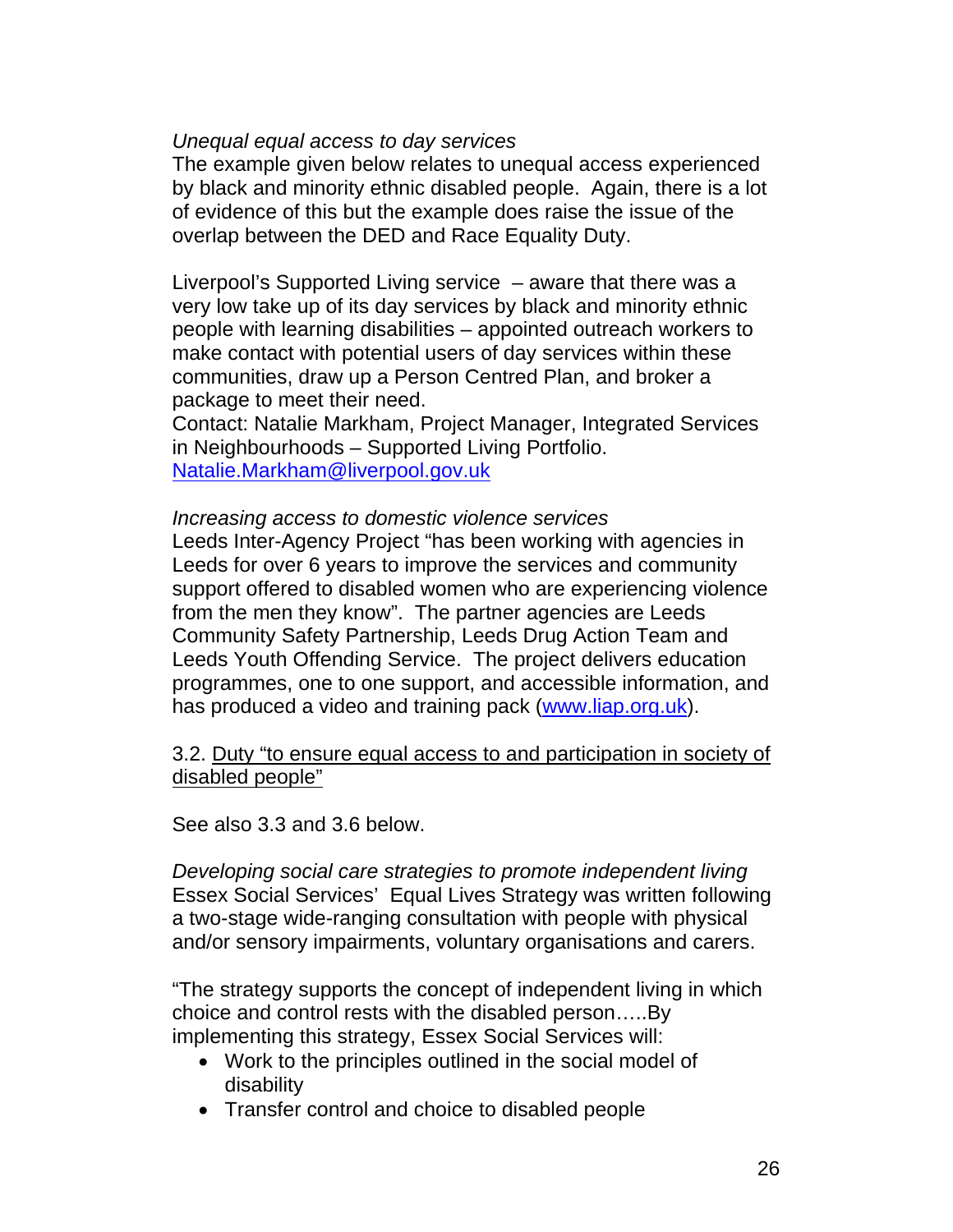- Offer our expertise
- Change the assumption that impairment means the automatic need for care by seeking alternative means of maintaining people's independence."

The Strategy has been evaluated and is currently being updated, involving wide consultation with disabled people. Contact: Nanette Wright, County Manager, Services for Independent Living. nanette.wright@essexcc.gov.uk

*Supporting parents with mental health difficulties*  Kent Social Services and South West Kent Primary Care Trust fund the Family Welfare Association to work with parents with mental health problems, bridging the gap between adult mental health services and child and family services. The project, Building Bridges, aims to 'help people to control their own lives and so achieve their full potential'.

Contact: Rose de Paeztron, Development Manager, Family Welfare Association. rose.depaeztron@fwaprojects.org.uk

*Reducing the number of children with severe learning disabilities and/or autistic spectrum disorders who are placed out of authority*  Bristol City Council set up a service whose aim was to reduce the number of out of authority placements of children with severe learning disabilities and/or ASD by:

- providing an intensive, locally based, multi-agency assessment and intervention service
- enabling these children, through intensive co-ordinated intervention and support, to access local service provision.

The service includes specialist residential and community placements, individually tailored therapeutic and support packages for families, and school support packages.

Contact: Ian MacDowell, Service Manager, Bristol Social Services. ian\_mcdowall@bristol-city.gov.uk

### *Taking a proactive approach to enabling people with learning disabilities to have a home of their own*

People with learning disabilities often have to move into congregate forms of provision because of a shortage of housing opportunities in the privately rented, social housing and owner occupied sector. Essex Social Services has appointed a Project Worker for two years to identify and promote housing opportunities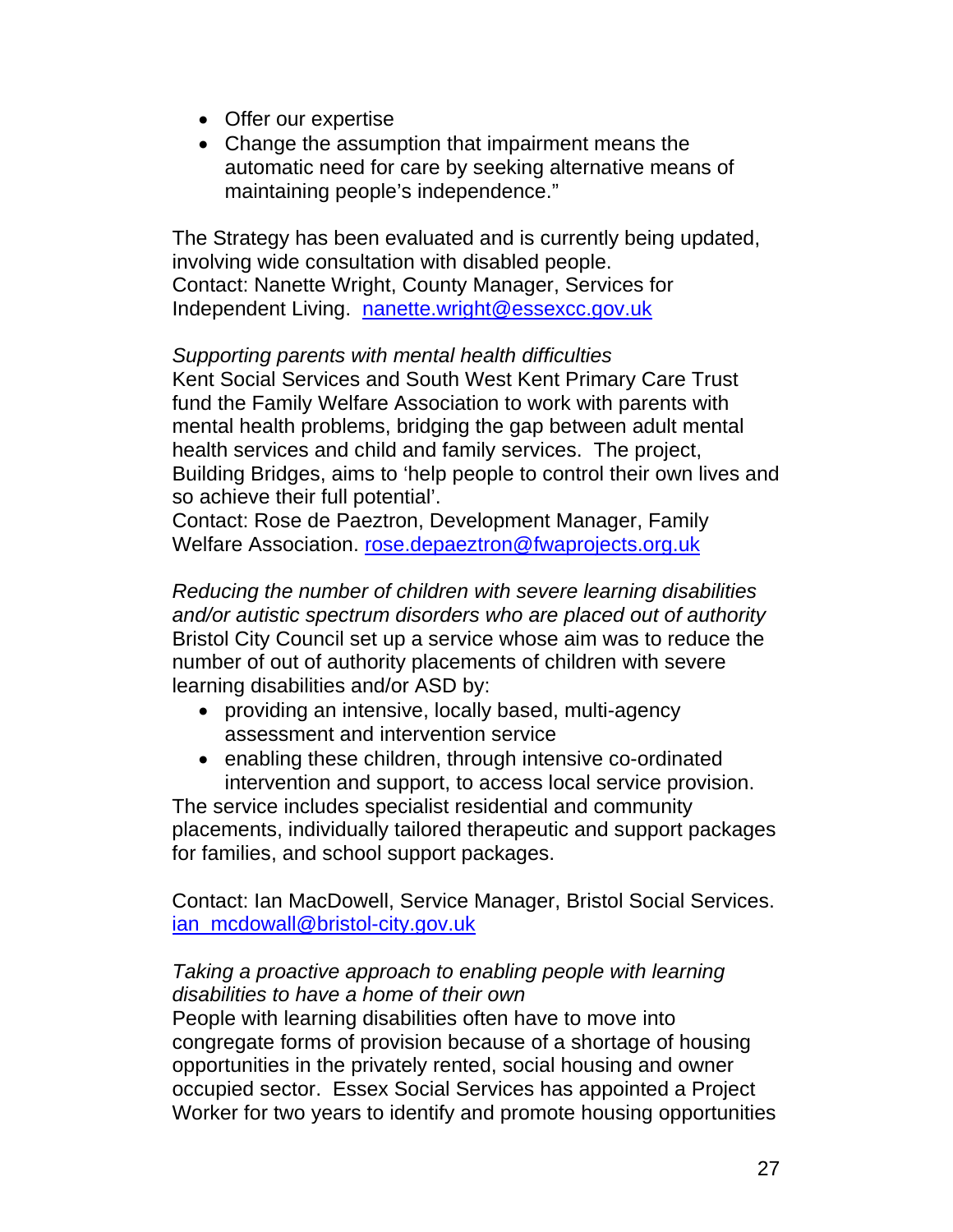for people with learning disabilities with the aim of increasing the number who have a home of their own.

Jenny Owen, Director, Adult Social Care, Essex County Council. jenny.owen@essexcc.gov.uk

### *Supporting parents with learning disabilities to look after their children*

Parents with learning disabilities are more likely to have their children taken into care than parents who don't have learning disabilities. A study on care orders found that one in four (25%) of the children involved had a parent with a learning disability (Harwin et al, 2001). Another study on child protection applications to family courts found that 15% involved a mother and/or father with learning disabilities (Booth et al, 2003). Only 2.5% of the population have mild to moderate learning disabilities (Department of Health, 2001, p.15)

The Truro Special Parenting Service was set up in 1988 and aims to work positively with parents with learning disabilities. It has developed a Parental Assessment tool which focuses on parents' capacity and what support and training would assist them to parent effectively. It offers both home-based and group-based programmes and also runs courses for parents with learning disabilities with Truro College.

Contact: Sue McGaw - Sue.McGaw@cpt.cornwall.nhs.uk or Debbie Valentine – parenting@cht.swest.nhs.uk.

### 3.3. Increasing take up of direct payments amongst underrepresented groups

On the assumption that direct payments in themselves promote choice and control (although see later discussion) then addressing unequal access to direct payments both "eliminates discriminatory policies practices and procedures" and promotes "equal access to and participation in society of disabled people".

### *Information about direct payments for people with learning disabilities*

The Department of Health funded Swindon People First and Real Voice Media to produce *An easy guide to direct payments*  http://www.dh.gov.uk/assetRoot/04/09/73/98/04097398.pdf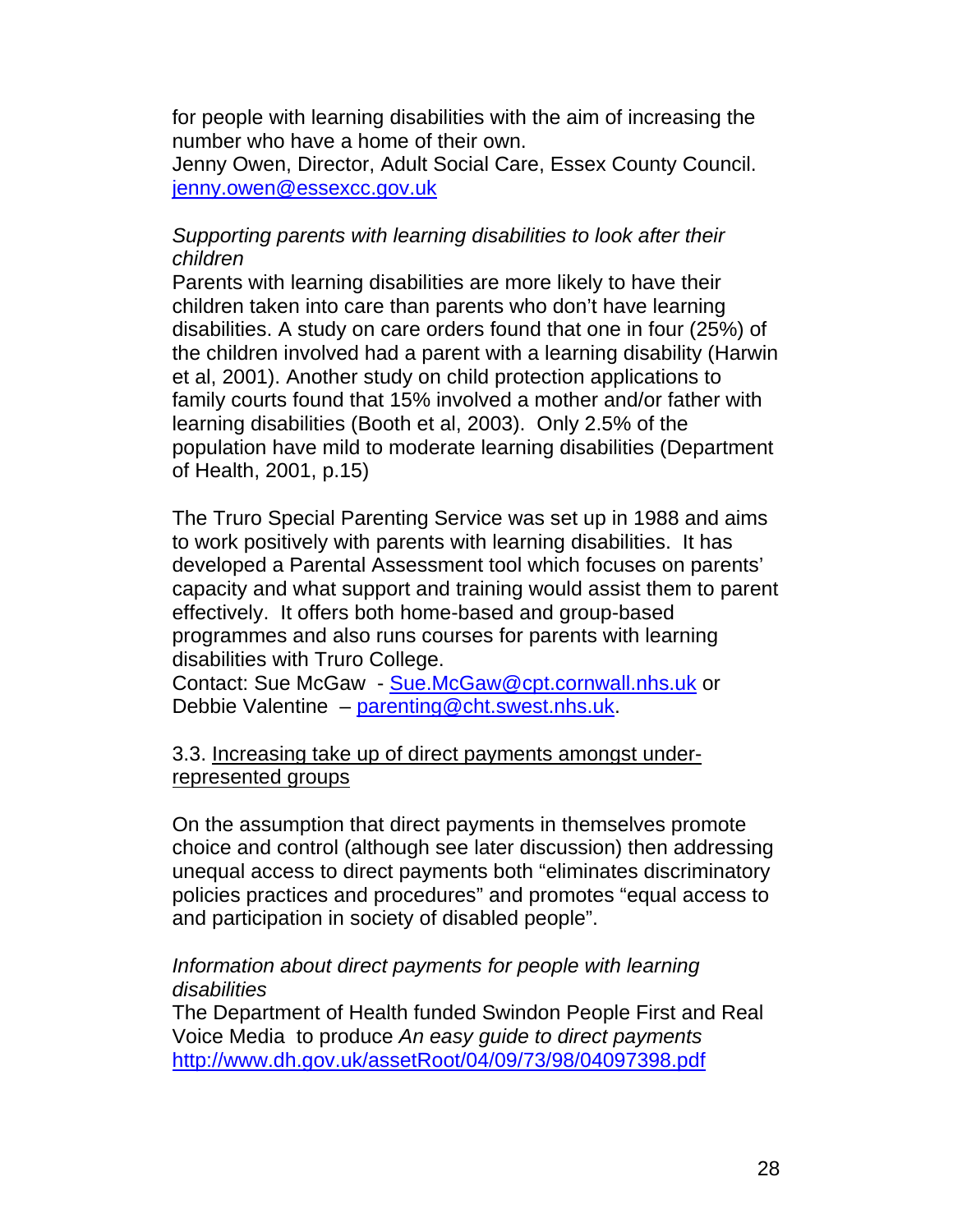*Using Local PSA targets to increase take-up of direct payments*  Cheshire County Council has set a Local PSA target to enhance the take-up of direct payments, supported by a pump-priming grant of £72,000. This is expected to result in an increase of 150 people using direct payments (over and above the increase which would have been expected without the enhancement).

Contact: jane.colville@cheshire.gov.uk; www.cheshire.gov.uk/psa/target4.htm

### *Funding personal assistance support services to support young disabled people to use personal assistants*

The West of England Centre for Inclusive Living's Youth PASS is funded by Bristol Disabled Children's Service, the Bristol Regeneration Partnership, Neighbourhood Support Fund and the New Deal for Communities. The project:

- Offers young disabled people the opportunity to experience using personal assistance
- Provides support and training on using Personal Assistants
- Provides Personal Assistants to young disabled people on work experience organised by schools and colleges
- Offers support to parents whose children are participating in the project.

Contact: reception@wecil.co.uk; www.wecil.co.uk

### *Enabling people with significant learning disabilities to use direct payments*

A recent report published by the National Centre for Independent Living, looked at ways in which Personal Assistance Support Schemes have enabled access to direct payments for people who are currently under-represented amongst direct payment users. For example, some Personal Assistance Support Schemes have assisted in the setting up of Independent Living Trusts for direct payments to people who have significant learning impairments:

"In all cases, the Direct Payment was used entirely for employing staff to work with the young disabled person. The workers were employed to enable the young people to take part in a range of activities which improved their health, social contacts and quality of life, such as:

- Going to concerts
- Playing computer games
- Music
- Art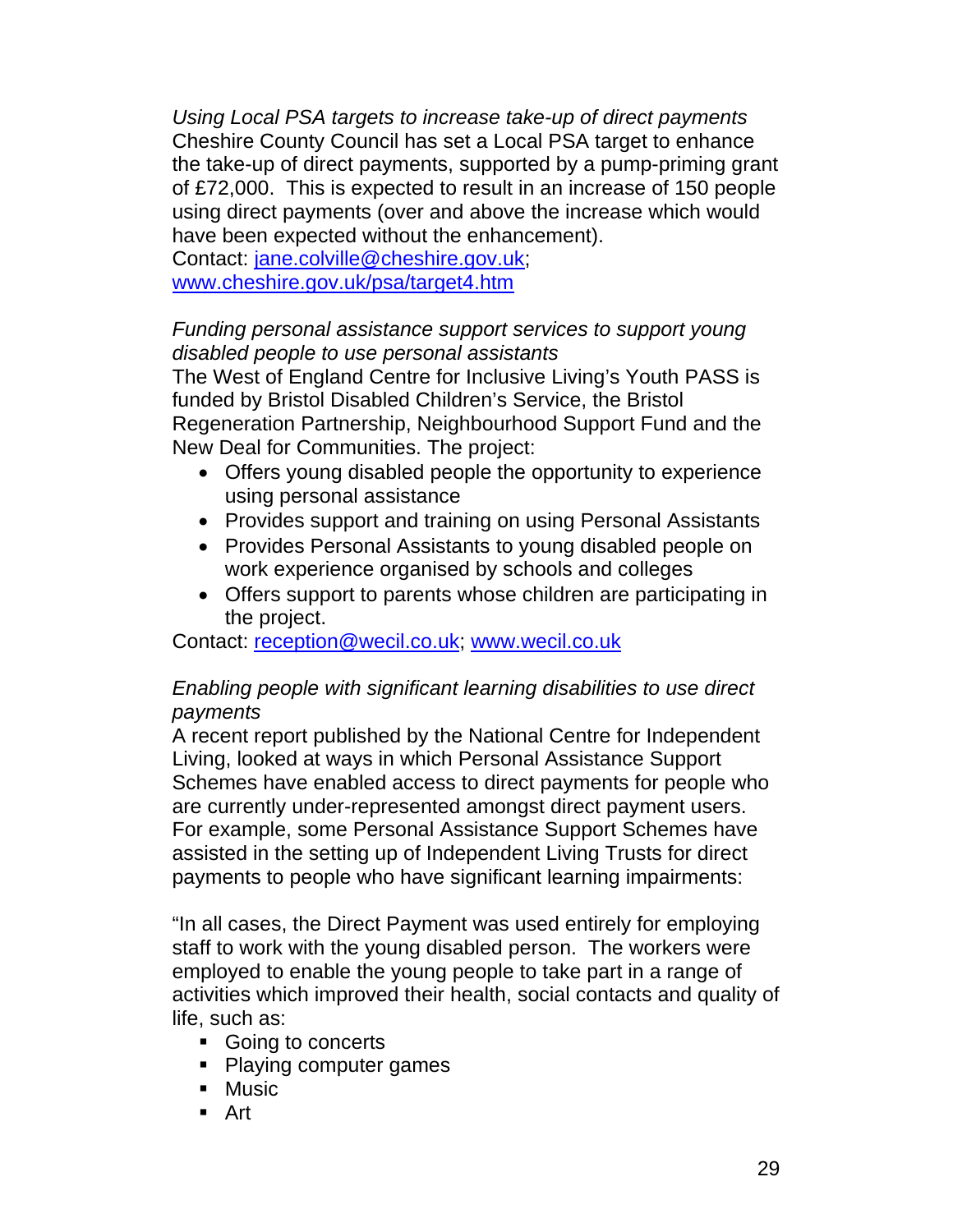- Swimming
- Trips to the zoo

Crucially, the staff employed were chosen either because they were already known to, and liked by, the young person; or observed to work well with and be liked by the young person over a period of time following recruitment.

The staff also provided respite care for the young people, which meant that they stayed in their own homes whilst their parents took a break, and avoided going into respite facilities which two parents had experienced as 'totally unsuitable'" (Luckhurst, L. 2005).

### *Enabling disabled children and their families to use direct payments*

Choices and Rights Disability Coalition in Hull has a Service Level Agreement with Hull City Council to employ 2 full-time direct payments support workers, and part-time administrative support. One worker is designated to enable disabled children and their families to use direct payments.

Information provided by Mark Baggley:

mbaggley@habinteg.org.uk; www.choicesandrights.org.uk

### *Promoting direct payments amongst older people from minority ethnic communities*

A Direct Payments Support Service worked with Somali community workers to enable older people within the Somali community to gain access to direct payments. The accountancy service provided by the Support Service to deal with banking and administrative requirements was essential in overcoming the language and literacy barriers faced by older Somali women (Clark, H. Gough, H. and Macfarlane, A. 2004).

### 3.4. Involving disabled people in the development and implementation of policy

It will be important that the involvement of disabled people actually results in changes to policy and service delivery and this will need to be a key criterion in determining good practice in this area.

*Involving young disabled people in providing information to other young disabled people*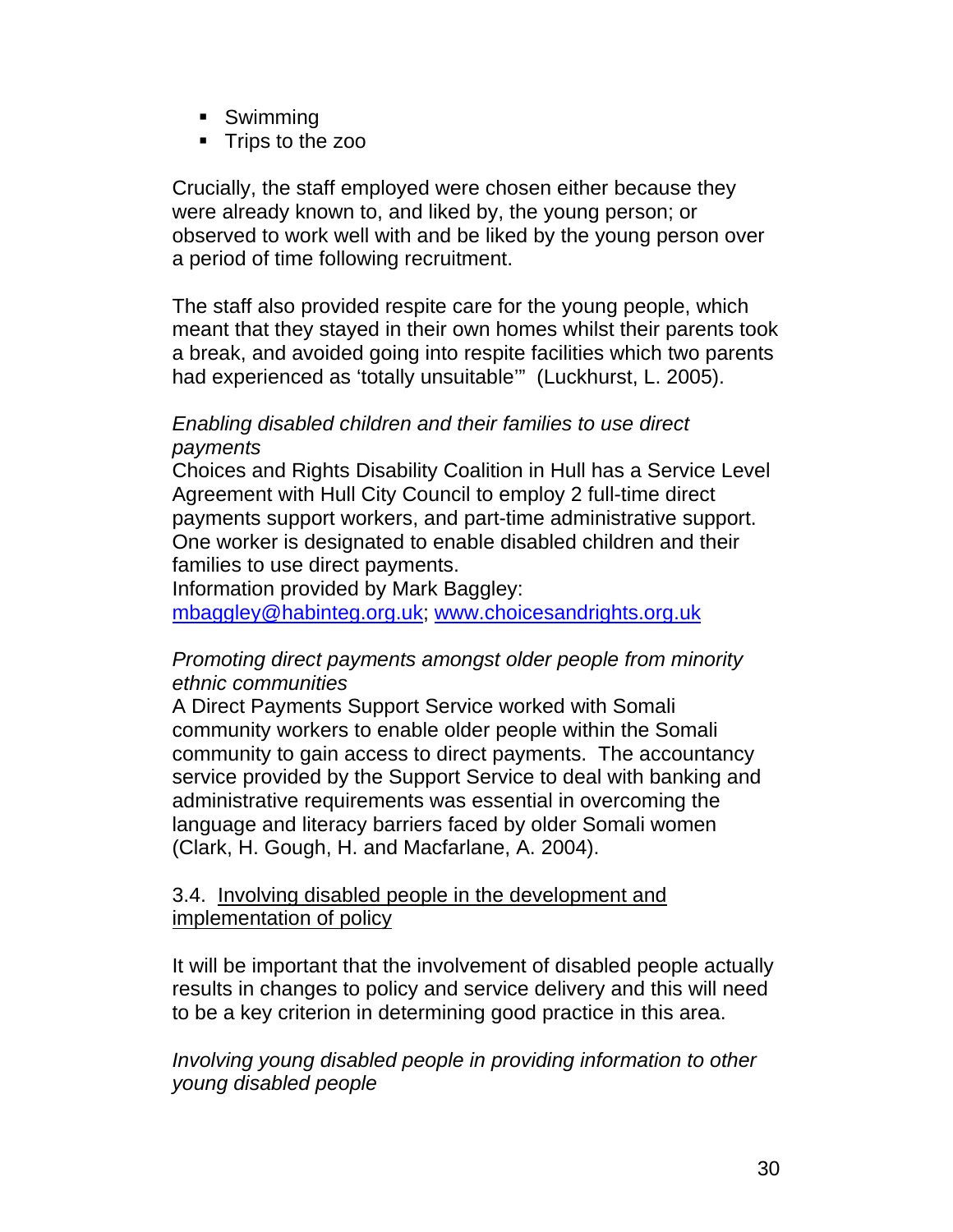Suffolk health and social care services and Connexions involved young disabled people in developing an information resource on transition to adulthood. The young people produced a DVD and website which gives up-to-date information about services and opportunities and helps young people to find out how to plan their future (www.nolimits.org.uk). This is also an example of moving beyond 'consultation' to actual involvement.

### *Contracts for providing support to people to use direct payments are given to organizations of disabled people*

There are a number of Centres for Independent Living and other local user-led organisations which have had such contracts for the last few years (although recently some CILs have been losing this work). Glasgow Centre for Inclusive Living has just been awarded such a contract.

Contact: Etienne d'Aboville; etienne@gcil.org.uk

### *Methods of consultation and involvement can sometimes exclude people*

[negative example: this is an actual example but I haven't named the social services department] One Social Services Department used the *Aspiring to Inclusion* materials to consult with users of a Vocational Training Centre about their experience of the Centre and what improvements they wanted to the service. This consultation was lacking however in respect of:

- the methods chosen (questionnaire and workshops) were not used in ways which adequately addressed the access needs of the service users
- potential service users were not consulted.

### 3.5. Involving disabled people in the regulation and inspection of social care

### *Seeking the views of service users' about CSCI inspections led by CSCI*

The Children's Rights Director (based at CSCI) has a duty to seek the views of children about the way CSCI carries out inspections of children's services. In the first 'Children's Audit' report

(http://www.rights4me.org.uk/childrens\_views\_of\_inspection.pdf), there was no indication as to whether disabled children had been amongst those using services that had been inspected, or if so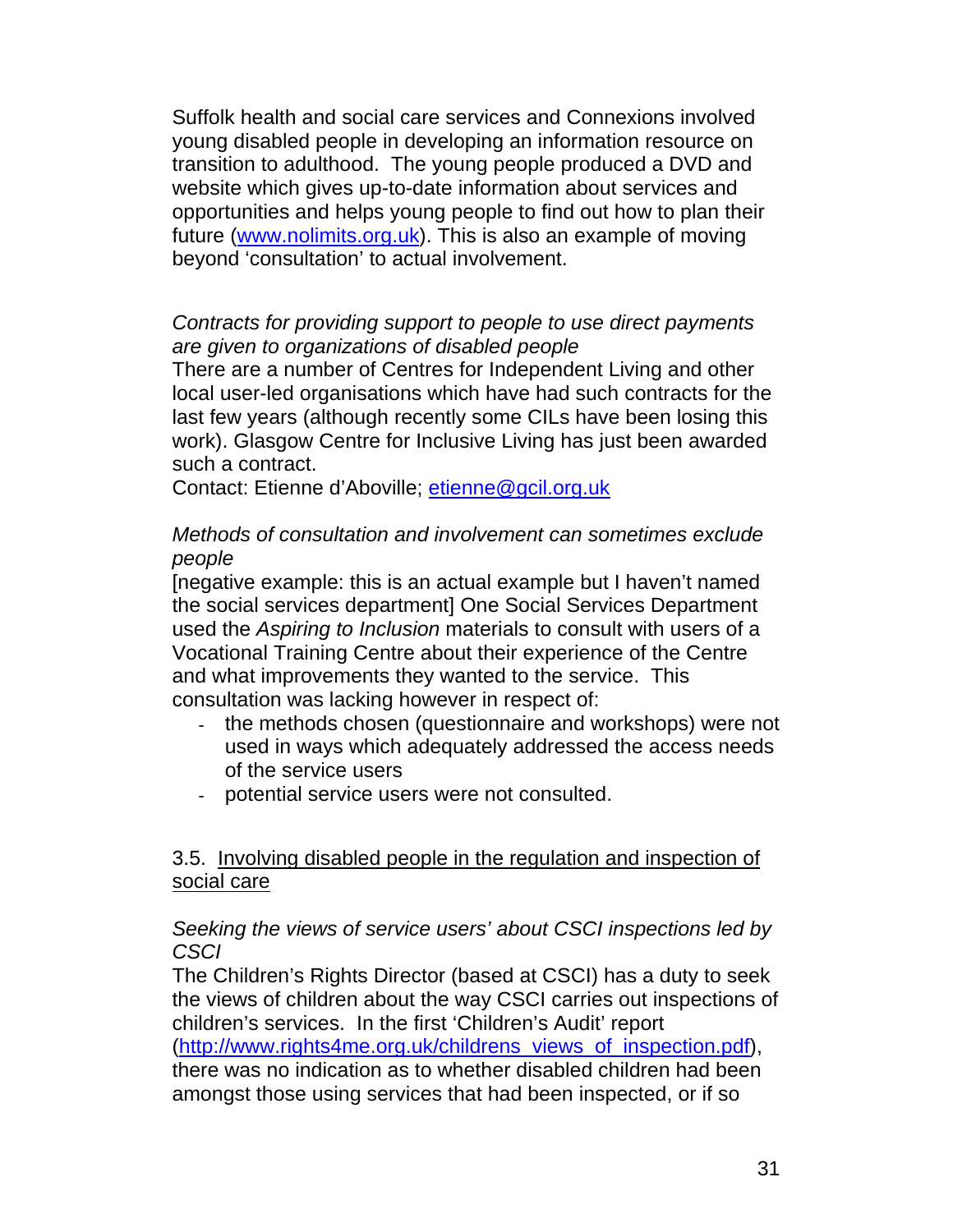how they had been consulted. However, this duty to carry out children's audits is an important mechanism for promoting disability equality and the DRC could assist the Children's Rights Director to ensure that audits are carried out in the most inclusive way.

#### *Involving users of services in inspections*

CSCI's predecessor, the Social Services Inspectorate, had developed a practice of including 'lay inspectors' (people who use services) in their inspections of services. CSCI has announced their intention of extending the use of lay inspectors, for example, to enable them to more effectively gather information from people living in care homes about their experiences (http://www.csci.org.uk/media/press\_releases/joint\_response\_elde r\_abuse.pdf). CSCI has also appointed a Director of User Involvement and new initiatives are being developed to involve people who use services in inspections, including enabling service users to be fully participating (and remunerated) members of important working groups and Inspection Teams. Contact: Frances Hasler - Frances.Hasler@csci.gsi.gov.uk

#### 3.6. Impact assessments and social care

Impact assessments in the field of social care are likely to involve an assessment of whether one particular group of disabled people is disadvantaged in comparison with other disabled people, as a result of a particular policy or practice, *and* an assessment of the extent to which policies and practices are promoting equal access to and participation in society.

#### *Access to minor aids and equipment*

Many Adult Social Care services are increasing the type of minor aids and equipment that people can access without an Occupational Therapist's assessment. The intention is to recognize disabled and older people's own expertise about their needs, to make it easier for people to access what they need, reduce waiting times for aids and equipment, and to ensure that Occupational Therapists are deployed where their skills are most needed.

An impact assessment should consider whether this policy may disadvantage disabled people who face barriers to information about the availability of aids and equipment, self-assessing their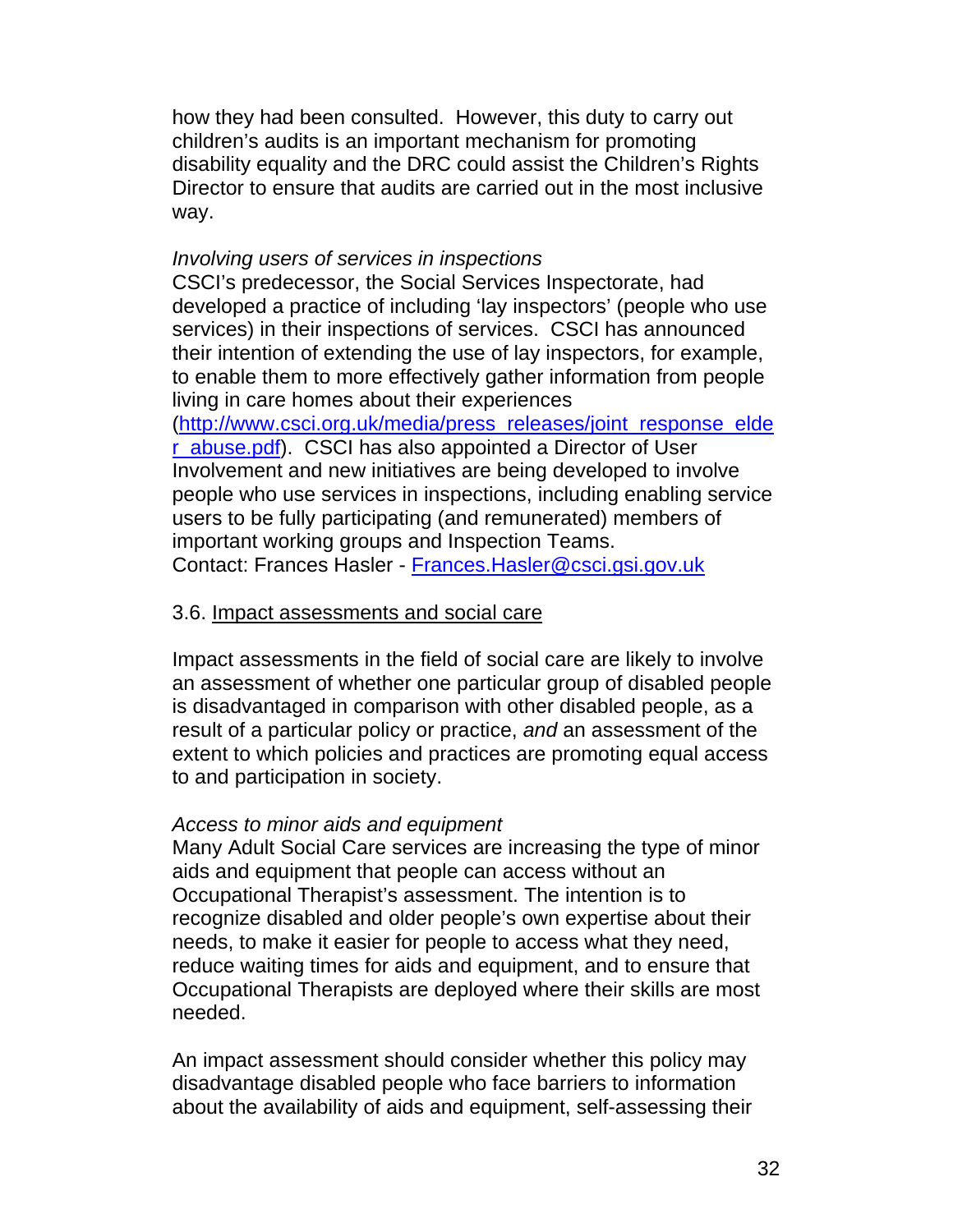need and/or requesting the equipment or aids they need. For example, people with a cognitive impairment may face such barriers; as may socially isolated disabled or older people.

Measures which might mitigate such an adverse impact could include:

- funding a local advocacy organization to support people with a cognitive impairment (e.g. people with learning disabilities or people with acquired brain injury) to access minor aids and equipment
- funding a local older people's organization to disseminate information about the new system and advise older people about what aids/equipment might meet their needs.

#### *One Stop Shops*

Many local authorities are establishing 'one stop shops', i.e. one place where people can access the range of services provided by a local authority and, sometimes, other local statutory agencies. This is usually both a building (e.g. a shop front in the local high street) and a telephone number and a website/email.

An impact assessment should consider whether some disabled people may experience barriers to accessing the 'one stop shop' or telephone/internet contact point. For example, a person with a mobility impairment, living in a rural area with little access to public transport, would find it difficult to access the one stop shop. Telephone access may provide a reasonable alternative, as long as they have access to a telephone. Email access may provide access to someone with a communication impairment, as long as they have access to the internet and a PC.

Measures which might mitigate an adverse impact may therefore include:

- ensuring that people with mobility impairments in isolated areas receive priority for assistance with providing a telephone (under Section 2 (h) of the Chronically Sick and Disabled Persons Act 1970).
- Working with the voluntary and private sector, as well as the local authority library services, to increase the number of internet access points in areas of particular socio-economic deprivation.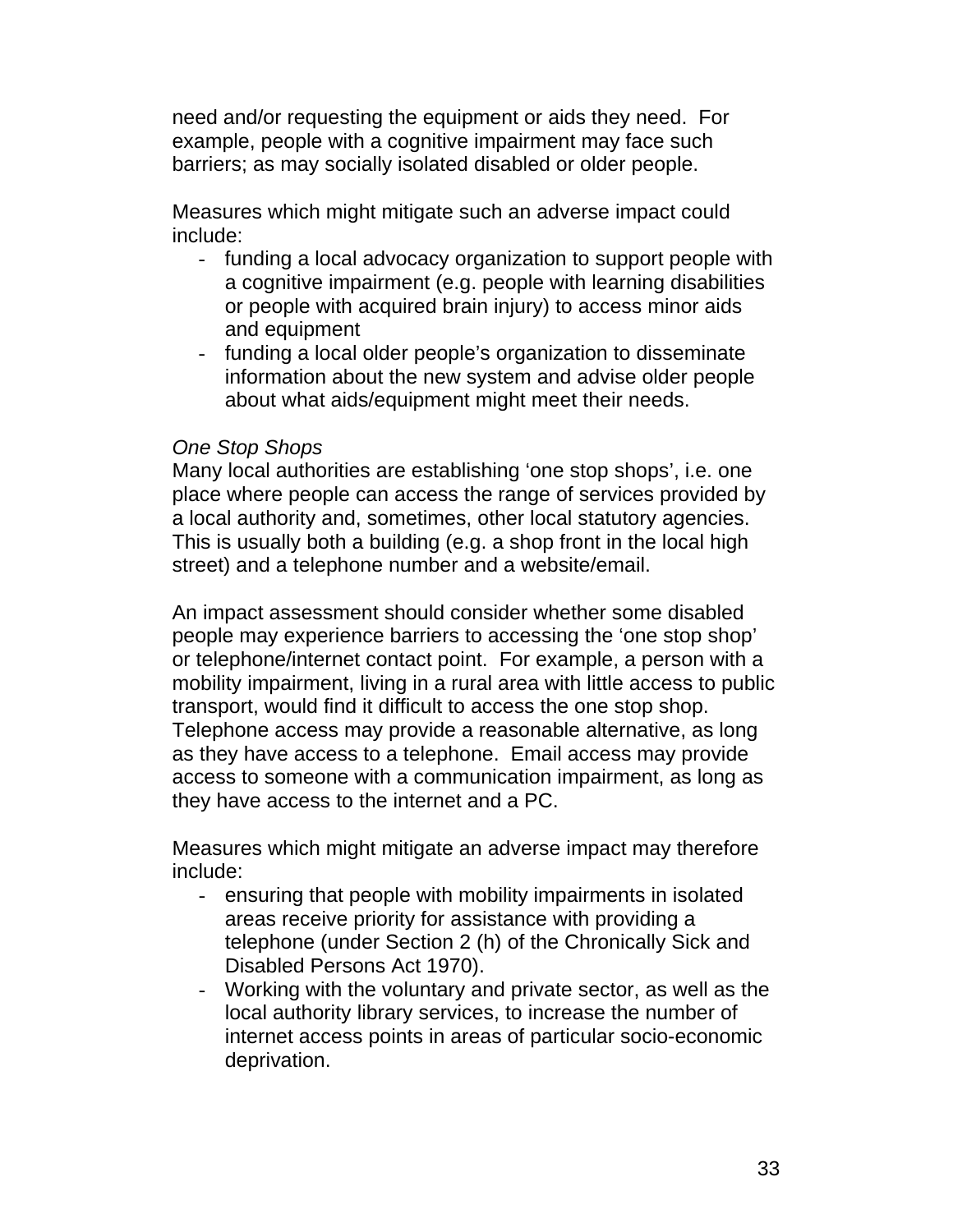*Are there particular groups of disabled people who services are not reaching?* 

The Scottish Executive Health Department Community Care Division commissioned the Public Health Institute of Scotland to provide information about the incidence of autistic spectrum disorders and current service provision in Scotland. The report found that current service provision across Scotland:

is inconsistent and inadequate for the number of individuals with ASD requiring support. Health care, education and social services vary depending on local resources and there are marked differences in ease of access to services due to limited facilities in some geographical areas. Although there are some examples of good, innovative and multi-agency practice across Scotland, some areas and some client groups, particularly adults, and their families experience delays and inconsistencies in the delivery of services and inadequate support after diagnosis (Scottish Executive, 2003, para. 4).

The Scottish Executive then required local authorities and Health Boards to carry out a joint audit of current service provision and relevant training, identify the gaps and develop plans for services (Scottish Executive, 2003, para 9).

An impact assessment could look at service development following these audits, and could also assess the extent to which people with ASD and their families were involved in service planning.

#### *Monitoring access to social care services*

There is very little information about how many asylum seekers are disabled and whether the current system of support to asylum seekers is providing equal access and equal outcomes for disabled people. A research project on disabled asylum seekers (Roberts and Harris, 2002) pointed out that:

There is no official source of data on the prevalence of impairment amongst refugees and asylum seekers living in Britain. Estimates range from 3 per cent to 10 per cent of the total population of refugees and asylum seekers. An initial survey responded to by 101 refugee community groups and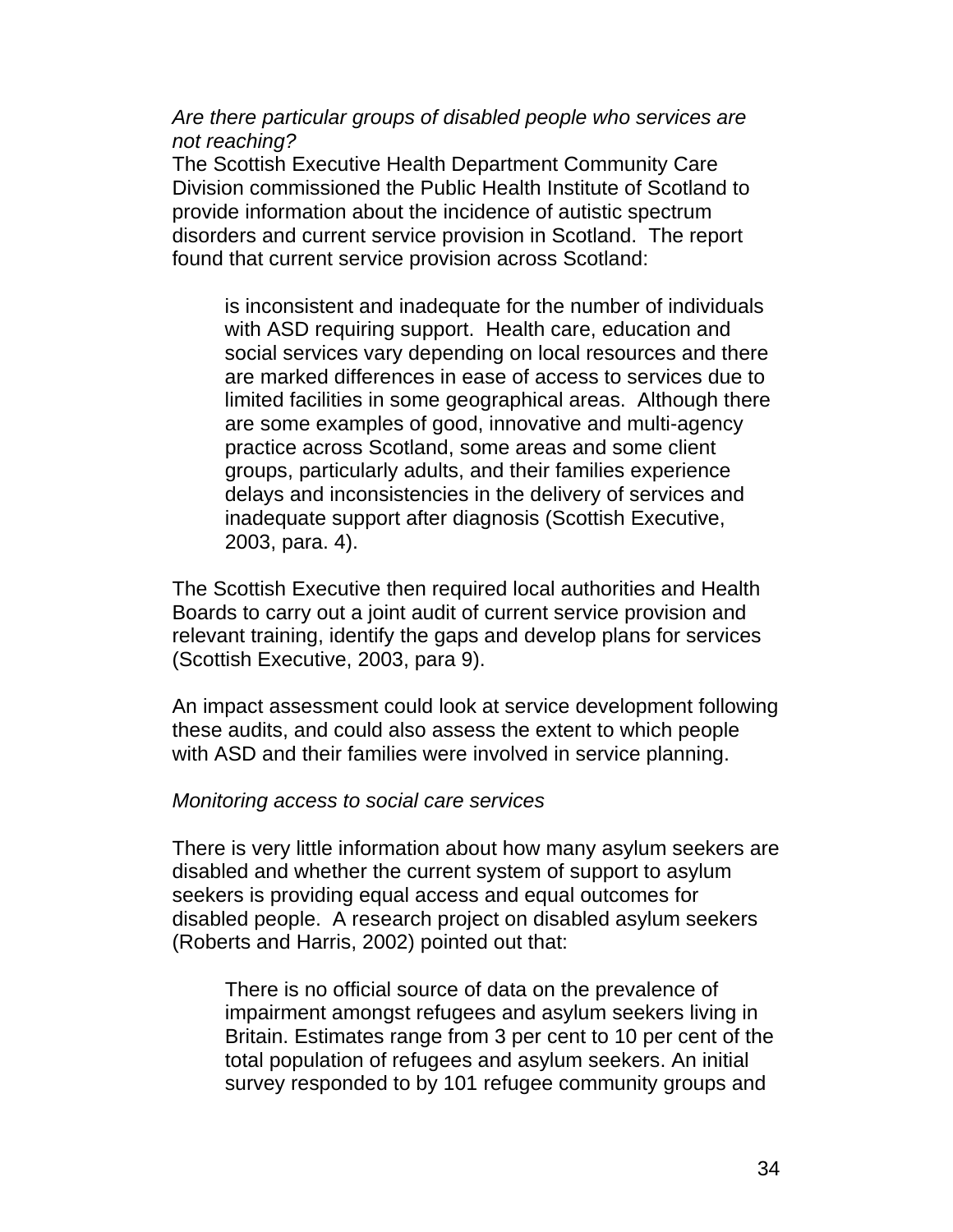disabled people's organisations identified 5,312 disabled refugees and asylum seekers known to 44 organisations.

This research questioned whether the National Asylum Support Service is adequately meeting the needs of disabled asylum seekers but there is currently no information available to assess this. The National Audit Office pointed out that the NASS does not always provide information to accommodation providers about whether service users are disabled or what their particular needs might be (National Audit Office, 2005). The Disability Equality Duty could provide an opportunity for NASS to proactively address this issue.

The Home Office states that it wants "to ensure that disabled people have the same access to information and services relating to drug misuse as non-disabled people". Accordingly, it commissioned two reviews of what is known about drug use and access to services amongst disabled people (Dyer and Mitchell, 2003) and people with hearing impairments (COI Communications, 2004). However, both reviews highlighted that very little is known about either. The Disability Equality Duty could provide an important impetus to both research and action in this area.

*Do social care services promote independent living?*  CSSRs should assess to what extent their practices promote choice and control for disabled people and whether there is equal access for all groups of disabled people to provision which enables independent living.

"Andrew has severe learning difficulties and complex uncontrolled epilepsy. He requires one-to-one support wherever he goes and also needs lots of help in explaining tasks or new situations." Person Centred Planning was done to establish what Andrew wanted to do with his life. Now he uses direct payments: "Andrew currently has a full week, having three jobs which offer 2 hrs per session on a farm, a garden project and a small Co-op Supermarket. He also goes riding, swimming and attends college, all with a PA."

Example taken from Direct Payments Scotland, 2005. *Direct Payments Case Studies* www.dpscotland.org.uk/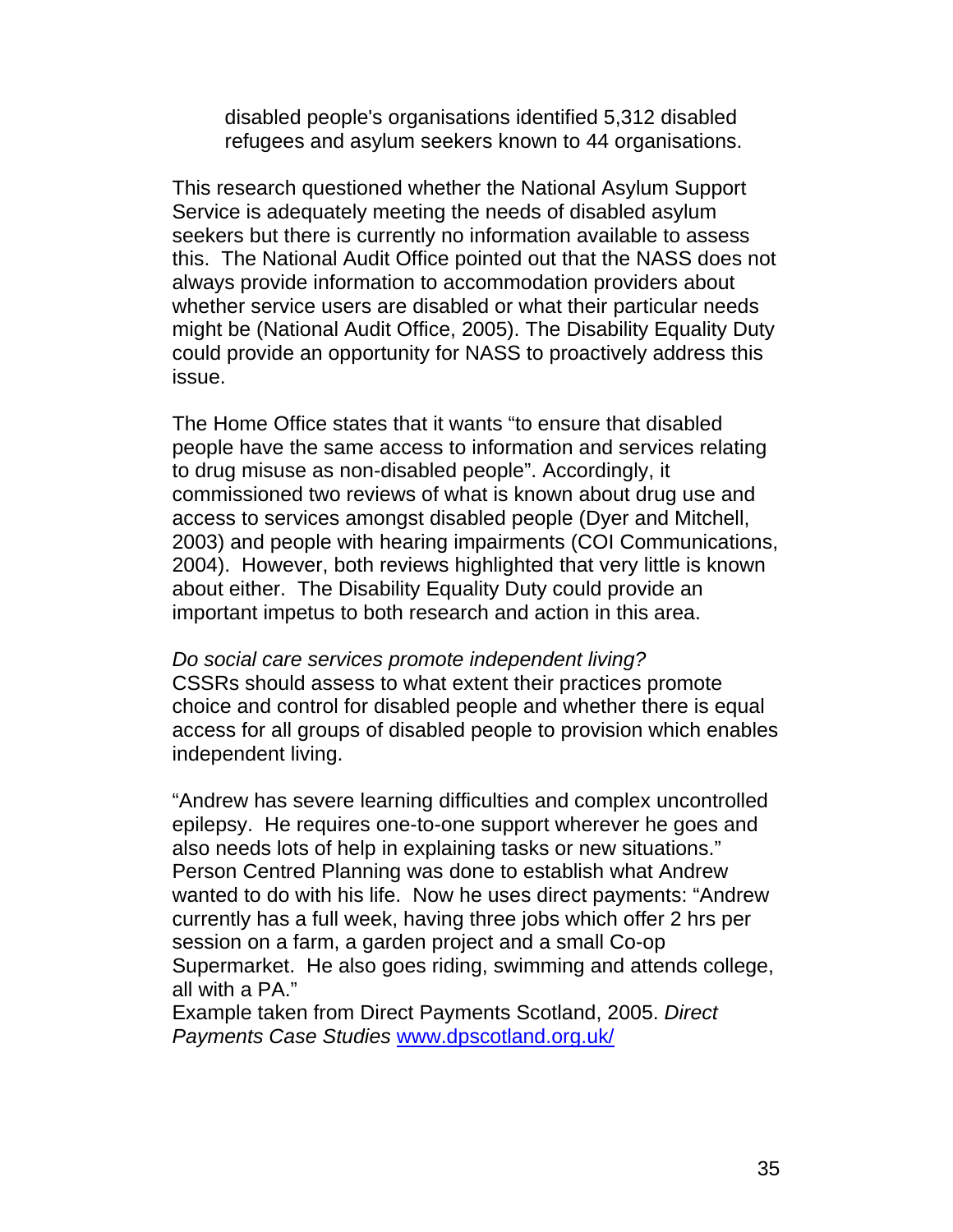*Government departments with responsibility for social care should assess whether their policies promote choice and control for disabled people.* 

The right to, and availability of, independent advocacy is an important part of independent living for many disabled people. The Mental Health (Care and Treatment) Scotland Act 2003 gives people with mental health problems a right to independent advocacy. Also, guidance on the implementation of direct payments states that "Local authorities must ensure that independent advocacy plays a role in the successful operation of direct payments." The Scottish Executive Health Department has a policy that everyone who needs it should have access to good quality independent advocacy. It funds the Advocacy Safeguards Agency to promote independent advocacy, evaluate services and provide information to those looking for advocacy services. The Agency has mapped the availability of advocacy services. An impact assessment could include this type of information about the availability of independent advocacy services, in order to assess whether there is equal access to advocacy – both in geographical terms and in advocacy services for particular groups.

#### **4. Illustrate how the relevant public authorities might measure their performance on delivering improved outcomes for disabled people in relation to independent living.**

Some practical examples of measuring performance are given in the previous section. This section will consider in more general terms how public authorities might measure their performance on delivering improved outcomes in relation to independent living. Outcomes are more likely to be measured if they can be incorporated into existing performance measurement frameworks. This section starts, therefore, by setting out these existing frameworks, before identifying some of the issues that the DRC will need to address when seeking to help public authorities measure disability equality. This description needs to be prefaced with a recognition that there is often confusion between outcomes, indicators and targets (see later).

#### 4.1 Cross governmental aims and outcome measures

Earlier this year (2005), the government set out an over-arching aim for improving the life chances of disabled people, articulated as "By 2025, disabled people in Britain should have full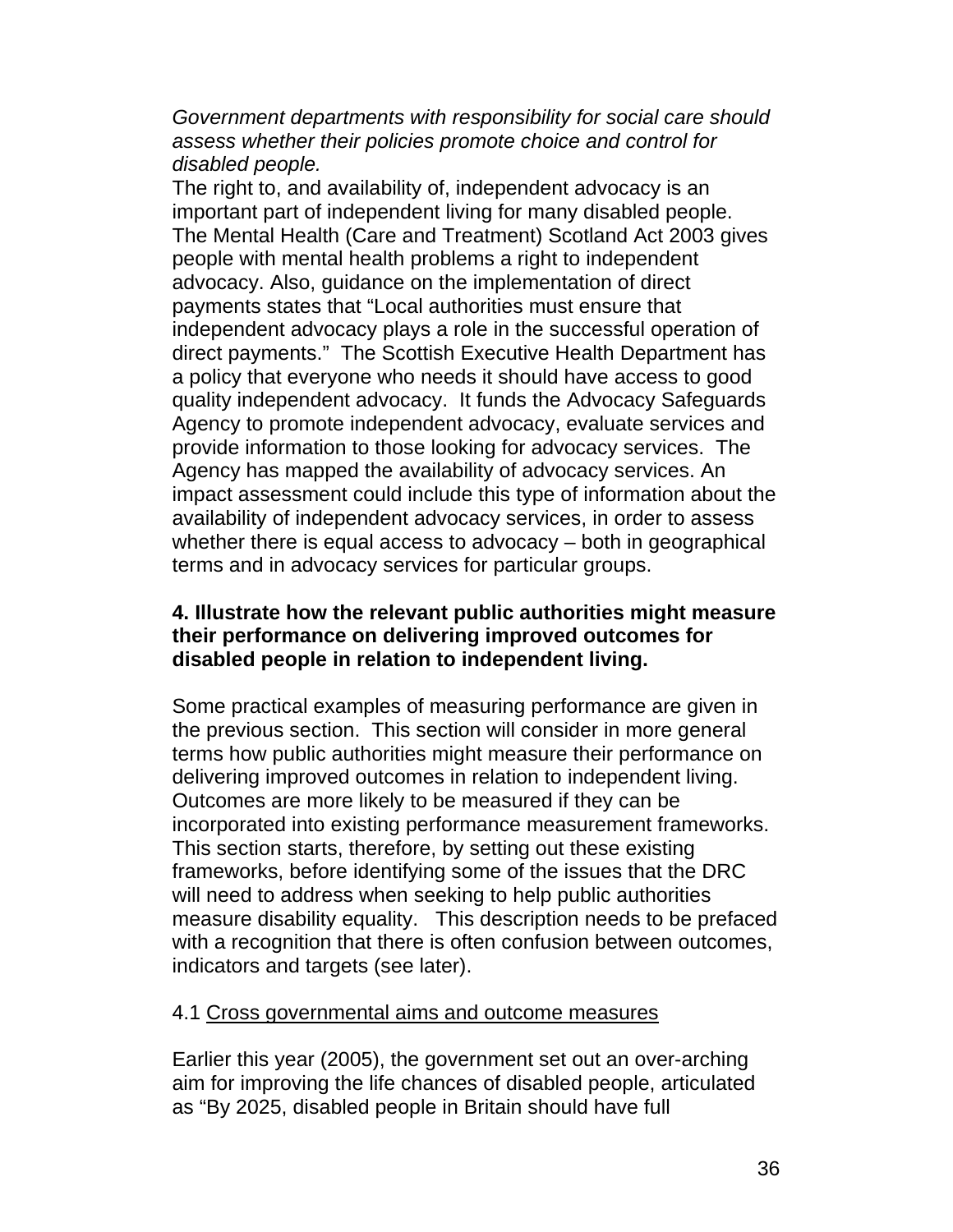opportunities and choices to improve their quality of life and will be respected and included as equal members of society" (Prime Minister's Strategy Unit, 2005, p.7). Annual reports on progress towards this aim will be presented to the Prime Minister and published. Although the report covered disabled children and disabled adults of working age, it also stated that "Implementation of these measures should take account of the needs of older people who are disabled or who have care requirements" (Ibid., p.8). The report, and its aims, includes the devolved administrations but details of the implementation will be the responsibility of the Welsh Assembly Government and Scottish Executive.

*Improving Life Chances* does not cover the detail of how progress towards the over-arching aim will be measured but it is likely to be similar to the current work by the DWP in England on outcomes and indicators (DWP, 2005)<sup>13</sup>. This uses a combination of sources to bring together information about disabled people's opportunities. While wide-ranging in its scope, it is limited by what information is currently gathered by government departments (such as employment and benefit data, Performance Indicators, etc). While it also draws on some government-sponsored surveys that produce relevant data (such as the Family Resources Survey. Survey of English Housing and Citizenship Survey), this is limited because outcome measures for disabled people are not integrated into the design of such surveys.

The section on 'health and social care' has five measures:

- Life expectancy
- Children in need
- Permanent admissions to care homes
- Adults helped to live at home
- Waiting times for social services assessment/care package.

There is also a section on 'Living Arrangements' with two measures:

- Living in suitable accommodation
- Statutory homelessness.

 $\overline{a}$ <sup>13</sup> Please note this is a DWP document provided in confidence and should not be quoted publicly without permission.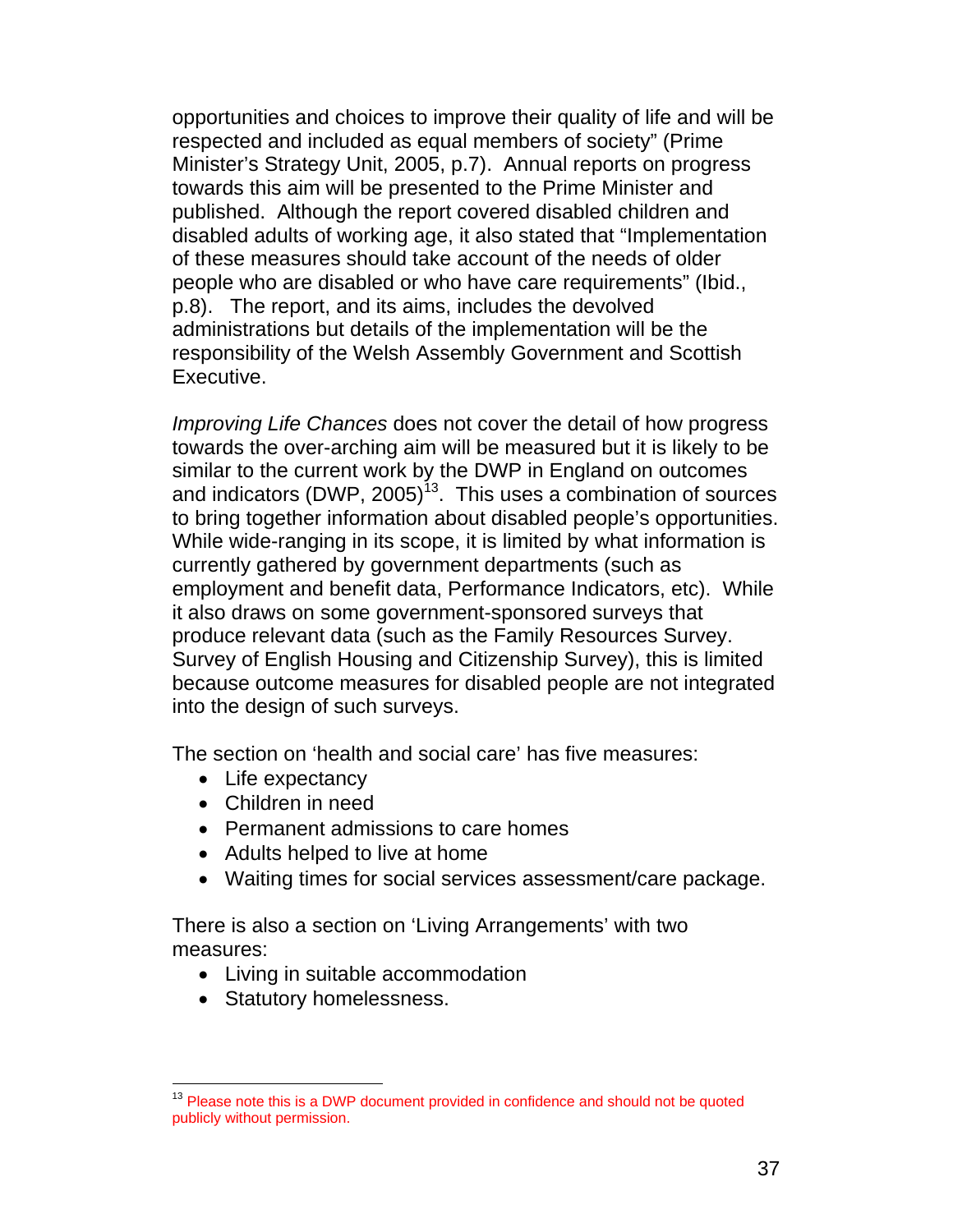These, together with the measures concerning transport, community participation, work, and other issues, provide useful indicators of disabled people's experiences but will not provide either a comprehensive way of measuring access to independent living or public authorities' role in bring this about unless some influence is brought to bear on what information government departments are gathering. The virtue of this approach, however, is that it can take advantage of whatever information is available: it could indeed spread its net wider than currently by, for example, including whatever information results from the Neighbourhood Renewal Unit's work on indicators of community involvement (Chanan, 2004) and making more use of the Performance Indicators in the Performance Assessment Framework (see below). Another advantage is that, although the DWP's report only sets out the national statistics, most of the primary sources of the data can be disaggregated to local authority areas.

# 4.2 Social Justice Indicators of Progress (Scotland)

In Scotland, there are overarching goals set out as Social Justice Indicators of Progress (Scottish Executive 2003). These include goals relating to increasing the proportion of people with learning disabilities "able to live at home or in a 'homely' environment" and the proportion of older people "able to live independently by doubling the proportion of older people receiving respite care at home and increasing home care opportunities" (Ibid). There is much scope for working with the Scottish Executive to improve and expand on its Social Justice Indicators of Progress.

# 4.3 Public Service Agreements and Local Public Service Agreements (England)

Public Service Agreements are agreements entered into between government departments in England and the Treasury, which reflect government priorities and set goals for achieving improvements in public services. There are about 130 PSA targets in all: the Department of Health has 12, four of which have particular relevance to social care services:

• Target 7: Improve life outcomes of adults and children with mental health problems through year on year improvements in access to crisis and CAMHS services, and reduce the mortality rate from suicide and undetermined injury by at least 20% by 2010.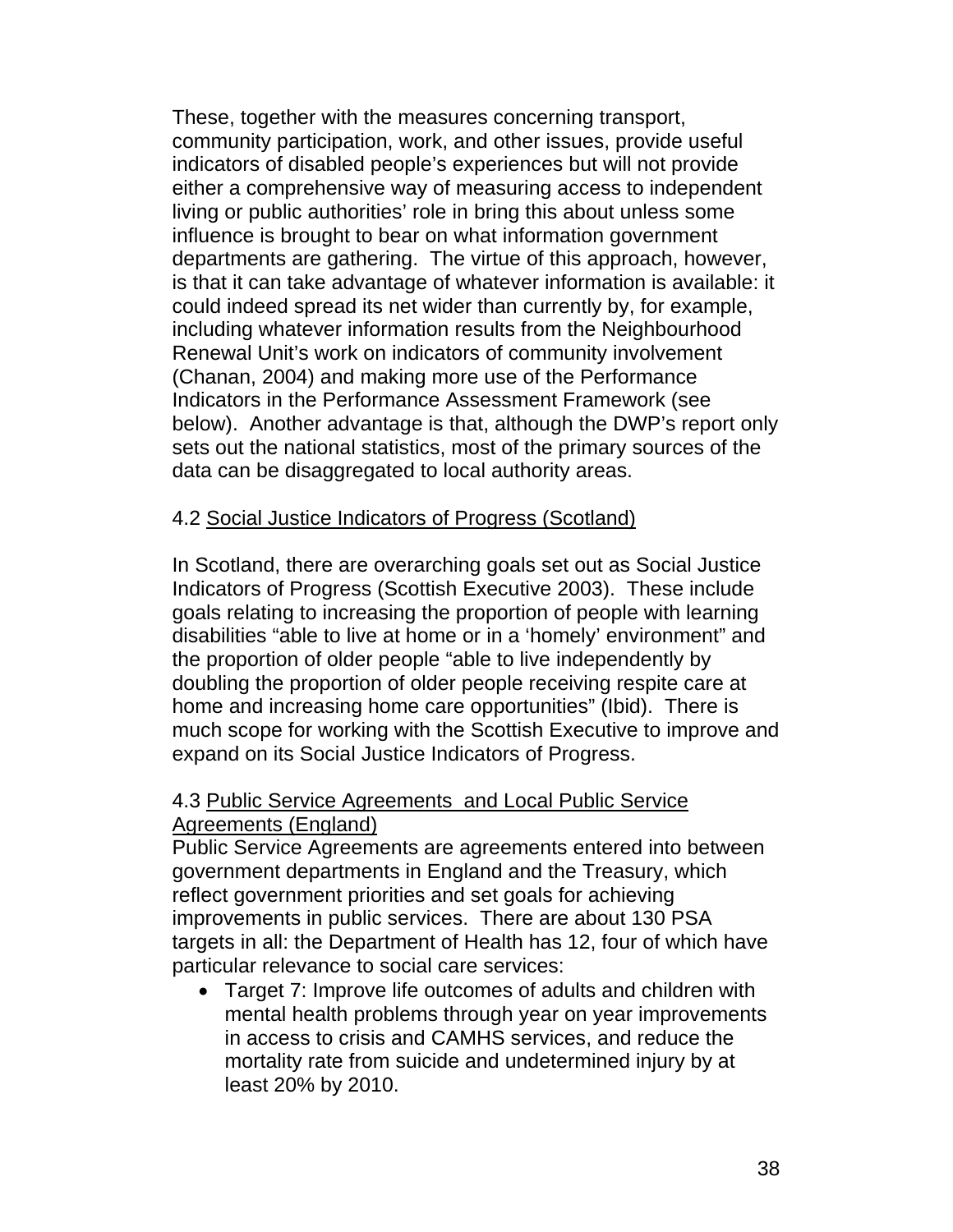- Target 8: Improve the quality of life and independence of older people so that they can live at home wherever possible, by increasing by March 2006 the number of those supported intensively to live at home to 30 % of the total being supported by social services at home or in residential care.
- Target 9: Improve life chances for children, including by reducing the under-18 conception rate by 50% by 2010. Joint target with DFES.
- Target 10: Increase the participation of problem drug users in drug treatment programmes by 55% by 2004 and by 100% by 2008, and increase year on year the proportion of users successfully sustaining or completing treatment programmes.

In addition, Performance Target 12 is:

• Value for money in the NHS and personal social services will improve by at least 2% per annum, with annual improvements of 1% in both cost efficiency and service effectiveness.

The Department for Work and Pensions has a specific Performance Target relating to disabled people:

• In the three years to 2006, increase the employment rate of people with disabilities, taking account of the economic cycle, and significantly reduce the difference between their employment rate and the overall rate. Work to improve the rights of disabled people and to remove barriers to their participation in society.

Each Performance Target has a series of Indicators used for measuring progress towards the target. So, for example, the Department of Health's Target 7 (on life outcomes for adults and children with mental health problems – see above) has three Indicators:

Indicator one: Death rate from suicide and undetermined injury (per 100,000 population)

Indicator two: Number of people receiving crisis resolution services Indicator three: Percentage increase in Children and Adolescents Mental Health Services (CAMHS).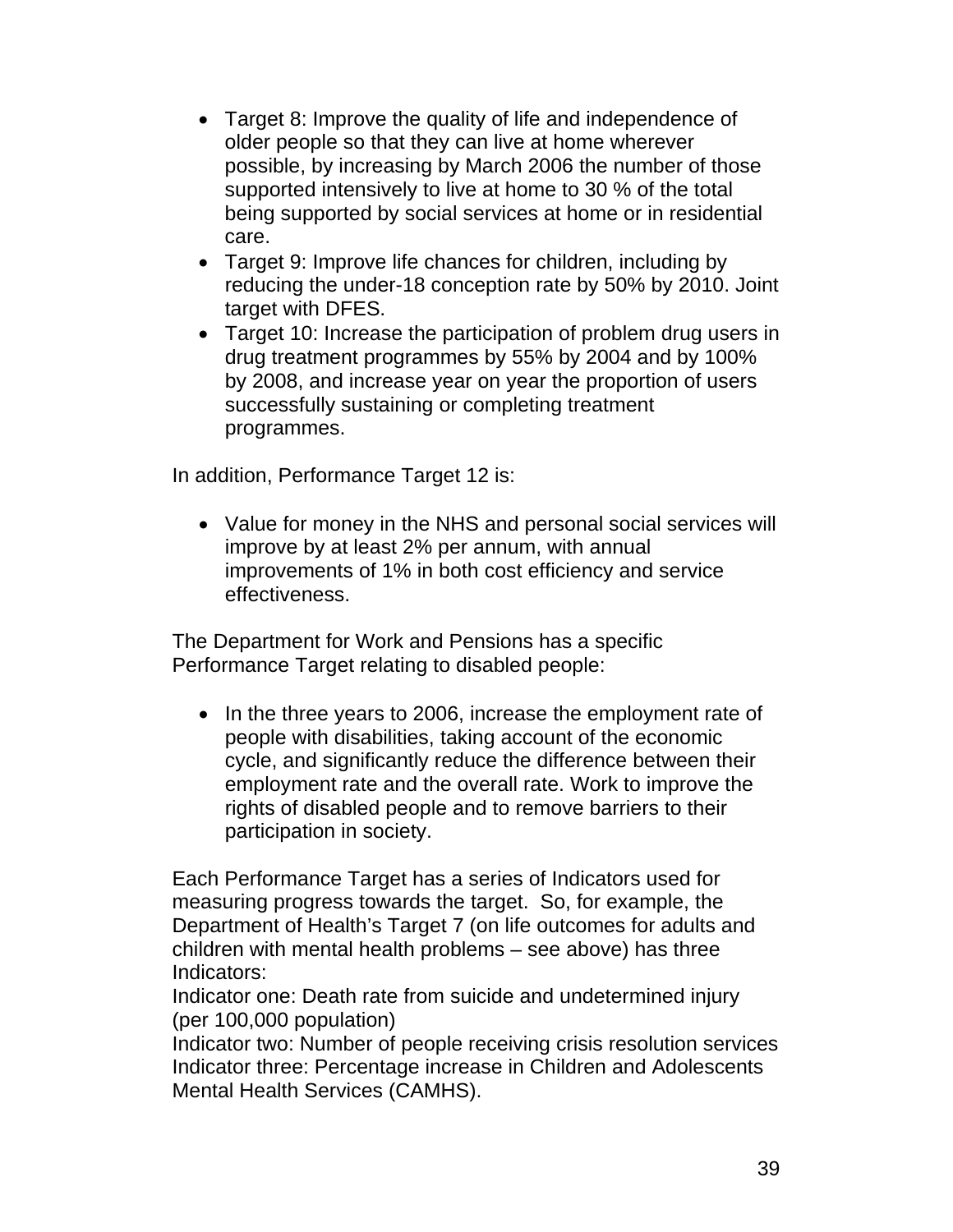Current Performance Targets and their indicators are of some but limited use in measuring progress towards disability equality. However, they are the outcomes that are taken the most seriously by government departments. Moreover, the setting of Performance Targets is of course an activity covered by the Disability Equality Duty and there is therefore scope to work on developing more useful Targets.

Local Public Service Agreements are agreements entered into between individual local authorities and the government, to bring about improvements in services over and above the PSA targets. They involve a reward element for the local authority if it achieves the target. Current outcome indicators for older and disabled people (announced in 2004

http://www.dh.gov.uk/assetRoot/04/09/97/43/04099743.pdf are designed to address two outcomes based on research evidence:

Outcome a) That people's quality of life is enhanced if they live "independently" rather than in care homes, and Outcome b) That the quality of life of people who need support is better if they determine what support they get, rather than having what providers will give them.

Three 'outcome-based indicators' have been nominated to measure these outcomes:

Outcome a)

 Indicator 1 – Movements out of institutional care; and Indicator 2 – Movements into institutional residential care

Outcome b)

Indicator 3 – An independent survey of "quality/control of daily life and quality of support". The survey will be based on research evidence that identifies how local services (directly provided or not) can deliver the outcomes that enhanced recipients' quality and control of life.

It would be useful if the DRC put some resources into working with the Department of Health and CSSRs to develop local PSAs that promote independent living and disability equality.

4.4. The Performance Assessment Framework (England)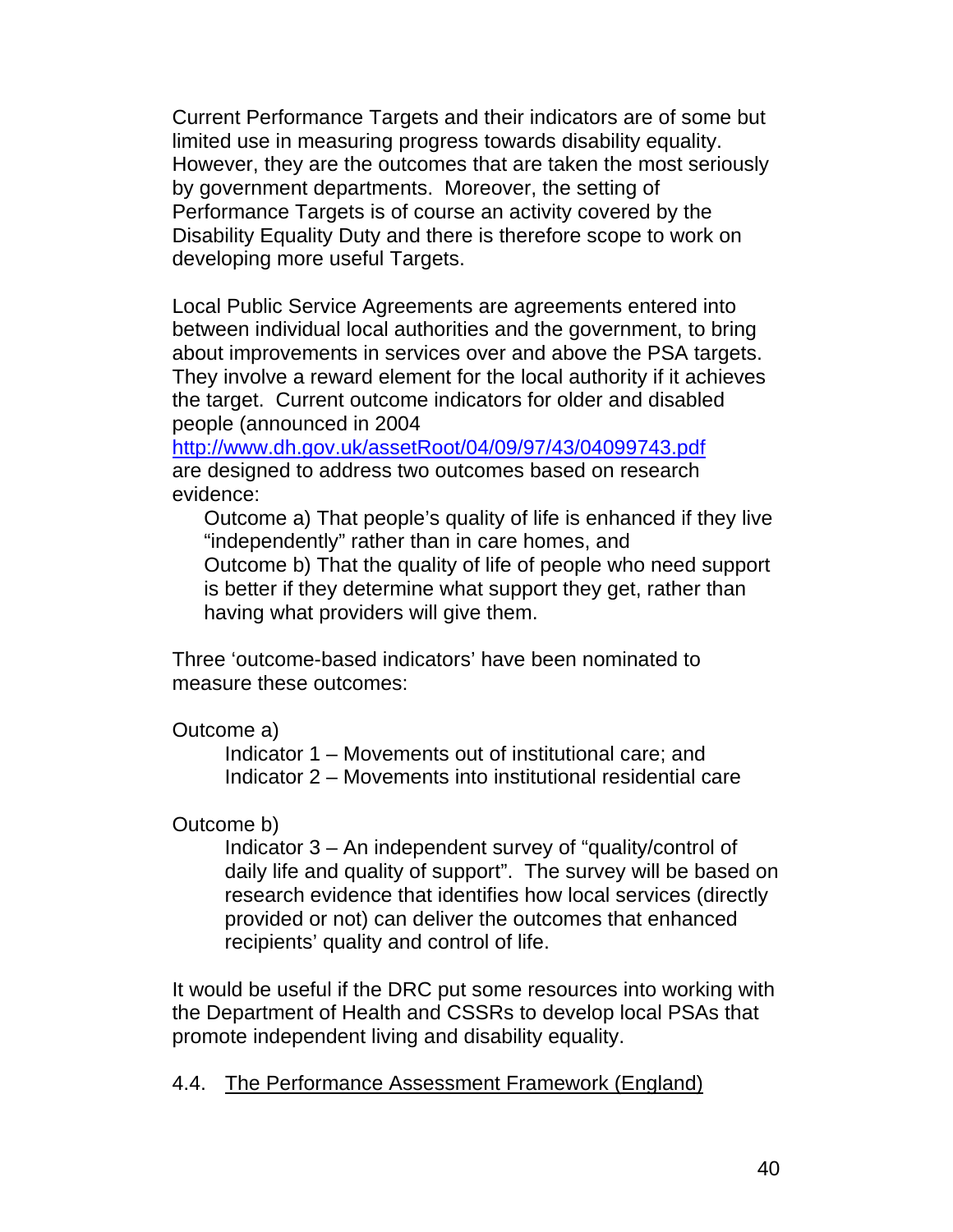The Performance Assessment Framework is the responsibility of the Commission for Social Care Inspection in England. The Framework consists of 50 performance indicators, and is used to measure how well local authorities are serving their local populations. There are three sections to the Framework:

- Children and families
- Adults and older people
- Management and resources.

Within each section there are five domains or standards:

- National priorities and strategic objectives
- Cost and efficiency
- Effectiveness of service delivery and outcomes
- Quality of services for users and carers
- Fair access.

The Performance Indicators are used – together with service inspections and Delivery and Improvement Statements – to give each council a star rating. The Performance Indicators of particular relevance to this paper are:

CF/C63 Participation of looked after children in reviews CD/D35 Long term stability of children looked after CF/D65/D66 User experience survey CF/E67 Children in need with disabilities AO/C27 Admissions of supported residents aged 18-64 to residential/nursing care AO/C28 Intensive home care AO/C29 Adults with physical disabilities helped to live at home AOC30 Adults with learning disabilities helped to live at home AO/C31 Adults with mental health problems helped to live at home AO/C32 Older people helped to live at home.

AO/C51 Direct payments

AO/C62 Services for carers.

Each Performance Indicator has a Definition and a Numerator to measure how the local authority is doing. So, for example:

Indicator: CF/E67 Children in need with disabilities Definition: The number of disabled children supported in their families or living independently, receiving services in the census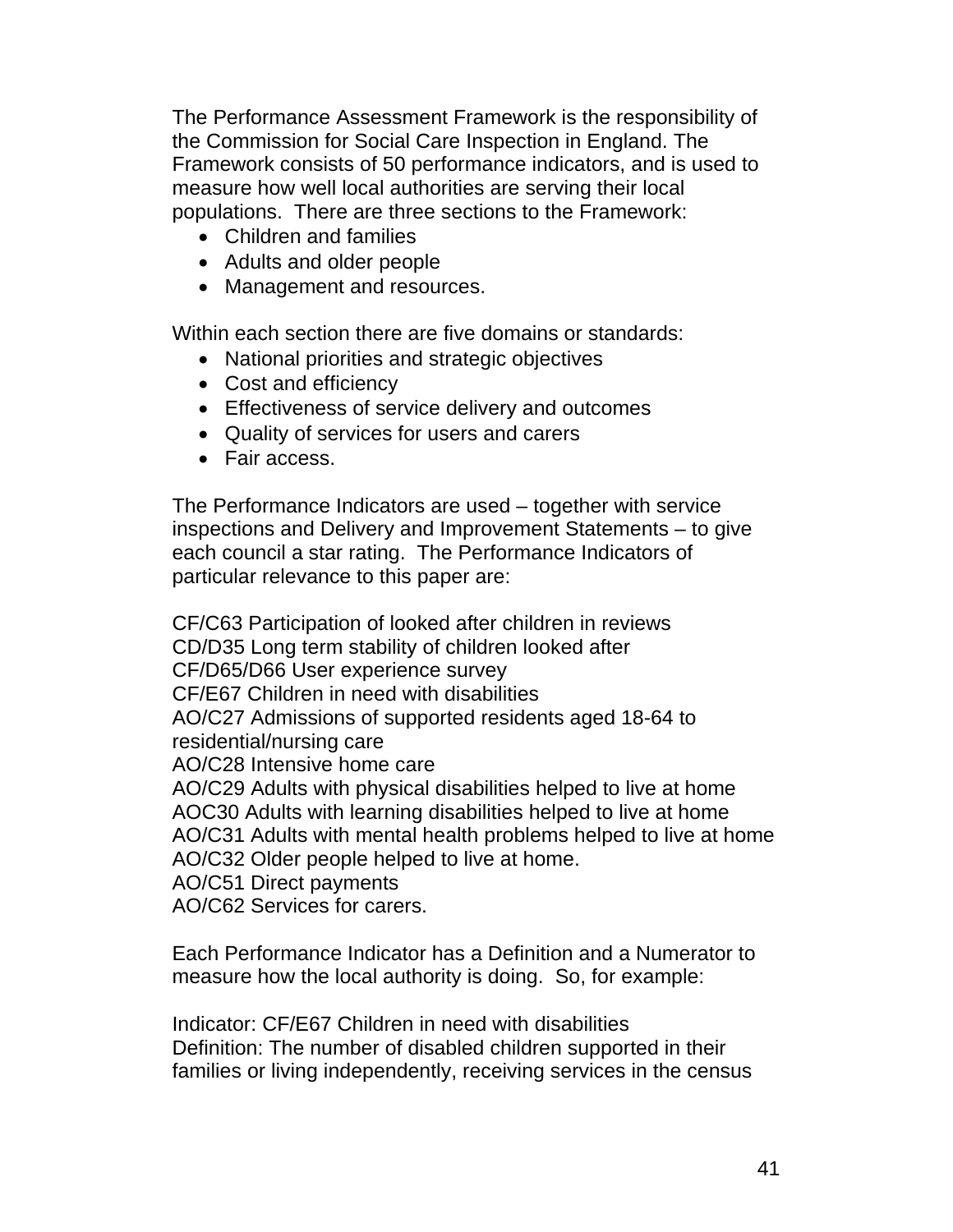week, as percentage of the estimated total population of disabled children in the council area.

Numerator: The number of disabled children in need under 18 who are not looked after but who receive some form of service from their Local Authority Social Services Department during the children in need census week, plus any disabled children receiving services under a series of short term breaks.

These Performance Indicators have a similar advantage to the Treasury's Performance Targets for government departments in that they are taken seriously by CSSRs, each of whom is keen to be a 'three star authority'. They are also more detailed than the central government Targets and contain more measures of direct relevance to disabled people and social care. However, they are not adequate measures of disability equality and social care (see also discussion below), and there is limited scope for adding to them as there are political pressures to reduce the number of targets.

Nevertheless, like the Treasury's Performance Targets, the setting of Performance Indicators by CSCI is an activity covered by the Disability Equality Duty and there is therefore scope for the DRC to assist CSCI to develop useful outcome measures.

# 4.5 National Outcomes and Local Improvement Targets for the Joint Future Agenda (Scotland)

This is a framework of outcomes and targets set out by the Scottish Executive, COSLA and NHS Scotland as part of the 'reinvigorating the Joint Future Agenda' initiative. Four national outcomes have been set initially:

- Supporting more people at home as an alternative to residential and nursing care
- Assisting people to lead independent lives through reducing inappropriate admission to hospital, reducing time spent inappropriately in hospital and enabling supported and faster discharge from hospital
- Ensuring people received an improved quality of care through faster access to services and better quality services
- Better involvement of carers.

(Scottish Executive/COSLA/NHS Scotland, 2004).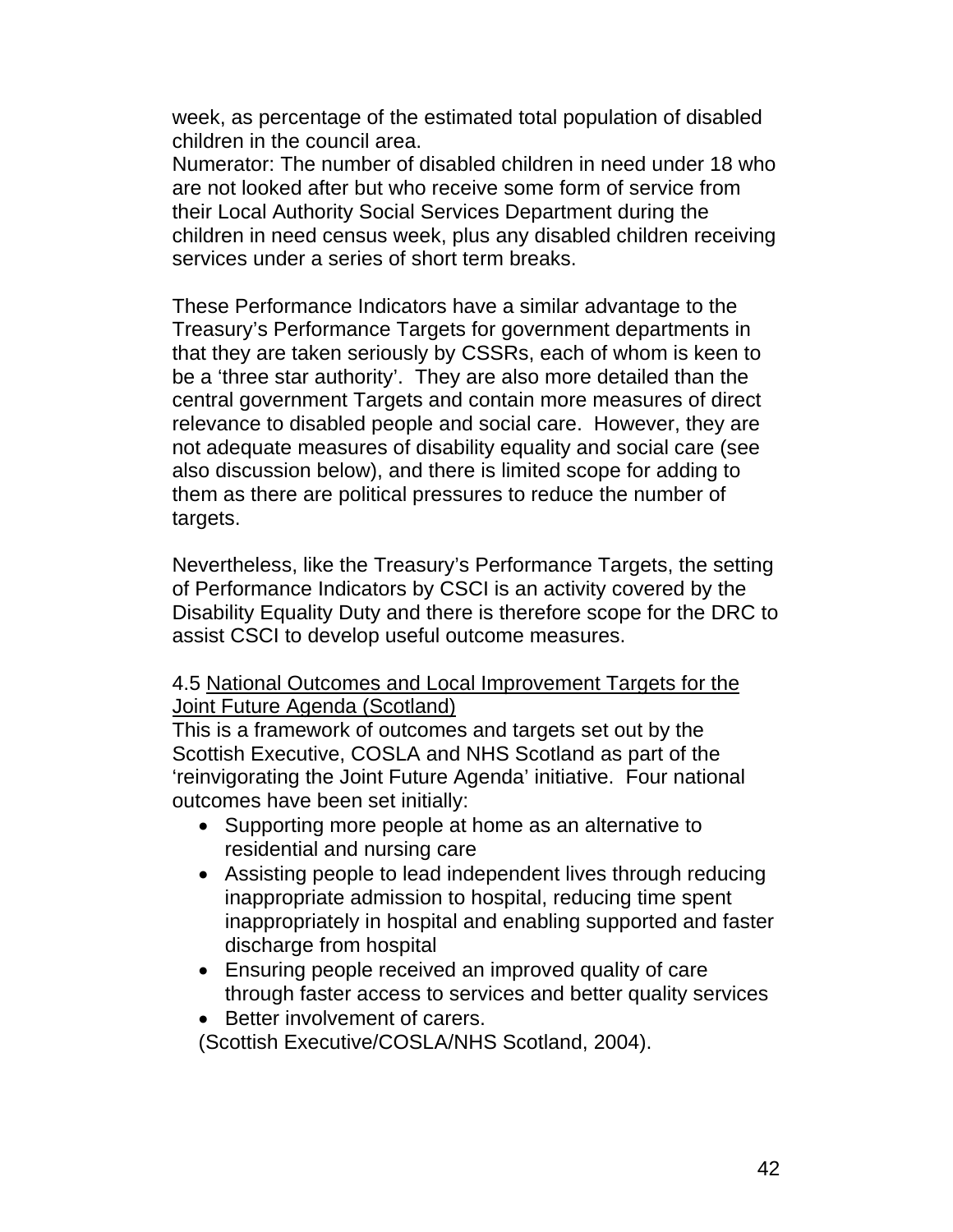Local improvement targets to achieve, and measure, these outcomes have been proposed, such as "Increased number of people receiving intensive home care or care at home packages.

### 4.6 Policy Agreements and the Performance Measurement Framework (Wales)

Individual local authorities have Policy Agreements with the Welsh Assembly Government which set out what the local authority aims to achieve over a three year period. In return for making and delivering upon the agreement, the Welsh Assembly Government makes a Performance Incentive Grant to the authority which the authority can deploy as it sees fit. The aims relate to the WAG's National Strategic Indicators (see below): an example is that of Cardiff local authority which has targets for (a) reducing the numbers of people over the age of 65 who are supported in residential or nursing homes; and (b) increasing the numbers of people over the age of 65 who are supported to live at home (Welsh Assembly Government and City and County of Cardiff, 2004).

The Performance Measurement Framework is being established in Wales in two stages, the first stage of which has been completed. Guidance has been published setting out Performance Indicators for local government (Local Government Data Unit, 2005). These fall into two: National Strategic Indicators and service specific Core Indicator Sets. Adult Social Care has two National Strategic Indicators:

- The rate of delayed transfers of care for social care reasons per 1,000 population aged 75 or over
- The rate of older people (aged 65 or over): a)Helped to live at home per 1,000 population aged 65 or over

b)Whom the authority supports in care homes per 1,000 population aged 65 or over.

National Performance Indicators for Adult Social Care are the above two Strategic Indicators, with a third:

- The percentage of clients who are supported in the community during the year, who are:
	- a) Aged 18-64
	- b) Aged 65+.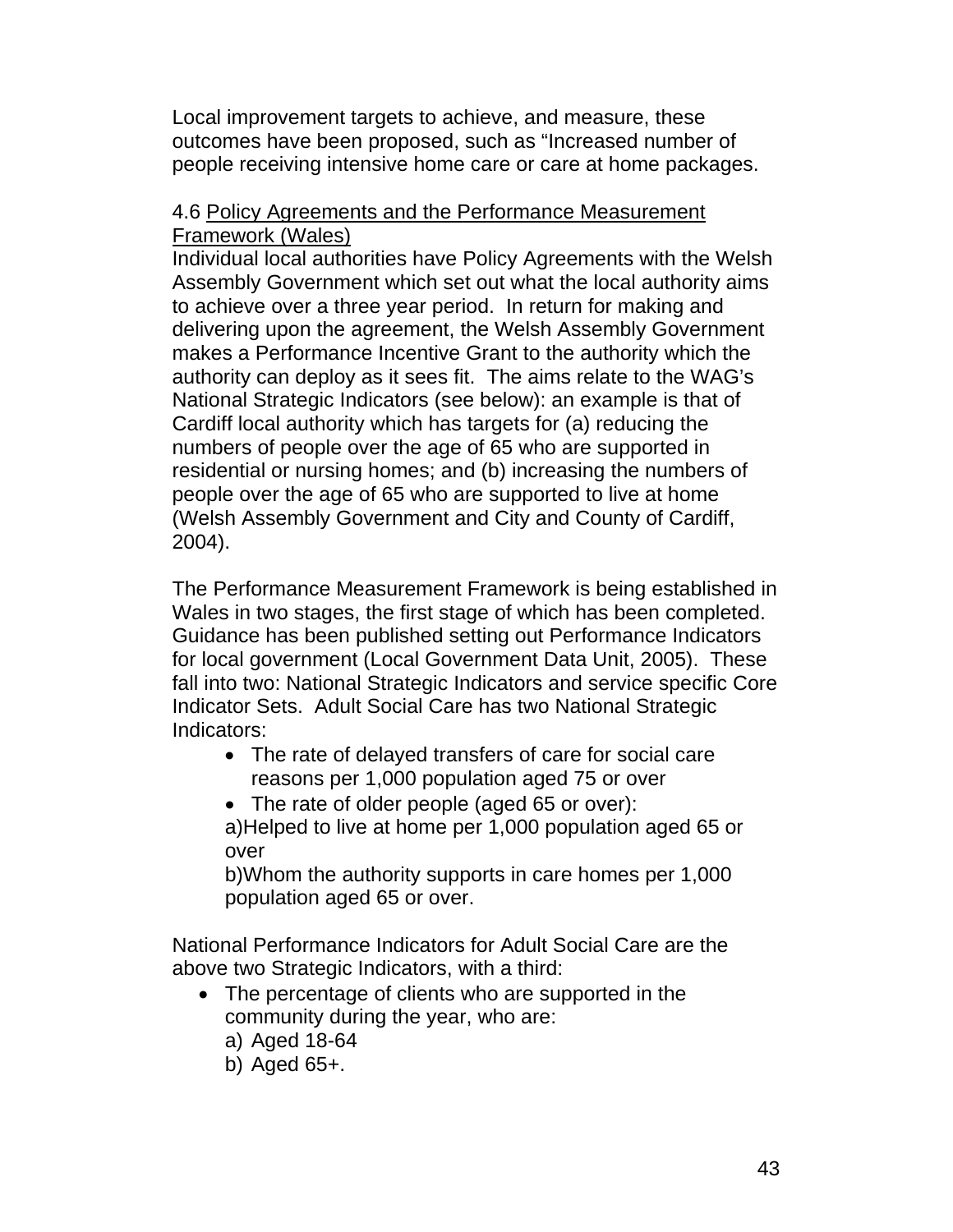# 4.7 Best Value Performance Indicators

Best Value Performance Indicators are the responsibility of the Office of the Deputy Prime Minister in England and Wales and in Scotland of the Scottish Executive. In Scotland, guidance issued under the Local Government in Scotland Act 2003 lays down some fairly general best value aims for local authorities. A duty of 'best value' was imposed on local councils in England and Wales by the Local Government Act 1999, which required local authorities "to seek to achieve continuous improvement by having regard to the efficiency, effectiveness and economy of their service delivery". However, in England Best Value Indicators have also been developed which provide more detailed ways of measuring outcomes and some of these correlate with the Performance Indicators referred to above. For example, for 2004/5 Best Value Indicator 201 is: "The number of adults and older people receiving direct payments at 31 March per 100,000 population aged 18 years or over (age standardised by age groups)".

As with some other Indicators however this raises the question as to whether the numbers of people in receipt of direct payments is an accurate way of measuring independent living (see discussion below).

# 4.8 Service standards

The inspection and regulation organisations in England, Scotland and Wales all use standards which are based on assumptions about the relationship between certain service characteristics and the quality of life of service users. For example, the Scottish Commission for the Regulation of Care has set standards for Care Homes for people with learning disabilities which include Core Standards of "expressing your views" and "making choices". The implementation of the DED should encourage (a) the involvement of service users in the setting and inspection of standards and (b) the adoption of standards which promote disability equality and independent living.

# 4.9 Broad outcomes set by social care organisations

The Local Government Association and the Association of Directors of Social Services (in England and Wales) have already adopted outcomes for older people which are compatible with disability equality and independent living. These are: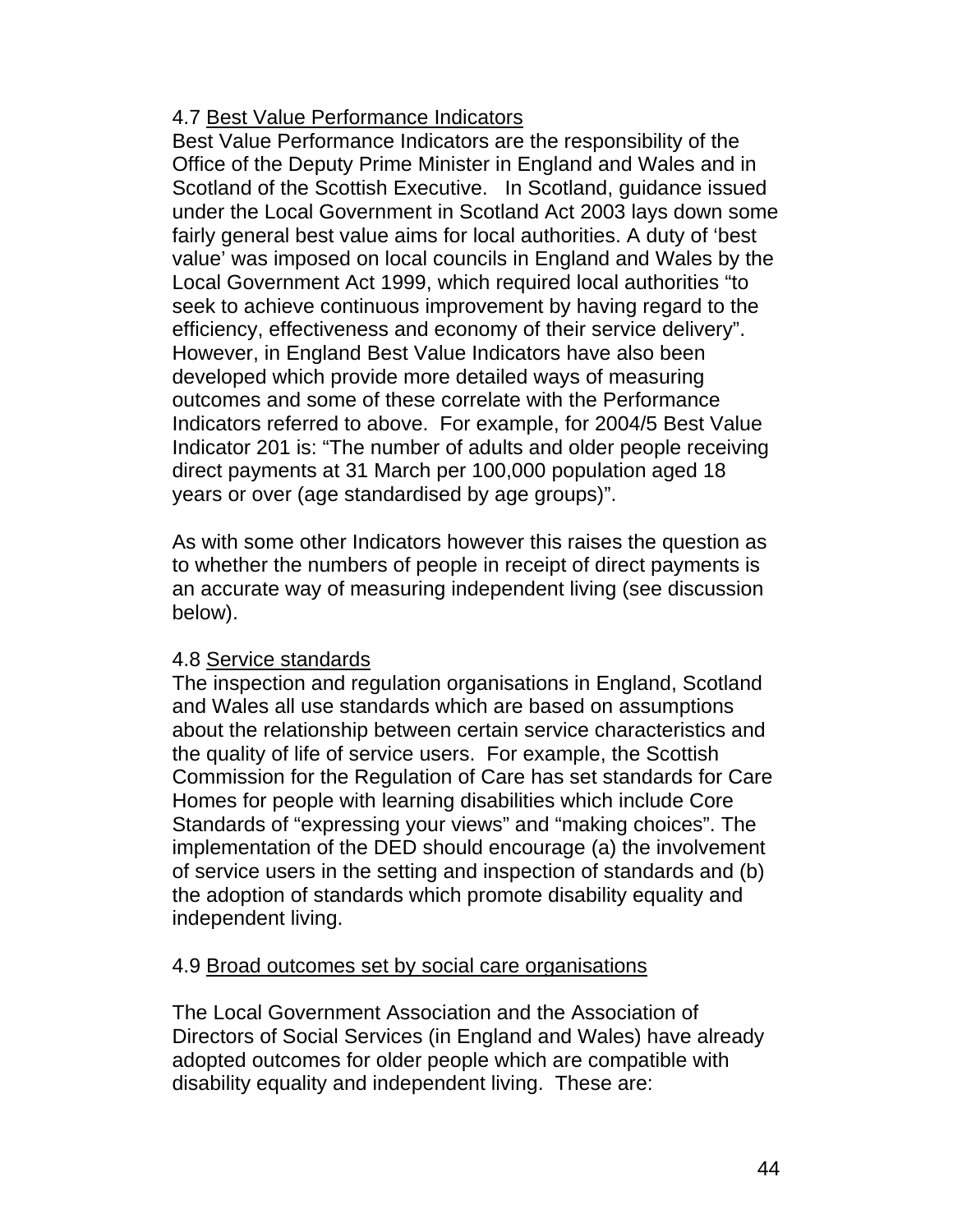- living longer and healthier lives
- better quality of life, enhanced lifestyles
- reduced poverty
- more involvement in decision making
- better informed
- greater control and choice
- more independence and interdependence
- no discrimination
- greater opportunities for employment and flexible retirement policies.

(See www.idea-

knowledge.gov.uk/idk/core/page.do?pageId=262757)

These outcomes are similar to the five outcomes set out by the recent English Green Paper *Independence, Well-Being and Choice*, which are:

- improved health
- improved quality of life
- making a positive contribution
- exercise of choice and control
- freedom from discrimination or harassment
- economic well-being
- personal dignity

(Department of Health, 2005a, p.26).

In England and Wales, outcomes to be aimed for in relation to children have been given statutory status by the Children Act 2004. They are that children should be able to:

- stay safe
- be healthy
- enjoy and achieve
- make a positive contribution
- achieve economic well-being.

These types of outcomes are useful in that the focus is on people's actual experiences. However, it is necessary to identify concrete ways of measuring these experiences (see discussion below).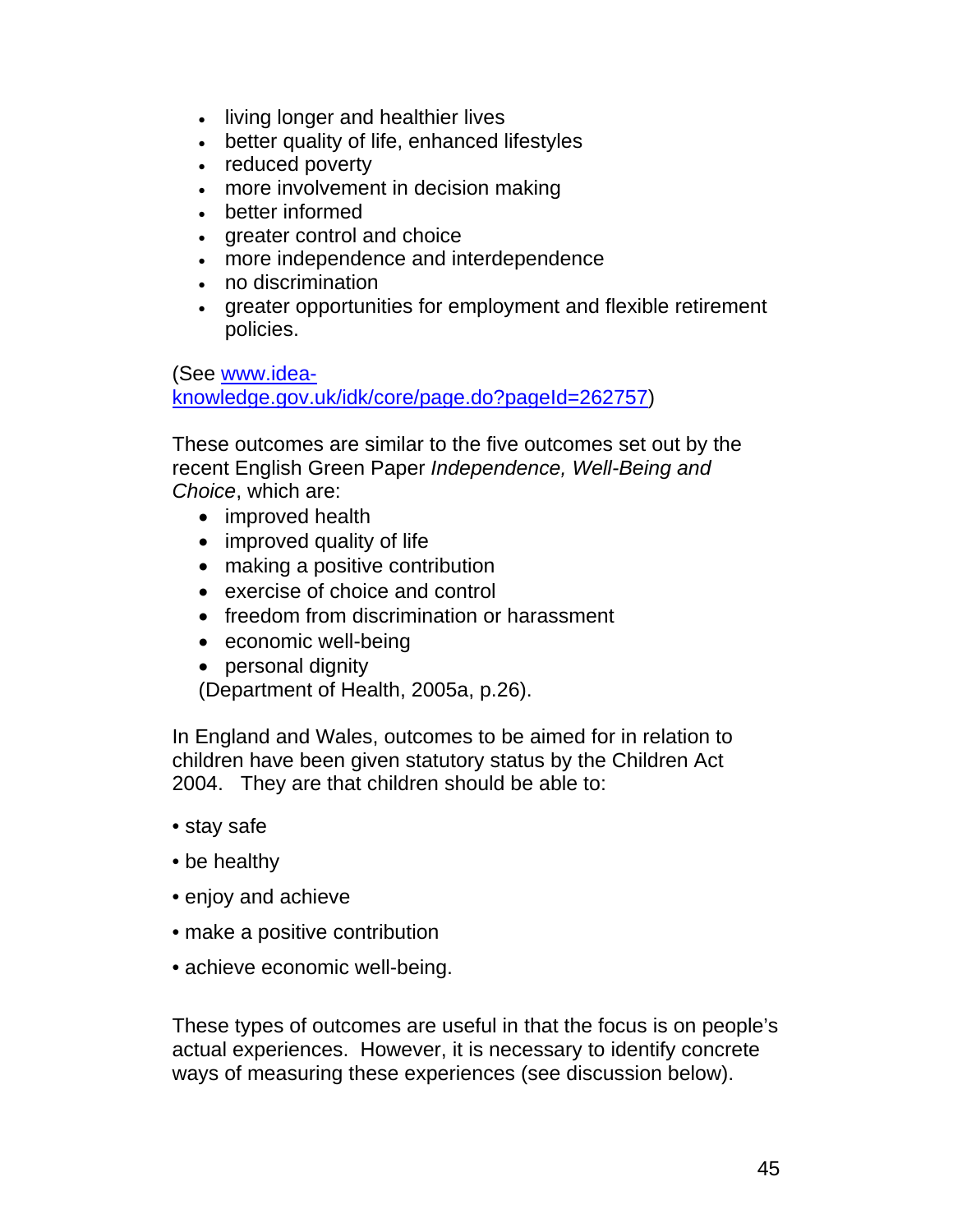# 4.10 What type of outcome measures would enable public authorities to assess progress on independent living?

Although all the above methods and frameworks provide potentially useful information, none of them comprehensively attempts to measure progress towards independent living. One of the main barriers to measuring outcomes is that the large-scale surveys (such as the General Household Survey) and censuses (the decennial population census and annual children in need census) do not always:

- use a consistent definition of disabled person
- enable analysis across and within different groups of disabled people
- measure the types of experiences which would enable us to assess the extent of disabled people's access to and participation in society.

If the DRC is to assist public authorities to do this, there are various resources which can be drawn upon:

# 4.10.1 Research on independent living

There is a significant amount of research on independent living which both tells us what independent living means to disabled people and the barriers that get in the way (see summary in Morris, 2003a). As outlined above, the Department of Health in England has already started to use research evidence on older and disabled people's experiences and aspirations in order to develop outcome measures for Local Public Service Agreements.

Further work could be done on developing outcome measures to assess public authorities' performance in promoting independent living. For example:

• Young disabled people want to have the same experience as their non-disabled peers in terms of leaving their parents' home in early adulthood and moving into a home of their own. Yet they often find it difficult to move out of the parental home unless it is into a residential or group home. Potential Indicator*:* What proportion of disabled people, between the ages of 25 and 35, are living with their parents (in comparison with the proportion of non-disabled people)? NB: this is an example of an outcome measure which will require housing and social services authorities to work together.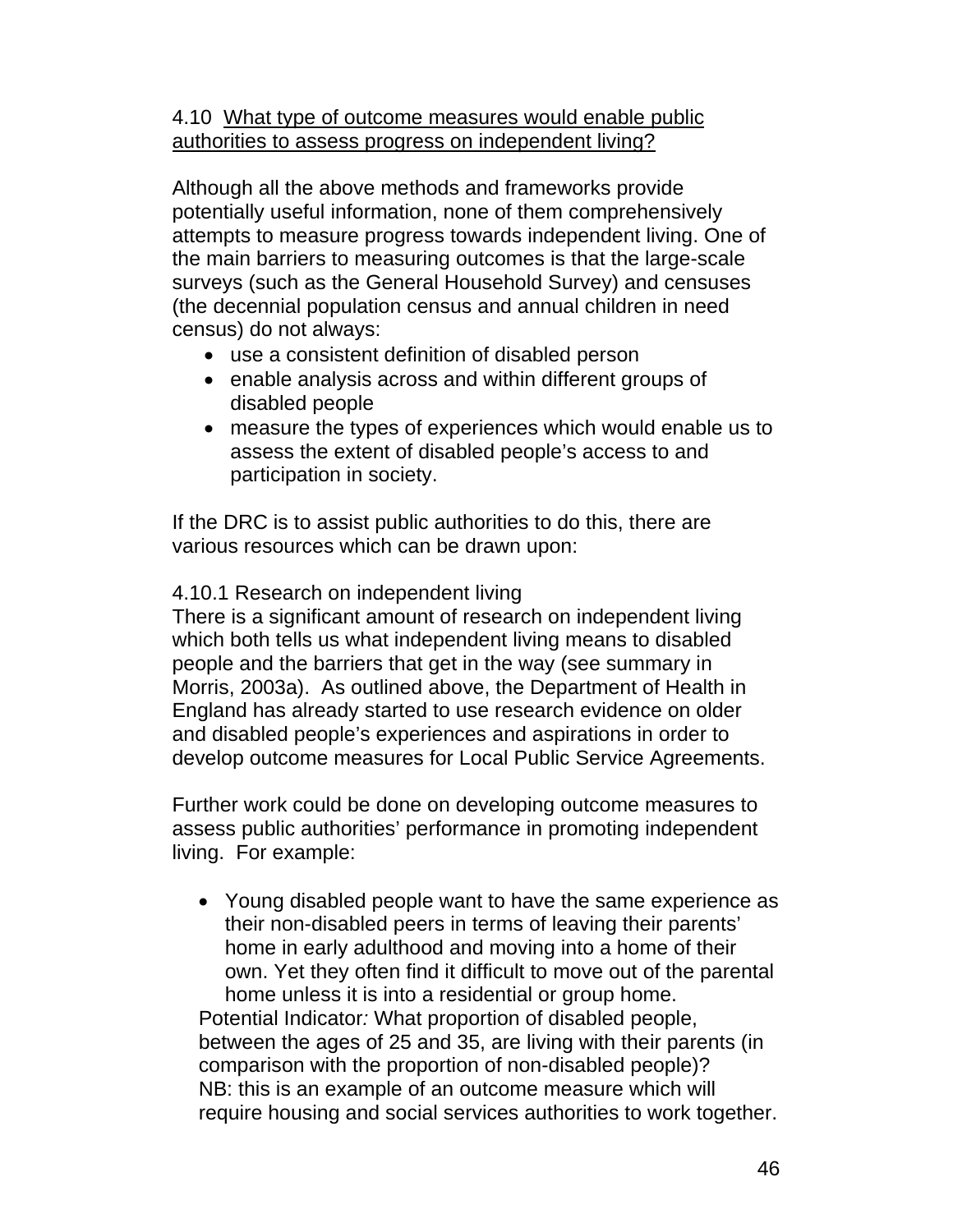It is also the type of outcome measure which would be easier to assess if the variables involved could be incorporated into large surveys such as the Family Resources Survey and General Household Survey.

• Disabled people who need to be lifted are particularly at risk of social exclusion.

Potential Indicator: How many disabled people in a local authority area who need to be lifted are given practical assistance to enable them to participate in leisure activities? This is the kind of indicator that would probably best be measured by local surveys of this specific group. The large datasets provided by the FRS and GHS would then provide a comparison with equivalent groups of non-disabled people (by age and socio-economic status, for example).

The main point here is that it is research on the actual experiences of disabled people which points us in the direction of both what outcomes should be aimed for and how to measure them.

4.10.2 Current work by public authorities on promoting disability equality and independent living

Some CSSRs in England have adopted disability equality goals as part of implementing the Equality Standard for Local Government and/or as part of their strategic planning. For example, Manchester City Council's Disability Action Plan includes the goal and measurement of increasing the amount of social housing available for people with acquired brain injury. A more comprehensive example is that of Essex County Council's Equal Lives Strategy which set out in 2001 with the aim of:

- Enabling people to express and exercise choice and control throughout their lives, and
- Increasing disabled people's ability to be more socially included.

The measurable outcomes related to both process and outputs, including:

- Increase in accessible information
- Adoption of the social model of disability as the basis for assessment
- Increase in advocacy services
- Increase in numbers of people receiving direct payments.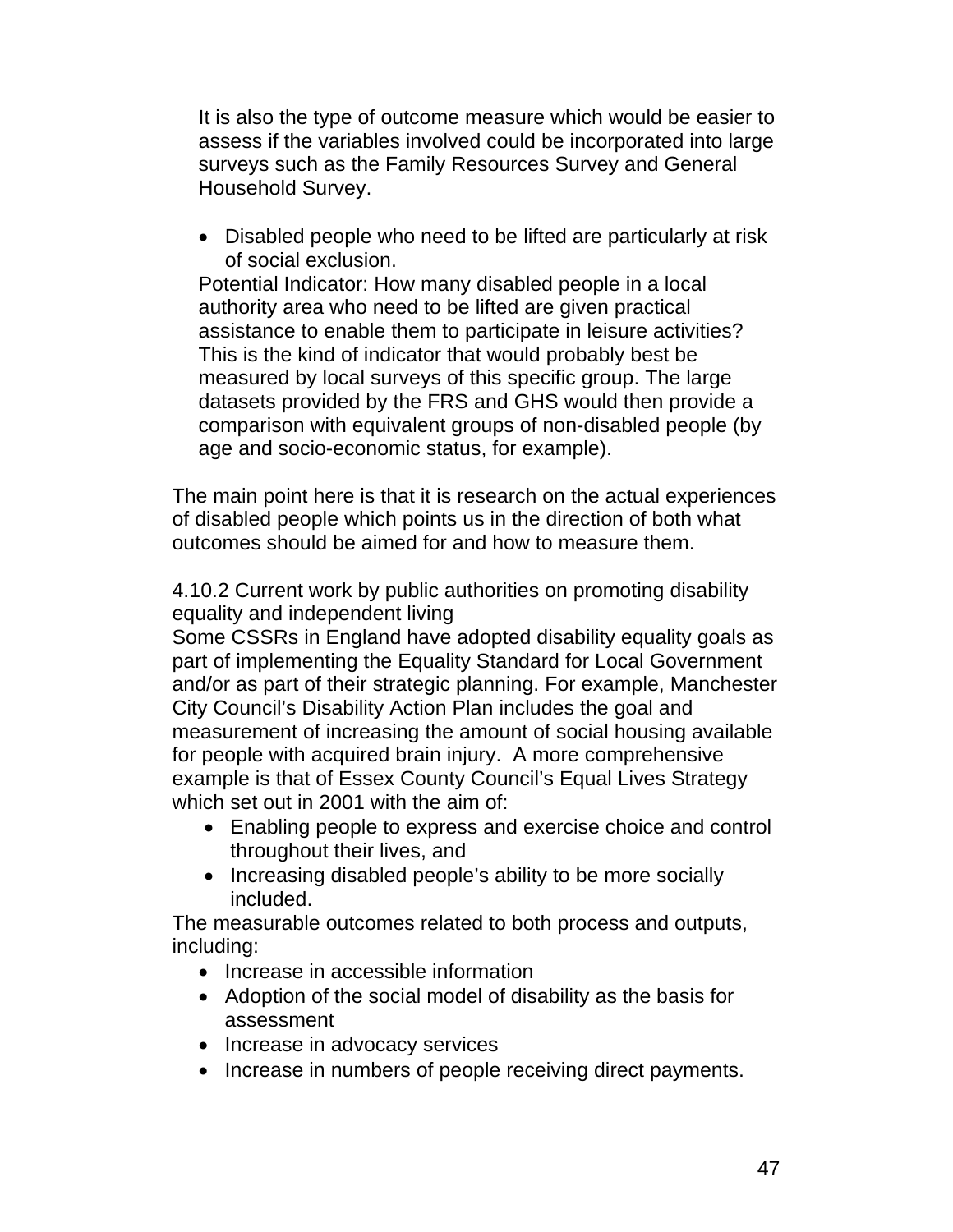4.10.3 Consultations with service users about what they want from social care services

Over the last twenty years there has been a significant amount of research and consultation concerning what service users want from services. Such material tells us a lot about what types of social care services promote disability equality and independent living. Recent work by the Social Policy Research Unit, for example, gives a clear picture of what older people want from home care services (Patmore, 2002; Patmore and McNulty, 2005).

# 4.11 Implications of the DED for the methodologies of performance measurement, inspection and regulation

More detailed work is needed on the implications of the DED for current methodologies of measuring how social care organisations are doing. However, a number of implications can be identified at this point:

4.11.1 Close attention needs to be given to whether current indicators are appropriate and adequate measures of independent living.

For example, there are real question marks over two current important indicators used in England. Firstly, an increase in the supply of extra care housing for older people, as promoted by current ODPM and DH policy, is generally taken to be a measurement of increased access to 'independence' for older people. Yet some local authorities are resisting this policy on the grounds that extra care housing is just the latest version of institutionalised provision and would prefer to put their resources into supporting people to stay in their own homes. Secondly, while direct payments may have been a good proxy indicator of independent living in the early days (because of the circumstances of the individuals who were the pioneers of direct payments), this may be less true as the policy becomes more 'owned' by social services departments who have less understanding that they are merely a means to an end. The current Performance Indicator – and its aggressive promotion by the DH – may have the unintended consequence of making direct payments a less satisfactory proxy indicator of access to independent living.

4.11.2. The involvement of disabled people in the development of outcomes, indicators and targets, and in the development and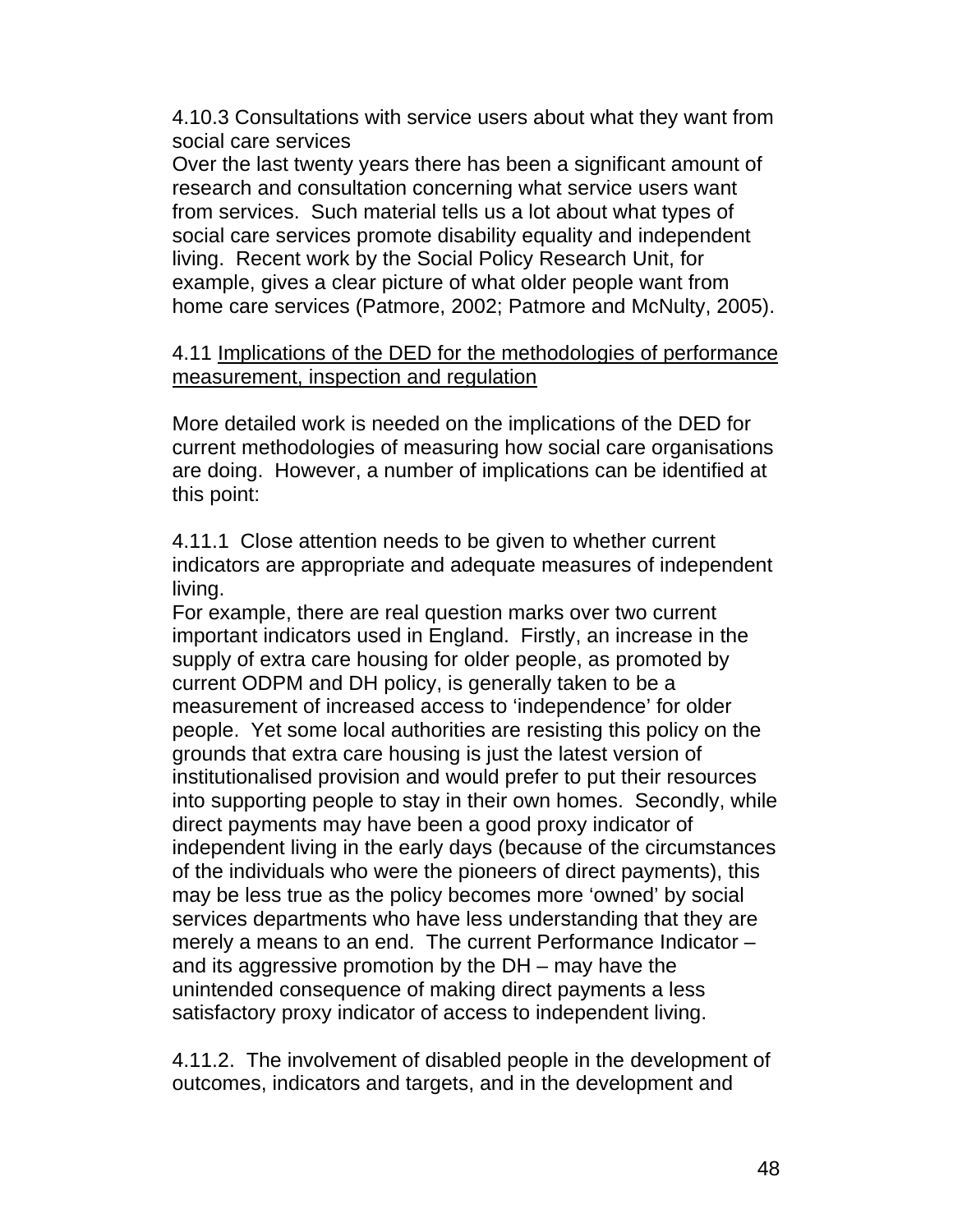inspection of standards, will be crucial to fulfilling the DED in the context of social care.

For example, it is generally accepted that the views of people who use services should be sought and form a key part of inspections of services. There are some groups of service users who face barriers to their views being heard however. These barriers include: negative attitudes about methods of communication which do not involve ordinary speech; lack of relevant skills and experience available to inspectors; inadequate communication support or equipment available to the service user. Such barriers will need to be addressed if there is to be equality of access in terms of service user views being sought and treated seriously. There may also need to be revisions to the framework and principles of inspection: for example the recently published *Framework for the Inspection of Children's Services* does not recognise the barriers which will have to be addressed in order to gather the views of children with significant communication and/or cognitive impairments. Instead of recognising children's right to communicate and the Inspectors' obligations to address barriers, the issue is posed in terms of children's "preferences" and the aim is only that these "preferences" will be met "where practicable" (Ofsted, 2005, p.5).

It will also be important to measure whether disabled people's involvement in setting standards and outcome measures has had any actual impact on the way services and outcomes are assessed.

4.11.3 Information will need to be gathered which enables comparisons between disabled and non-disabled people and amongst groups of disabled people.

We need to look at whether current statistics provide enough information in order to make comparisons. For example, the Department of Health in England doesn't do a breakdown of different groups using direct payments although CSCI does. In order to determine whether different groups of disabled people experience equal access to various social care services, the organisations concerned will need to monitor their services in a way which is not currently widespread., For example, it is not known how many people with physical and/or sensory impairments use mental health services so it would be difficult to measure whether there is equality of access to such services.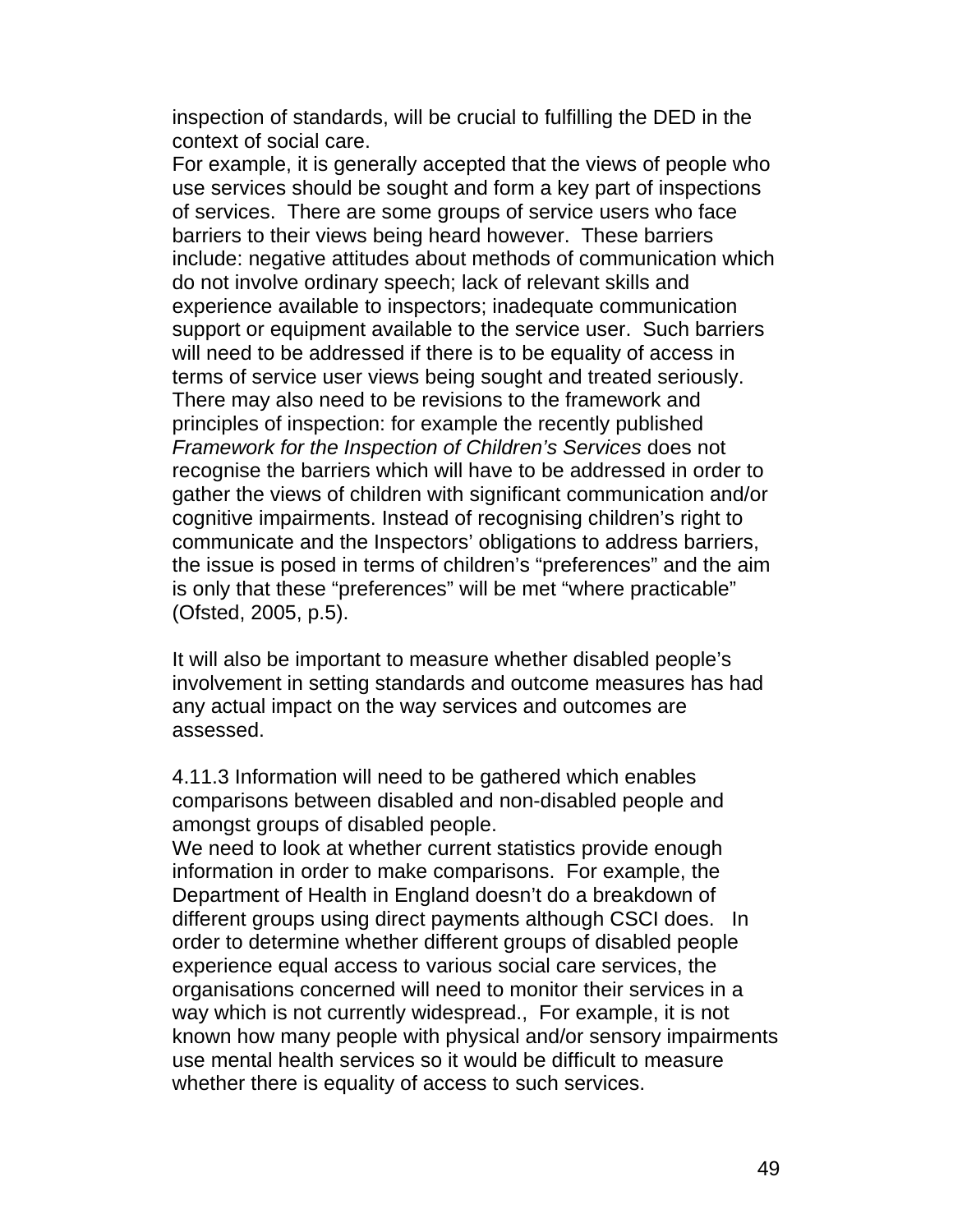In Wales, for example, the Local Government Data Unit will be covered by the DED (as an organisation wholly owned by local government). The Duty will provide an opportunity to look at whether current data, and the support it gives to local government, provide enough information in order to measure disability equality. The Unit would be well placed to recommend action in order to fill any gaps in information.

Indicators will be needed which:

- Compare disabled people's experiences with the nondisabled population
- Measure the delivery of services to specific groups
- Measure the types of services provided.

Some indicators can be identified which more or less measure outcomes (such as numbers of young disabled adults living in their own homes), while other outcomes can only be measured by proxy indicators (e.g. receipt of direct payments – the assumption being that direct payments are more likely to enable choice and control) or research (survey of whether people who use home care services feel they have choice and control over the service they receive).

# **5. Outline particular challenges which the DRC may need to address when producing guidance for relevant public authorities.**

There are a number of challenges that the DRC will face when writing guidance concerning the implementation of the DED for social care.

5.1 Organisations which have already written diversity or equality strategies and/or disability action plans may feel they have already covered disability equality

The Equality Standard for Local Government provides a framework for local authority action plans to tackle inequality in four areas: disability, gender, race and ethnicity, and lesbians and gay men. Large numbers of public authorities already have diversity or equality strategies and most of these pay at least some attention to disability equality. Busy senior managers may feel that they can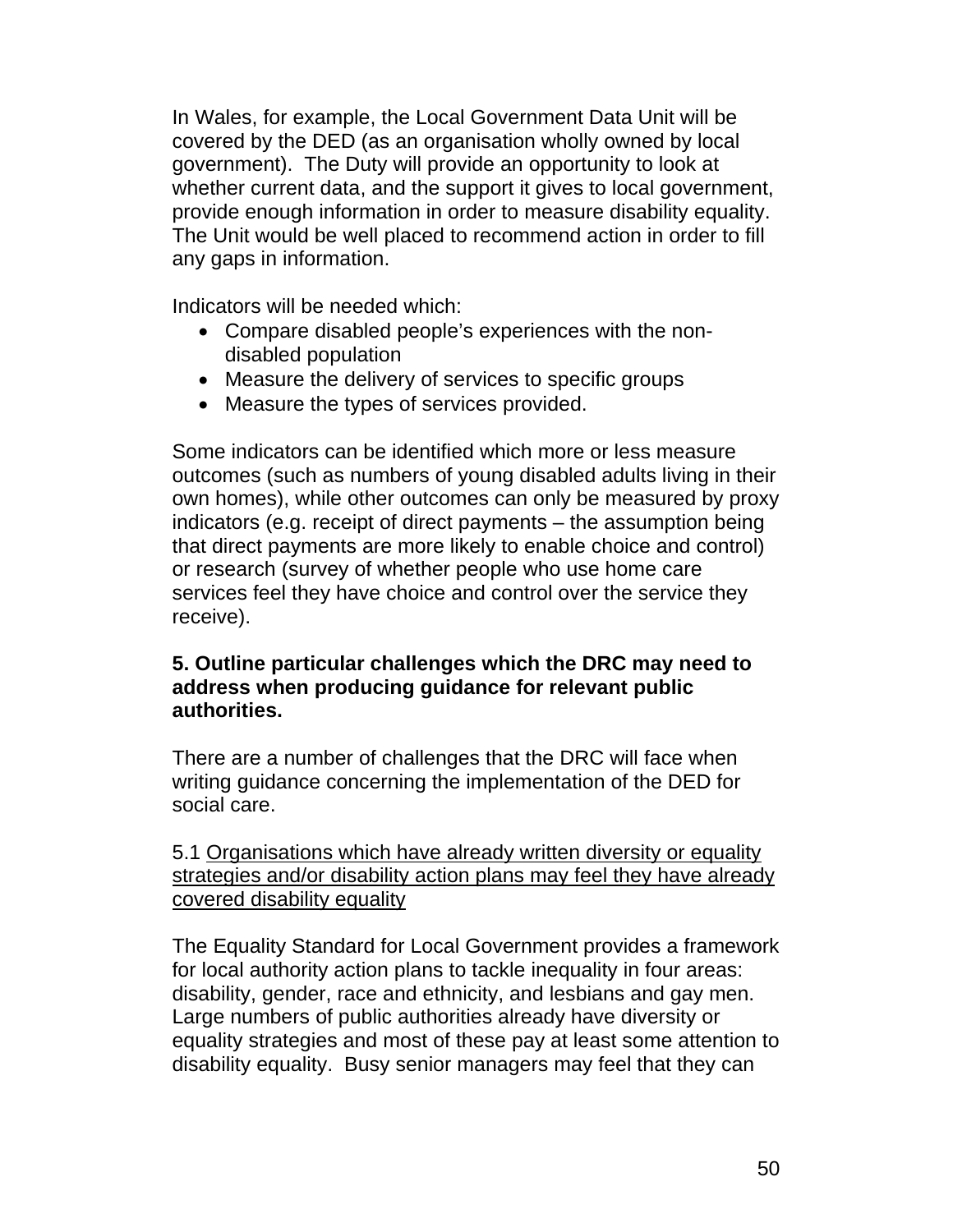adapt existing Disability Action Plans in order to fulfil the Specific Duty.<sup>14</sup>

# 5.2 The 'invisibility' of social care

In England, Scotland and Wales, social care suffers from being very much the junior partner to the NHS in terms of the government's and the public's priorities. In England, for example, the Department of Health's current Race Equality Scheme has very little on social care and this could be replicated in its Disability Equality Scheme. It is likely that local authorities will include social care in a 'corporate' Disability Equality Scheme and there may be insufficient attention paid to this area of activity.

#### 5.3 Outcome measures are not easily available

Outcome measures will need to be compatible with and preferably overlap with measures that local authorities already have to gather. The Government is currently cutting back on targets and performance indicators and it may be difficult to try to persuade local authorities to introduce new ones.

Social care outcomes are notoriously difficult to measure. Currently contracts primarily focus on 'deliverables' such as number of home care visits made; and DH targets concern measurements such as numbers of direct payments and numbers of people supported to live at home. These types of measures are not necessarily indicative of independent living.

The DWP's consultation document on the DED stated that:

In monitoring disabled people's experiences of service provision it will be important to consider not only whether disabled people are able to access services, but also whether the services provided actually meet the needs of disabled people. For example, a disabled person might find it admirably easy to access their county council's social services provision – but that is not a guarantee that the assistance the council was offering actually met the disabled person's needs.

(DWP, 2004, p.39)

 $\overline{a}$  $14$  Two senior managers in two different social services departments have told me that they will just "dust down" their existing plans/strategies rather than devote any resources to any significant work on fulfilling the specific duty.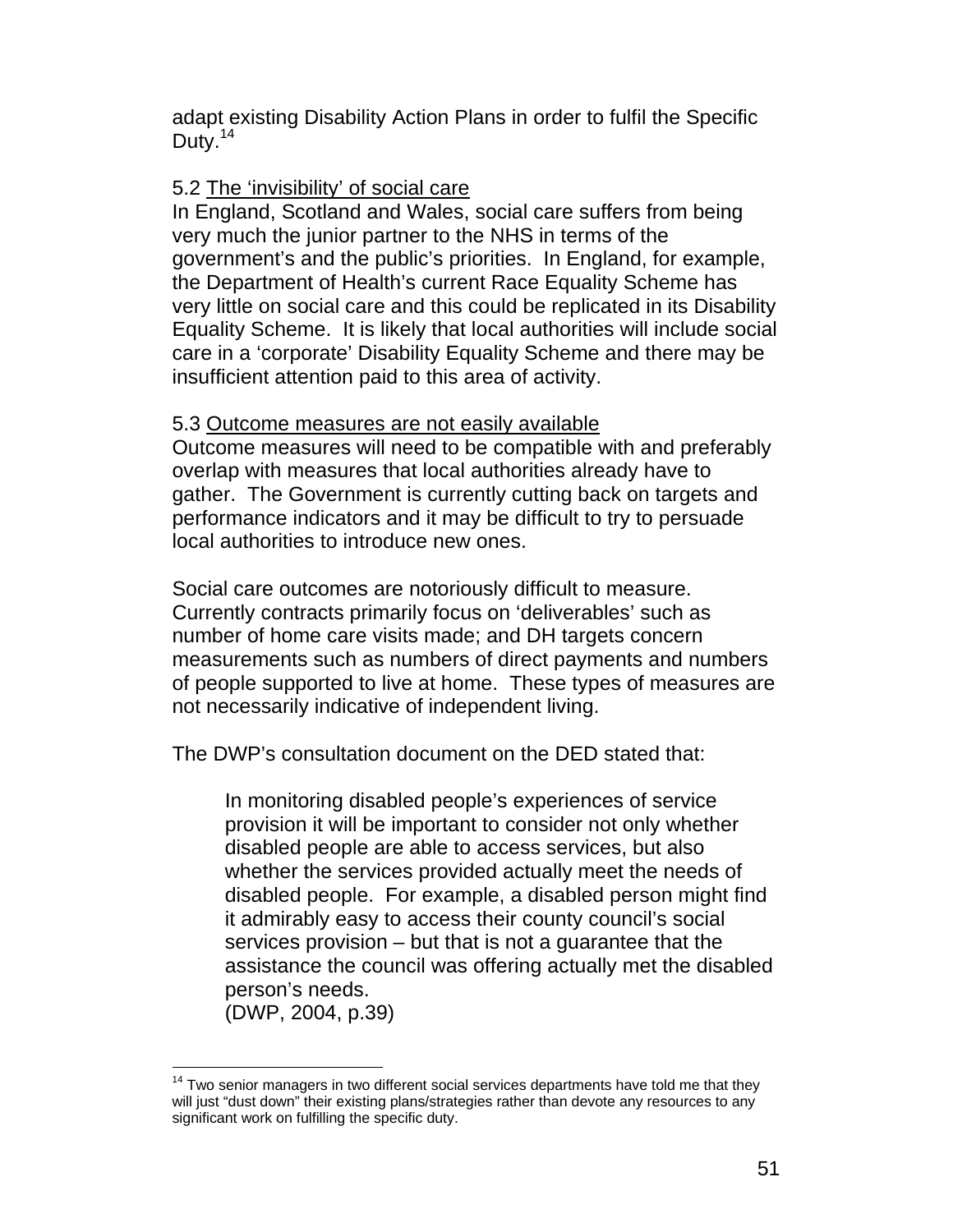The word 'need' has a formal meaning within the social care context, based on the legislative framework and case law (in particular R v Gloucestershire County Council ex parte Barry). Local authorities are allowed to take their level of resources into account when determining need (with a few exceptions). In contrast, the DRC may have a different view of the concept of 'need' in the context of the duty to promote equal access and participation in society. There may be a tension therefore in setting outcomes to be monitored.

Another challenge will be posed, in England, by the fact that CSCI – having not long been established as an independent inspection body – is facing yet more change with the reduction in the number of inspection agencies. In addition, CSCI is assuming that its budget will reduce significantly, following the Gershon review on public sector efficiency. The next two to three years may be a difficult time in which to work with the organisation on developing ways of measuring disability equality in social care.

5.4 There are some social care policy areas which are not generally included when discussing disability policies and yet which have important implications for some disabled people's lives

There is some evidence that experiences such as domestic violence, homelessness and substance abuse are more common amongst disabled people than non-disabled people (see 1.3.1a above). Yet there has been an historic failure to recognise this amongst services aimed at addressing such difficulties, exacerbated by a tendency to categorise people into one 'service user' group rather than recognising that one individual may have a range of experiences.

The Disability Equality Duty could provide an opportunity to redress these failings but the DRC will need to make the case for research in order to fill the gaps in our knowledge about disabled people's experiences of these issues (see also 5.5 below).

It is also the case that services in these areas are less likely to be familiar with the social model of disability.

5.5 The consequences of social care organisations failing disabled people can be devastating but it may not be easy to prove a causal relationship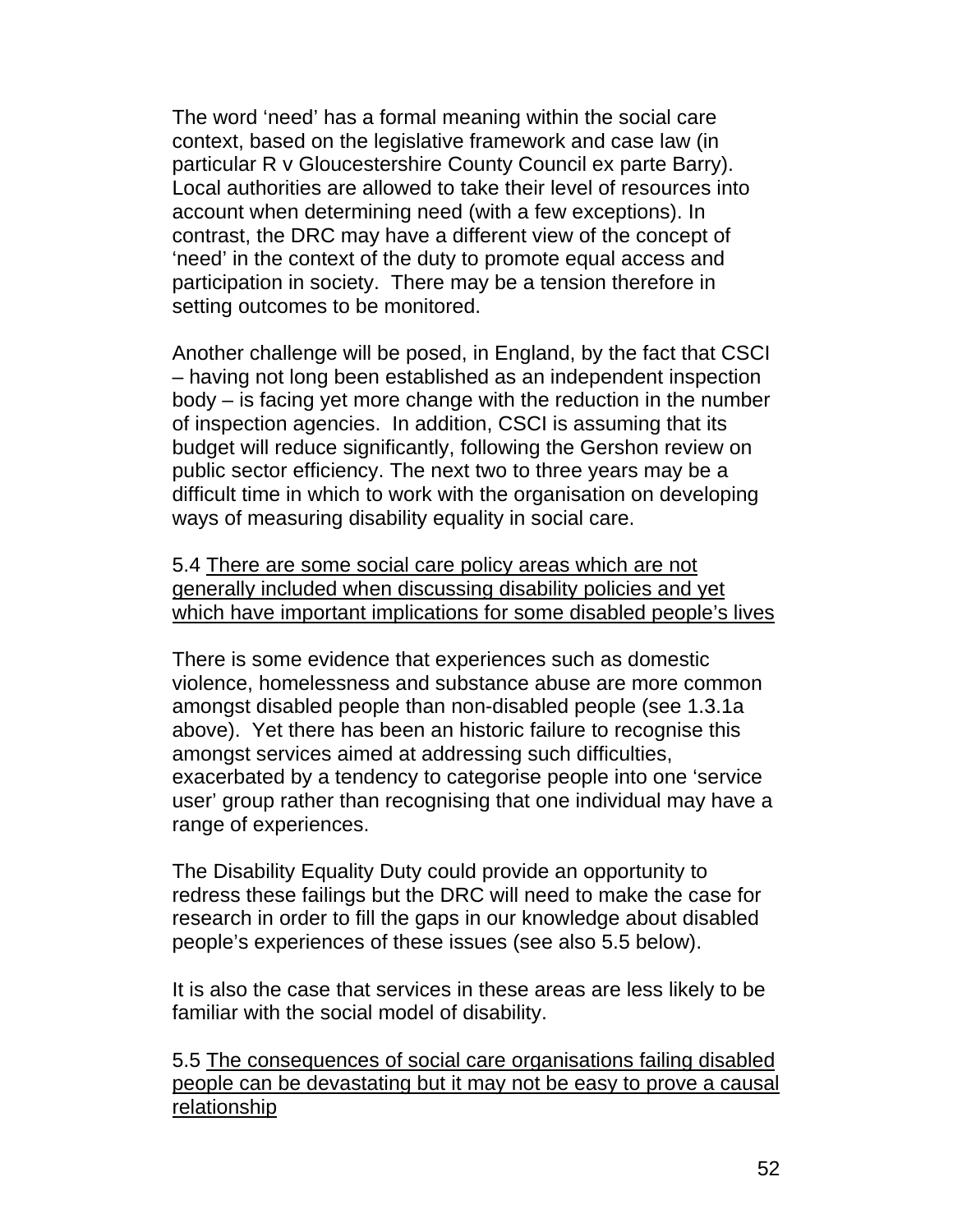Failures of social care organisations to fulfil their disability equality duty (either in terms of ensuring equal access to services or in terms of promoting equal access to and participation in society) may only be apparent if other agencies carry out disability monitoring and even then the causal relationships may be difficult to prove.

One example is the controversy over Anti-Social Behavioural Orders and children and adults identified as having behavioural difficulties that are said to be the result of (sometimes undiagnosed) impairments such as autistic spectrum disorder, attention deficit hyperactivity disorder, learning disabilities, brain injuries, or mental health problems. A failure to adequately assess and meet needs relating to such impairments or mental health problems can result in behaviour which other people find difficult and which may be misinterpreted and misunderstood.

Anti-Social Behaviour Orders aim "to protect the public from behaviour that causes or is likely to cause harassment, alarm or distress". They are civil orders which can be granted on the basis of hearsay or professional evidence (i.e. a lower level of proof operates than in the criminal courts) but breach of an ASBO can incur a custodial sentence. (See

www.homeoffice.gov.uk/crime/antisocialbehaviour)

Recent statistics indicate that 43% of ASBOs are breached (Home Affairs Committee, 2004a). Figures for those given custodial sentences as a result of breaching an ASBO are only available for 2000 and 2001, when about 50% were jailed or detained in a young offenders unit (NAPO, 2005).

Newspapers have reported anecdotal evidence of children and young people with ASD or other impairments being the subject of an ASBO which they have great difficulty in complying with (*The Observer*, 22 May 2005). There have also been anecdotal reports of adults with mental health problems being issued with ASBO's. Statewatch and NAPO collect case studies of ASBOs being issued (most of them based on newspaper reports), a small number of which concern children and adults who may be disabled (see www.statewatch.org/asbo/ASBOwatch-extreme.htm and NAPO, 2005). Asbo Concern also collect case studies (see www.asboconcern.org.uk/ ) The British Institute for Brain Injured Children launched a campaign in February 2005, called 'Ain't Misbehaving' aimed at educating politicians, professionals and the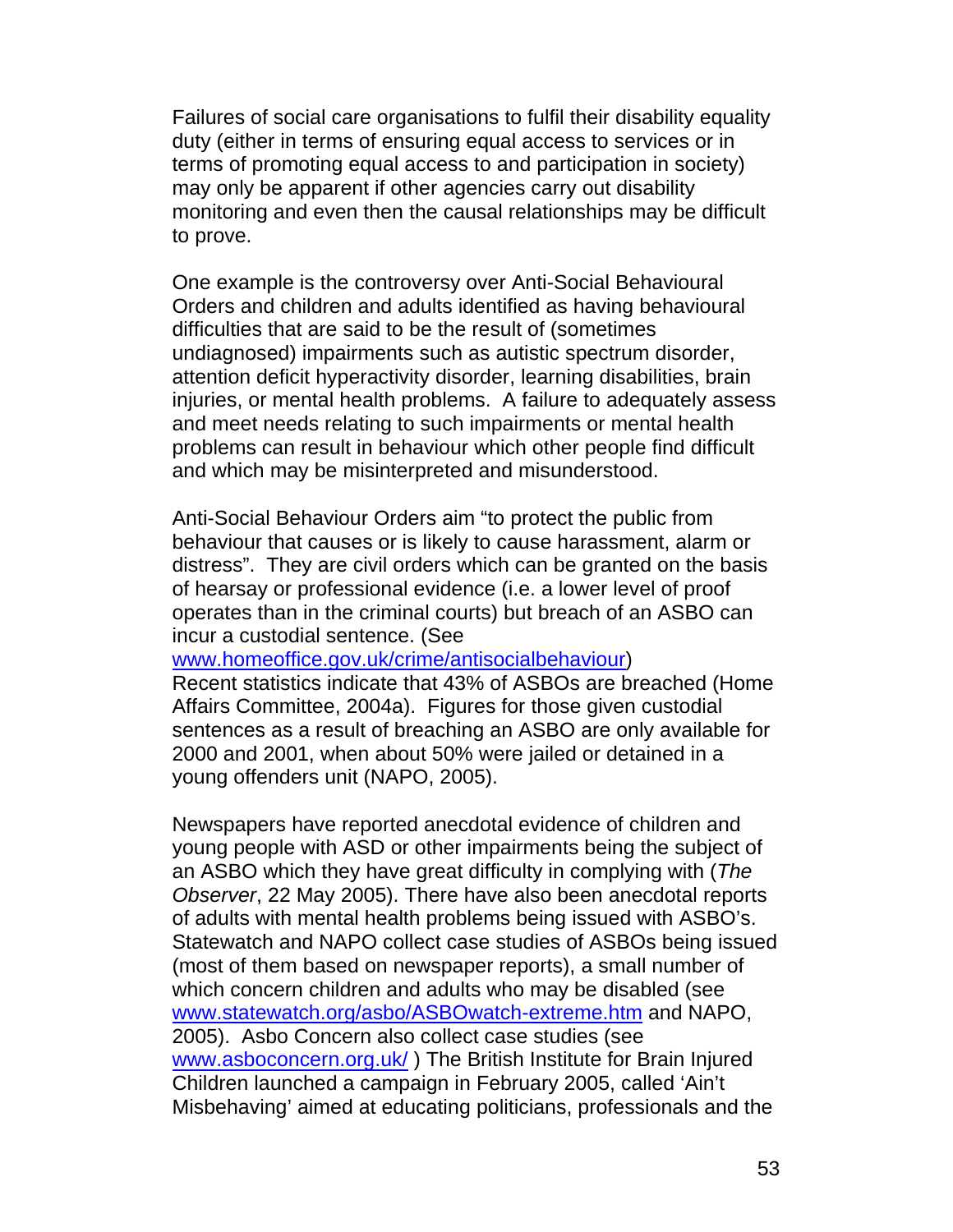public that some children (and their families) labelled as anti-social are in fact living with communication and/or cognitive impairments (see http://www.bibic.org.uk/newsite/general/campaigns.htm ). The BIBIC is concerned not just about the inappropriate use of ASBOs but also of initiatives – such as parenting classes - which assume that it is poor parenting skills which account for children's behaviour.

To put the argument at its starkest, it could be that a combination of government policy on ASBOs, and a failure of social care organisations to adequately assess and respond to the needs of children and adults with ASD, ADHD, communication and/or cognitive impairments, and/or mental health problems, is resulting in these groups facing restrictions and a risk of being locked up (and, moreover, being locked up on lower standards of evidence than that normally required in a criminal court). However, the only evidence of this so far is anecdotal and mainly reliant on newspaper reports (which are notoriously unreliable on this type of issue). The Home Affairs Select Committee received very little evidence which might support such an argument: one organisation – NCH – referred in its evidence to one newspaper report about a child with ASD and autism being issued with an ASBO; and the Crime and Society Foundation referred to anecdotal evidence of a use of ASBOs to evict older people from sheltered housing – "the behaviours giving rise to these evictions are the result of diminishing health, such as the onset of dementia or other mental health problems associated with the aging process" (House of Commons Home Affairs Committee 2004, Evidence 31, para. 11).

There is some research evidence that adults with mental health problems may be more at risk of receiving an ASBO – homeless people are at risk of receiving an ASBO, particularly those who beg, and some research shows a very high level of mental health problems and drug dependency amongst homeless people.

It is also relevant that the Home Affairs Select Committee, while broadly supporting the government's policies on anti-social behaviour, concluded that while resources are available for preventative work, the "funding streams are complex and we are not confident that the resources are always targeted on those most in need of support". The Committee went on to say that key agencies such as social services and Child and Adolescent Mental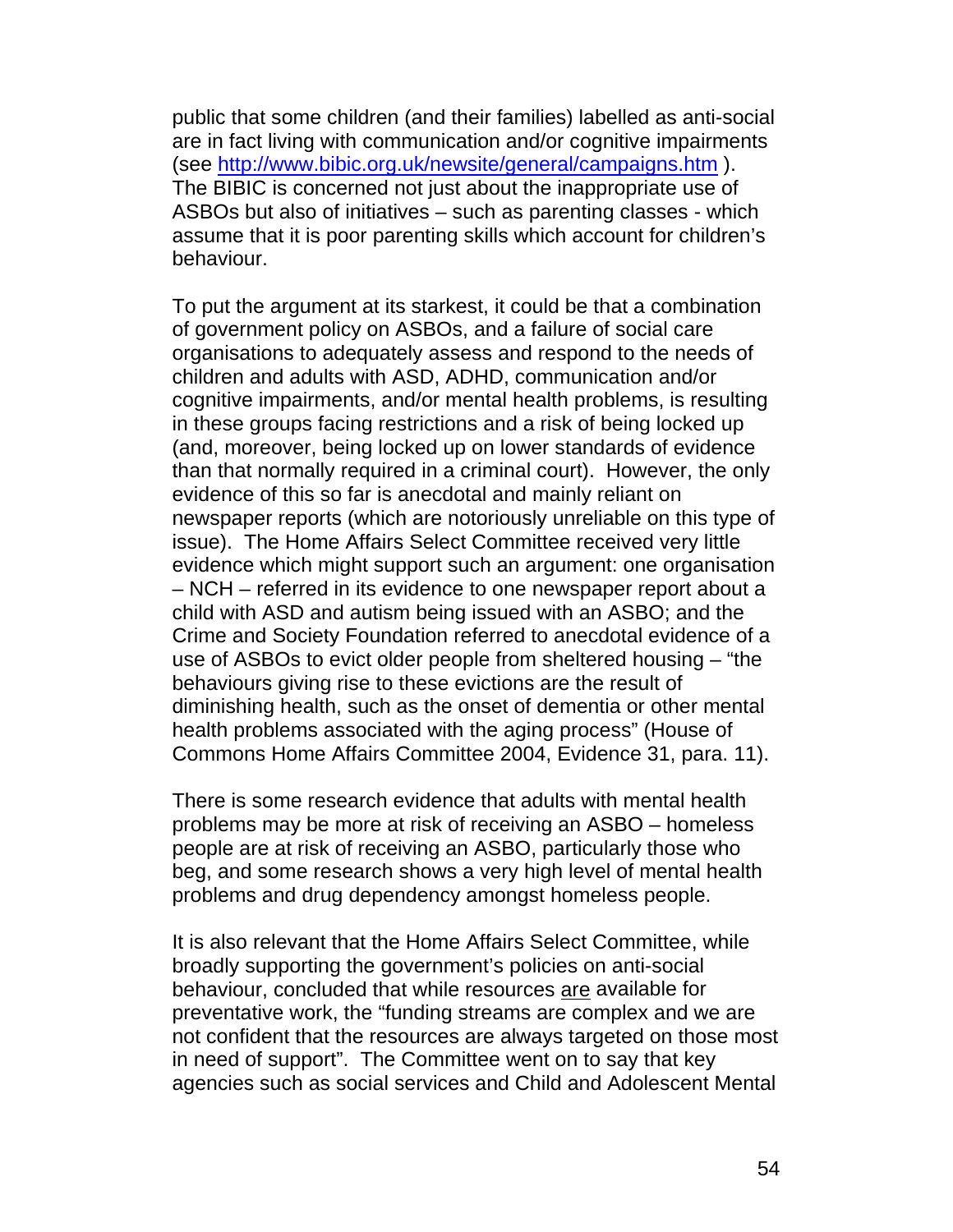Health Services "do not always seem to have access to additional funding" (Home Affairs Committee, 2004b, para 370).

This is a complicated issue, therefore, both in terms of establishing evidence, and of causation and responsibility. However, the disabled children and adults concerned are amongst the most vulnerable and the consequences of a failure to assess and meet needs relating to impairment or mental health are very significant. It is an issue therefore which deserves investigation in the context of the Disability Equality Duty: social care organisations may well be failing in their duties to provide equal access to services and to promote equal access to and participation in society. It is likely, however, that primary research would be required to make the case for such a breach of the Duty.

A similar issue concerns the disproportionate numbers of people with learning disabilities and/or mental health problems amongst the prison population. About two thirds of people in prisons have mental health problems (Davies, 2004; Singleton et al, 1997) and about 60% of those referred to Youth Offending Teams have special educational needs (NACRO, 2003). A case could be made that people with mental health problems and/or learning disabilities are more likely to enter the criminal justice system if their health and social care needs are not properly assessed and met. Again, however, while there is a strong case for investigating such a possible breach of the Duty, primary research would be required to establish both incidence and causation (see Section 6.5 below).

5.6 Social care organisations are likely to be dependent on the actions of other bodies to deliver some of their equality targets The draft Code of Practice envisages that there will be a separate action plan covering social care within a local authority's generic Disability Equality Scheme. However, the delivery of equality targets is likely to depend on more than one local authority department, and can also depend on other public authorities. One obvious example is the reliance by social services authorities on housing authorities in terms of enabling disabled people to live independently in their own homes. Another is the widespread evidence that even when schools, children's services and Connexions assist young disabled people to make choices, the lack of appropriate local provision in adult services makes transition to independent living very difficult (Social Care Institute for Excellence, 2005).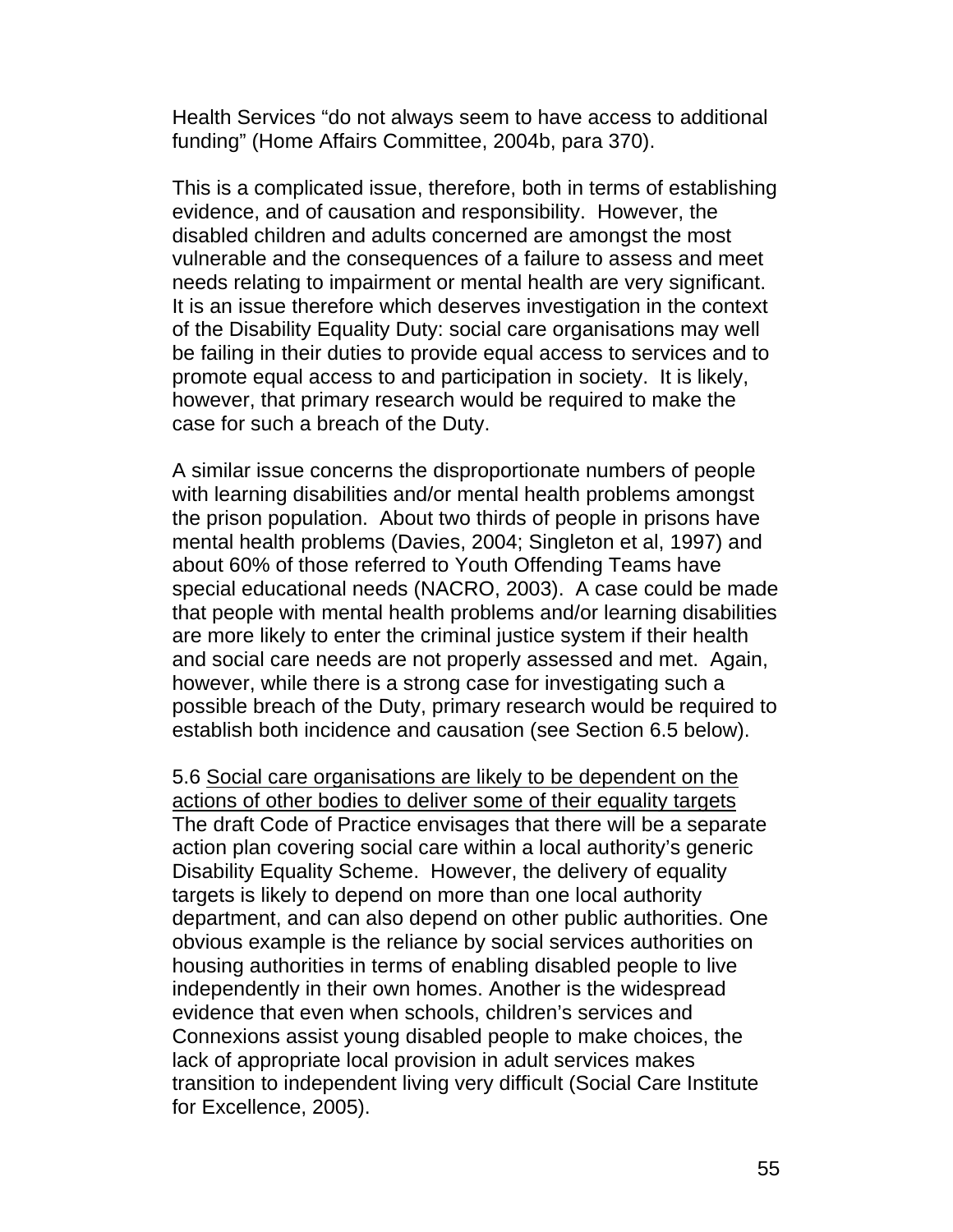# 5.7 Definitions

The social care framework – in England, Wales and Scotland – uses a different definition of disabled person than the Disability Equality Duty. In the context of social care the definition used is that contained within the National Assistance Act 1948, namely someone who is "blind, deaf or dumb, or who suffers from mental disorder of any description and other persons who are substantially and permanently handicapped by illness, injury or congenital deformity" (National Assistance Act 1948, Section 29(1)). This is the basis for entitlement to assessments. Someone may also qualify for assessment if they 'appear to be in need of community care services' even if they do not meet the definition of disabled person.

# 5.8 The health and social care divide

In issuing guidance on the disability equality duty and social care, the DRC will face difficulties caused by the distinction between health and social care. As the House of Commons Health Committee recently pointed out. "In nearly every enquiry undertaken in recent years, the absence of a unified health and social care structure has been identified as a serious stumbling block to the effective provision of care" (House of Commons Health Committee, 2005, para. 24). The Committee referred to the "artificial distinction" between health and social care and there was unanimous agreement amongst those giving evidence to the Committee (the Minister, senior health and local authority officials, nurses, carers) that it was not possible to give a clear definition of the difference between health care and social care. Whereas there are organisational and budgetary distinctions between health and social care, it is less easy to distinguish between the impact of health care and social care when measuring outcomes for disabled people.

# 5.9 Organisationally it is becoming more difficult to separate out responsibility for social care.

This is particular the case in the context of mental health services, and learning disability services in England, where the joint pooling of budgets and responsibilities between health and social care is further advanced. But even within older people and physical and sensory impairment services this may increasingly become difficult – particularly with the advent of individual budgets which are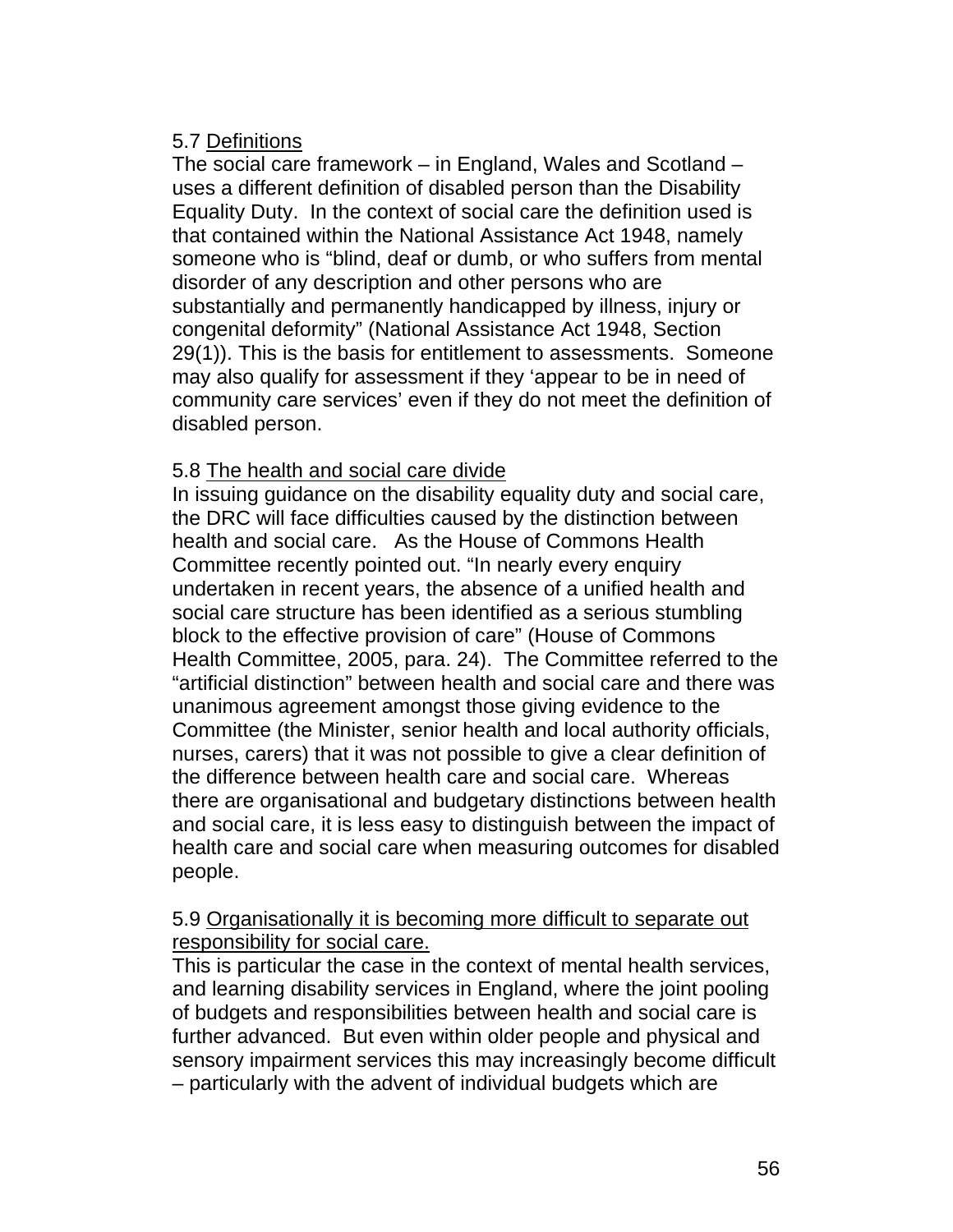intended to reduce the current fragmentation of people's needs into different budget categories and organisational responsibilities.

There are also moves to bring together the administrative systems of the pension service and local authority services for older people. In England, there are currently 39 Joint Teams with responsibility for providing services for older people, bringing together local authority services and The Pension Service local services. The intention is that there will be Joint Teams in all English local CSSR areas by June 2006. The Joint Teams have both operational and strategic responsibility.

In Scotland, area-based Community Health and Social Care Partnerships are in the process of being set up and there are also plans to bring together older people's and 'physical disability' services. In Glasgow, for example, a joint management group will have responsibility for "health and social care services for older people (including older peoples mental health services), physical disability, and rehabilitation". Organisational arrangements between the Community Health and Social Care Partnerships and the Health Board's Acute Services Division are intended, as an NHS Greater Glasgow Committee Report put it, "to ensure there is a properly integrated system of care across NHS community and hospital and social care services".

The setting up of Community Mental Health Trusts and Learning Disability Partnerships in England and Wales means that it can be difficult to separate out organisational responsibilities for social care from community-based health care. Social care services for people with mental health problems are delivered by mental health trusts, accountable to Strategic Health Authorities. Services are commissioned by local authorities and Primary Care Trusts. For example, Manchester City Council's Disability Action Plan does not cover mental health service users because the Children, Families and Social Care Department does not provide a service for people with mental health problems. Instead the City Council commissions the local mental health trust to provide such a service.

Mental health trusts have written Race Equality Schemes which cover both health and social care services and it would make sense for them to do this also for their Disability Equality Schemes.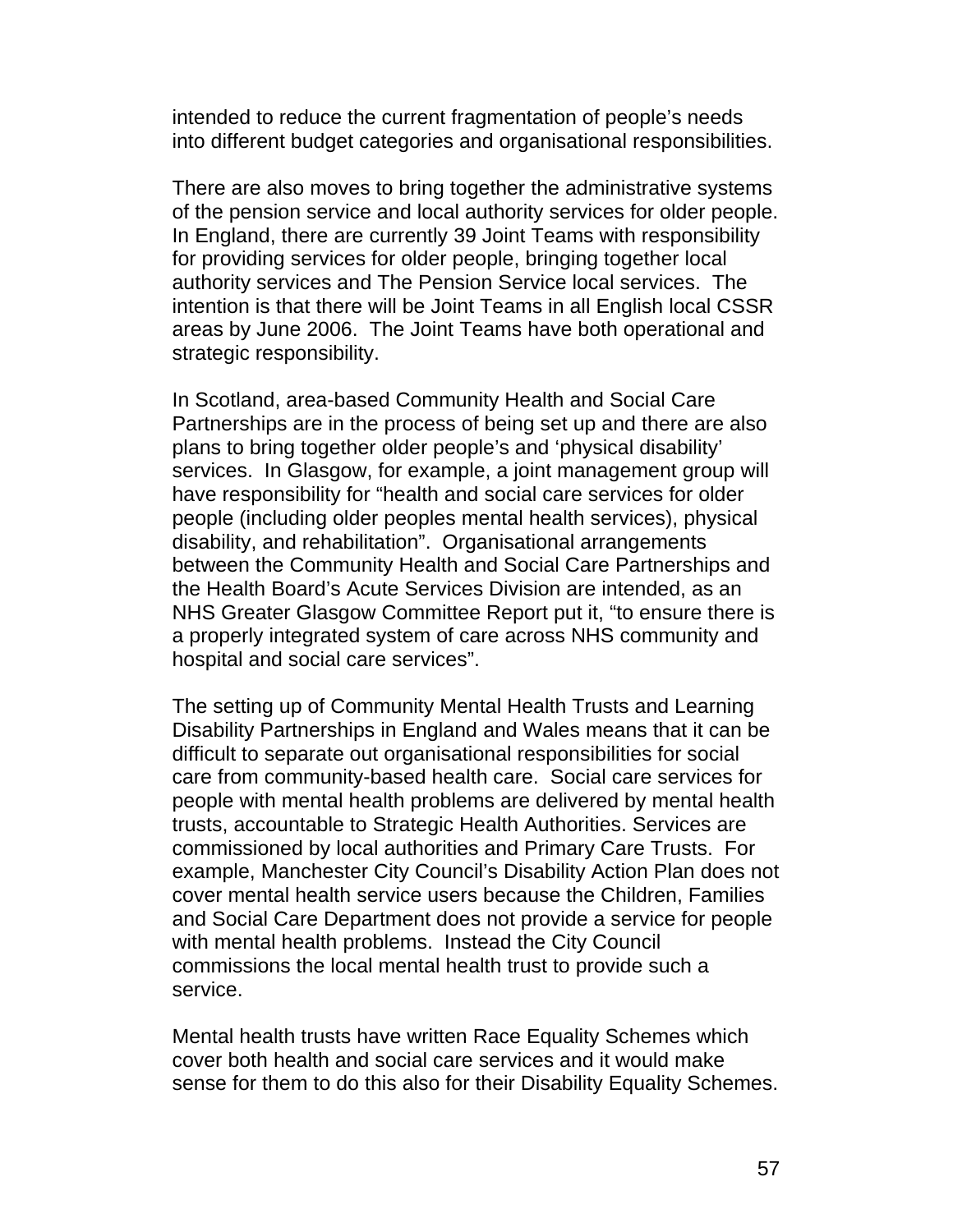The DRC may need therefore to combine its guidance on health and social care.

There has been a similar development of joint health and social care Partnership Boards in the field of learning disabilities.

## 5.10 Tensions between promoting disability equality and rationing of scarce resources

Following the Gershon Review, local authorities in England are under considerable pressure to make savings. Front-line services are one of the three areas being focussed on to identify efficiencies: the three areas are 'client facing'. 'back office' and 'procurement strategy and supply chain' (Department of Health 2005b). In fact efficiency savings in all three areas could have an impact on service users.

If the Guidance is to be applicable to charging policies, some difficult issues may need to be grasped. For example:

- when the DH in England comes to review its guidance on charging, it should address the disability equality consequences of the differential treatment of earned and unearned income. Currently, earned income is disallowed when carrying out means tests to determine charges for social care. This means that disabled people in receipt of pensions (which many see as deferred income) are more at risk of social exclusion than disabled people in receipt of earned income.
- The Welsh Assembly Government is currently considering how to implement its commitment to abolish charges for social care but is likely to limit this to 'personal care'. This could create unequal treatment and unequal opportunities for people who require other forms of 'practical support in community or residential settings'.
- The Scottish Executive already makes a distinction between 'personal care' and 'social care' when deciding which services should be free at the point of delivery. This may well have opened up inequalities between different groups of disabled people and created further barriers to independent living.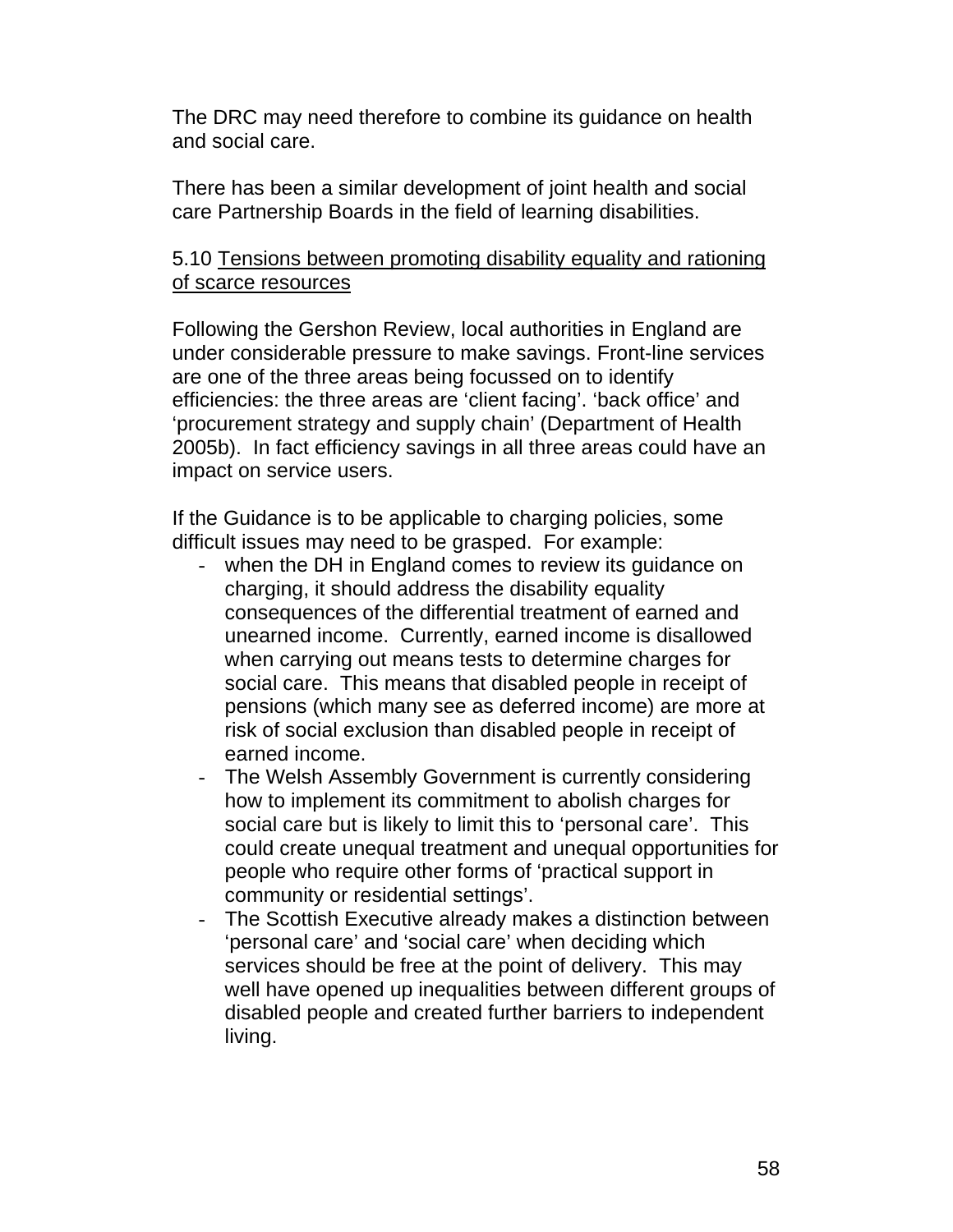### 5.11 Identifying what social care policies and practices promote independent living can be quite complex

For example, direct payments per se do not promote choice and control. There is anecdotal evidence that, in some situations, CSSRs offer people direct payments in order to divest themselves of the problems of, for example, recruiting support workers in rural areas or to work with children and young people who have autistic spectrum disorder. This achieves little more than passing on recruitment problems to the disabled person and their family.

The extension of direct payments to people who need support to use them is welcome but an increase in such payments cannot be taken as a measure of an increase in choice and control. As recent research points out, in the case of Independent Living Trusts, set up to enable young disabled people who do not meet the 'able and willing' criteria to have access to direct payments, "the extent to which the young people were able to influence decisions was almost completely dependent upon their parents commitment to them. It was not clear that there was anything guaranteeing this inherent in the structure of the IL Trust. It appeared that the reality was that the parent acted as they thought in their son/daughter's best interests, with little or no reference to any other Trust members" (Luckhurst, 2005).

It will be important that the Guidance encourages public authorities, especially the Department of Health, to develop outcome measures which can truly assess the extent to which policies and practices "ensure equal access to and participation in society of disabled people".

#### 5.12 The goal of 'choice and control' is vulnerable to being hijacked by the political agenda on 'choice' in public services

A focus on 'choice and control' – key concepts in the aim of independent living – is sometimes confused with the aim of creating 'choice' in public services (and particularly in the health service). This is problematic because the latter policy is criticised as undermining public services (and particularly the NHS). For example, there is a strong argument that the Conservative government's enactment of direct payments in the 1990s was more a result of their desire to privatise public services than an espousal of the ideals of the disability movement. Current policies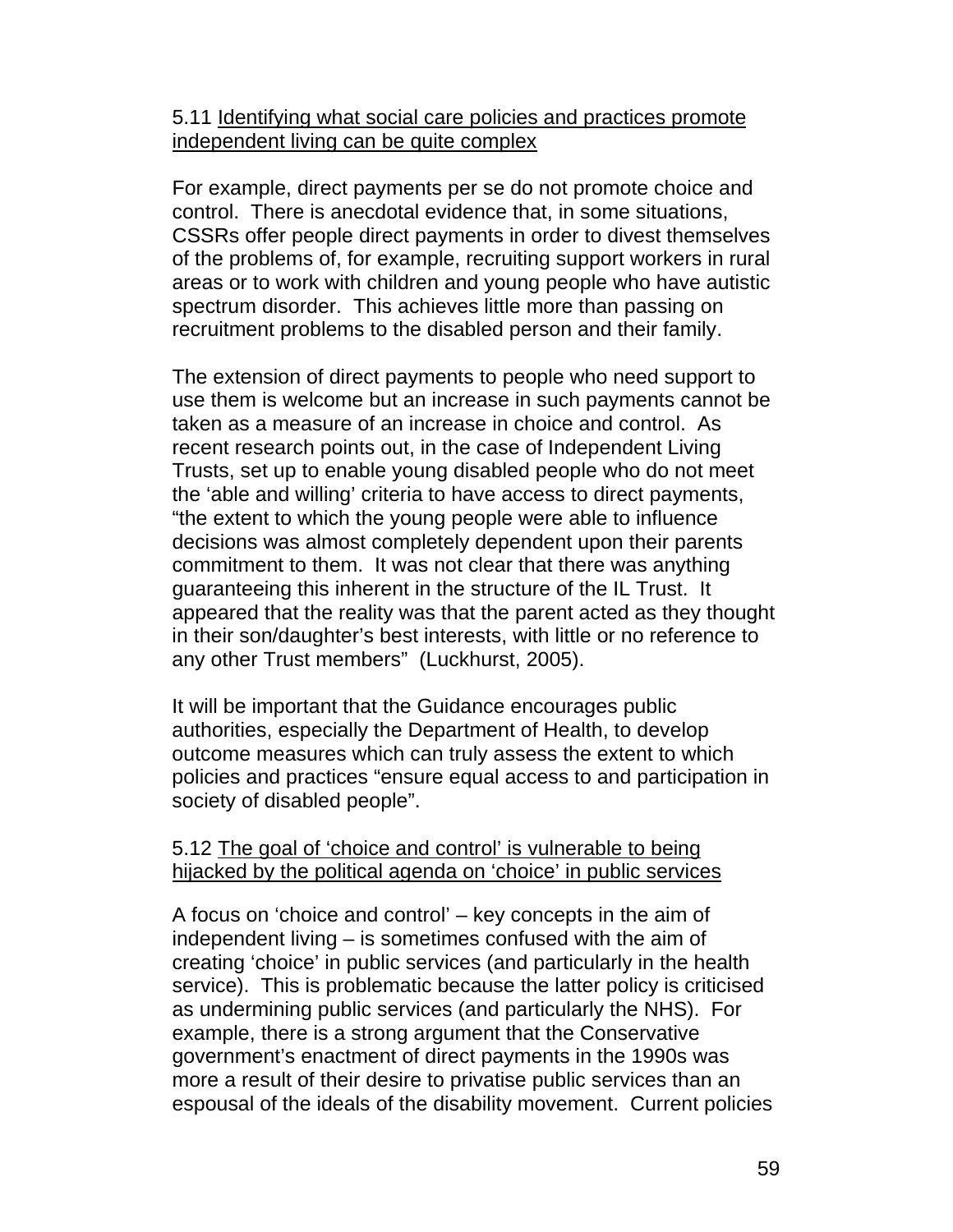associated with promoting independent living – in particular *Improving Life Chances*' proposals on individual budgets – are vulnerable to a similar criticism. This will be especially so if the piloting and implementation of individual budgets encompasses health care as well as social care services. The promotion of independent living could, at least in terms of the policy implications, be politically contentious.

# 5.13 Some key organisations are 'arms length' bodies

One example is the Improvement and Development Agency, a "local government's improvement agency, set up by and for the local government community" (www.idea.gov.uk). It is a company wholly owned by the Local Government Association so is not a public body. However, its activities are potentially influential in terms of whether social care services promote disability equality. It aims to improve service delivery in adult social care, as well as children's services. Amongst its activities is the Beacon Awards scheme, which it runs on behalf of government. It is therefore an organisation which to a large extent defines what is good practice as well as being closely involved in promoting what it perceives as good practice.

The equivalent organisation in Wales is Syniad and in Scotland the Improvement Service.

# **6. Recommendations on priority areas for the DRC to focus its influencing and promotion work on the DED in the social care sector.**

In terms of achieving maximum impact upon the sector, it is undoubtedly the case that a focus on social care services for older people should be a priority – as they are the largest group of social care users. However, there are also other aspects of the social care framework that have important consequences for some disabled people's experiences of inequality. In all, five priority areas have been identified.

#### 6.1 Social care and older people

As a great deal of the DRC's activity has been specifically relevant to disabled people of working age, work on the DED in the social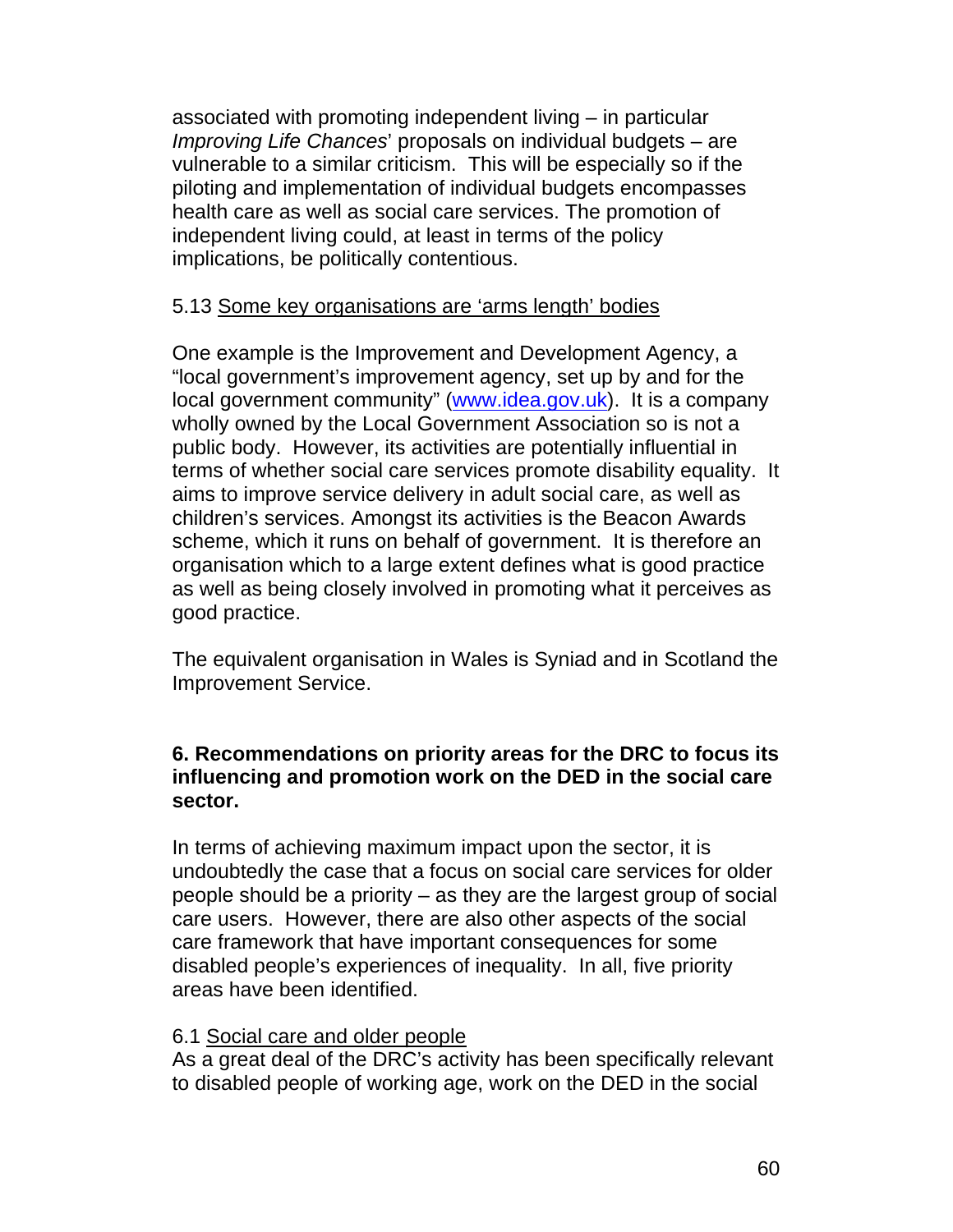care sector would be a good opportunity to focus on disabled older people.

All the aspects of the DED as applied to social care (identified in 1.3.1a, b, c and 1.3.2 above) are relevant to older people's experiences, that is:

- Equality of access to social care services
	- Equality of access in comparison with non-disabled people: not all older people using social care services come within the DDA definition of disabled person
	- Equality of access between different groups of disabled people: some services for older people have eligibility criteria which exclude, e.g. people with personal care needs
	- Equality of access to policies and services that promote independent living: e.g. the take up of direct payments amongst older people has been slow.
- Assessing whether social care policies and practice promote equal access to and participation in society: e.g. home care delivered in '15 minute slots' can create dependency and result in social isolation; the personal expenses allowance for people in residential care is £18.80 per week which makes it difficult for people living in residential care to have any kind of social life or to enjoy leisure activities or participate in their local community.

The two areas where the DED could potentially make the biggest impact on social care policy and services for older people are:

- Equality of access to policies and services that promote independent living; and
- Assessing whether social care policies and practice promote equal access to and participation in society.

The National Service Framework for Older People has as its first Standard: "NHS and social services should be provided regardless of age and on the basis of need alone". This provides an important mechanism for "rooting out age discrimination" (although such discrimination undoubtedly still exists) but is not an adequate mechanism for changing the whole culture of the way older people's support needs are met. The DED provides an exciting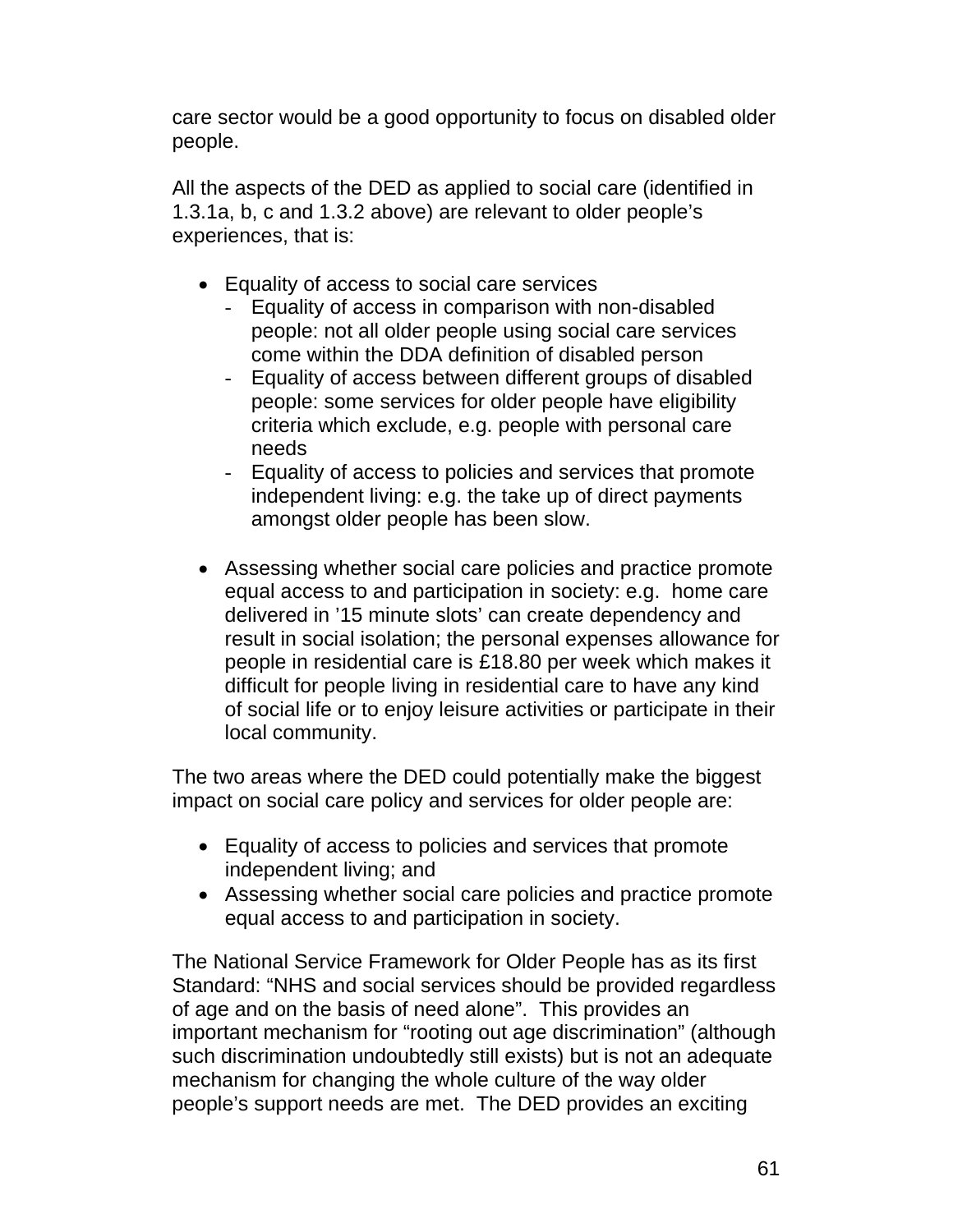opportunity for applying the social model of disability and the principles of independent living to this largest group of disabled people.

The DRC would be able to draw on the work of a number of different organisations, for example:

- Help the Aged has been focussing on human rights and older people over the last five years and have recently published a paper on the implications of the Human Rights Act for older people (Harding, 2005).
- Action on Elder Abuse seeks to raise awareness about, and campaigns against, the abuse of older people. Their work raises important issues about the balance to be struck between 'protection' and 'independence', as illustrated in the following extract from their response to *Independence, Well-Being and Choice*:

"Experience from our helpline suggests that choice and independence must be seen and promoted within a context of security and protection if it is to encompass issues of abuse. Although the current national data on prevalence of abuse is insufficiently robust, it is beyond question that older people experience a range of different types of abuse from a variety of potential abusers - including members of their immediate family and care staff (both social care and health). We would not wish to see any weakening of the commitment to protect vulnerable adults as part of a general drive towards promoting greater independence, and indeed would strongly argue that a desire for choice/control should not equate to a loss of protection. Older people are citizens with rights, and one of the rights that must be promoted and enshrined within any system of care is protection from harassment, abuse and discrimination." Action on Elder Abuse, 2005.

• The Joseph Rowntree Foundation has funded an Older People's research programme. Developed by and with older people themselves, the programme examines the priorities that older people defined as important for 'living well in later life'. There are 27 projects funded within the programme. One of the projects due to finish in September 2005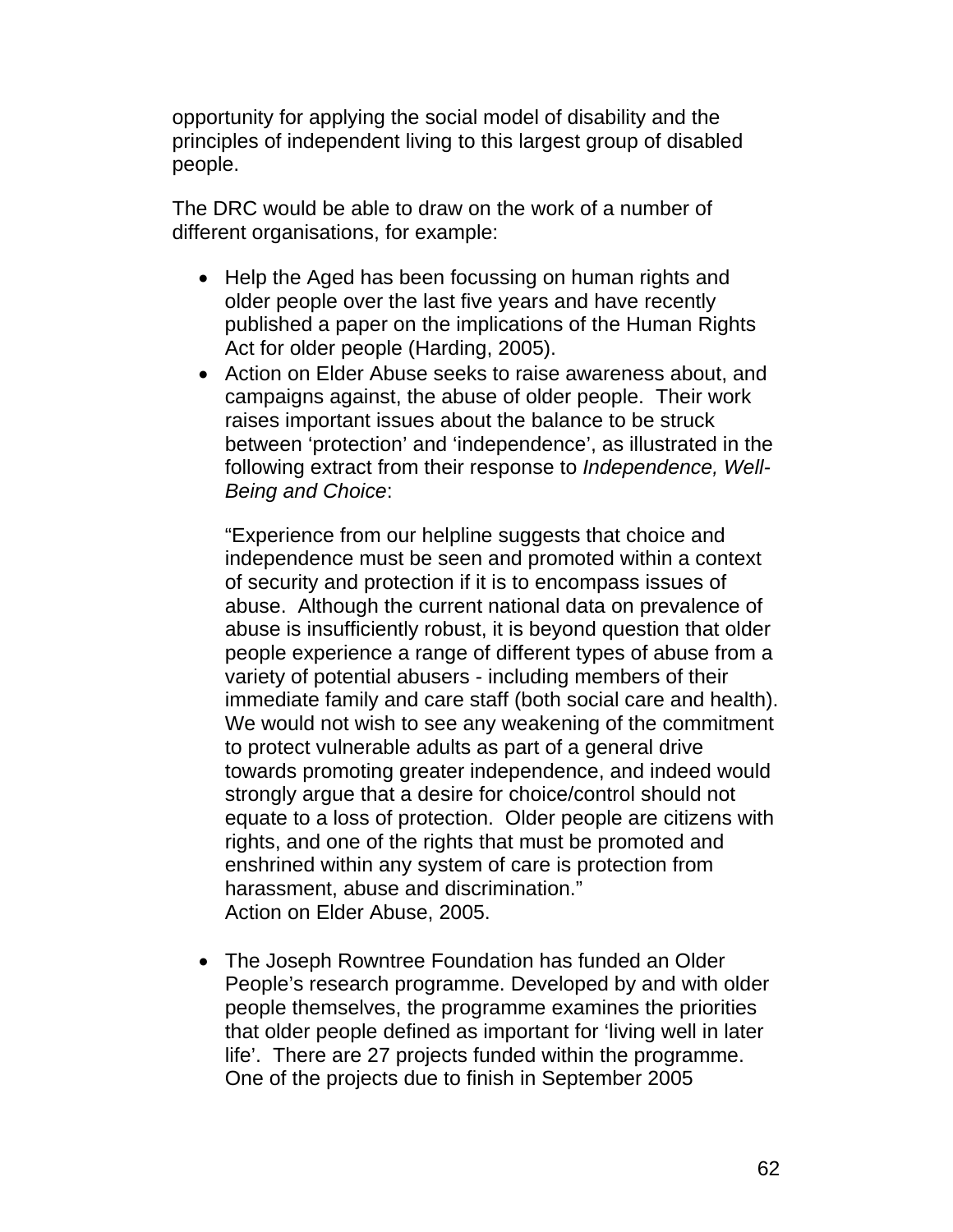concerns developing new approaches to supporting frail older people at home. The aim of the project is to:

"develop some new approaches to commissioning and providing services. It aims to review what is currently happening in the light of the identified barriers, and to devise alternative ways of commissioning and providing home care services which older people need and want. We will work with local older people and staff from public sector and independent services on two sites - Darlington and Dorset." http://www.jrf.org.uk/knowledge/wip/record.asp?ID=801594

Work such as this may provide useful pointers as to how social care organisations can promote equal access to and participation in society for some of the most socially excluded groups of older people.

• The Scottish Executive published a review of research on older people and community care in 2004 which provides a useful starting point for assessing the experiences of older people in Scotland (McDonald, 2004).

# 6.2 Disabled children with significant additional needs

Again, because much of the DRC's work to date has focussed on disabled adults of working age, the disability equality duty provides an opportunity to focus on a different age group, in this instance children, but particularly those who have the most significant impairments.

In recent years, there have been increases in the numbers of children in contact with social services who have:

- Autistic spectrum disorder and learning disabilities
- Continuing health care needs
- A combination of physical and sensory impairments, and learning disabilities.

There is a danger that disabled children who have significant additional needs are losing out in current developments in children's services. Much of the emphasis has been on 'mainstreaming' and this has undoubtedly benefited many disabled children. However, the needs of those with significant and sometimes complex needs are harder to meet within mainstream settings unless additional requirements are met and/or services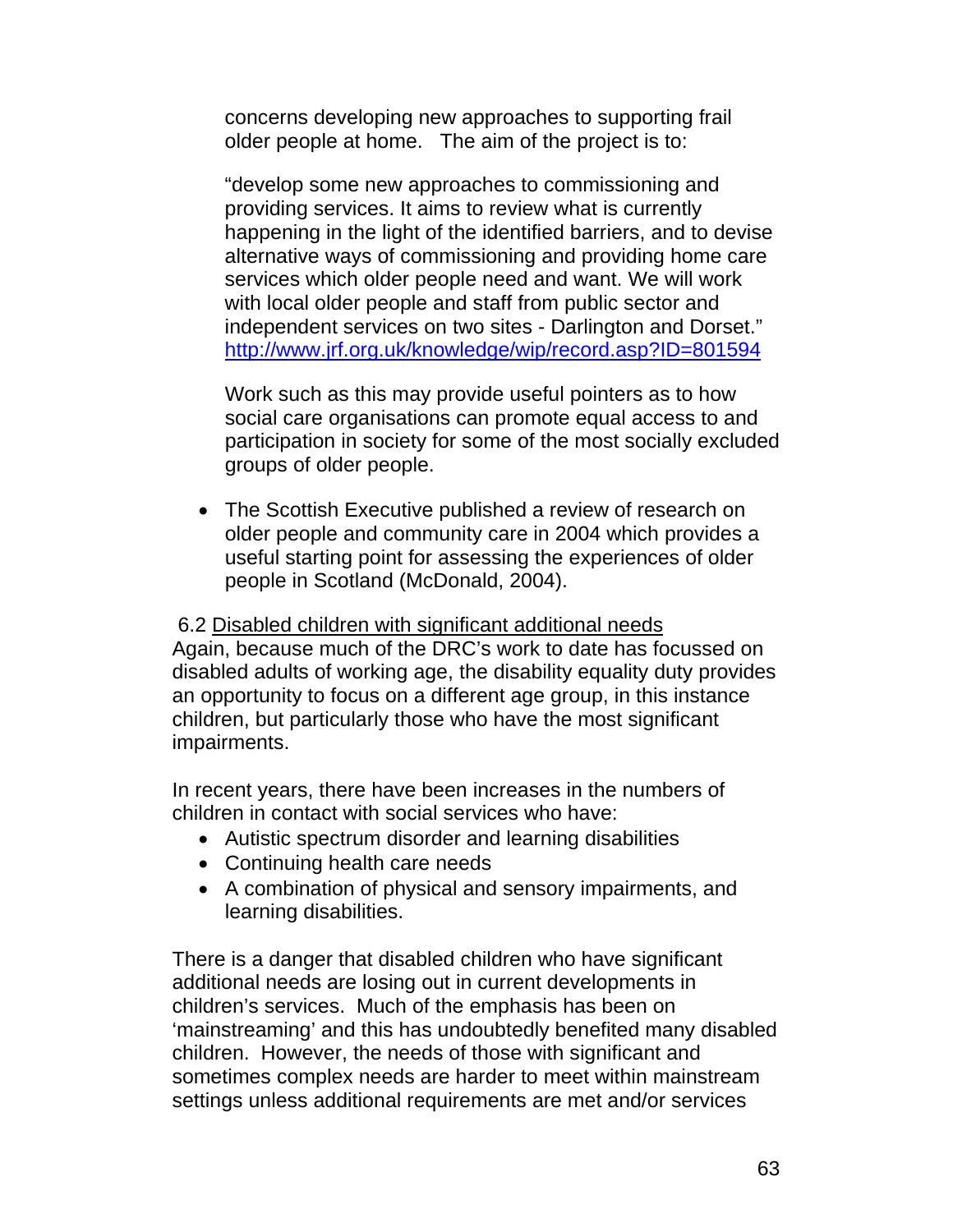change the way they do things. At the same time, an in-principle commitment to inclusion (in its many forms), combined with a desire to reduce costly residential placements can have negative consequences for some children's life chances if local services are unable to meet their particular needs.

The Disability Equality Duty provides an opportunity to produce guidance and assist public authorities to pay detailed attention to how disability equality can be achieved for children with the most significant needs. For example, in England, the government has adopted the following outcomes for all children:

- Being healthy enjoying good physical and mental health and living a healthy lifestyle
- Staying safe being protected from harm and neglect.
- Enjoying and achieving getting the most out of life and developing the skills for adulthood.
- Making a positive contribution being involved with the community and society and not engaging in anti social or offending behaviour.
- Economic wellbeing not being prevented by economic disadvantage from achieving their full potential in life.

It will be important to ensure that the measurement of progress towards achieving these outcomes enables an identification of progress for disabled children with significant additional needs. Social care organisations would also benefit from dissemination of information about good practice in achieving the same outcomes for children with significant needs as for non-disabled children.

# 6.3 Implementation of *Improving Life Chances* and the forthcoming Joint White Paper

*Improving Life Chances* made a specific commitment to bringing about a transformation in social care to enable disabled people to be full citizens. It did this by building on the independent living principles espoused by both organisations of disabled people and by the DRC and proposed that individual budgets would be an appropriate way of delivering self-directed support. At the same time, the role of the disability equality duty was identified as an important mechanism for delivering the government's aims for social care as set out in the report (in Chapters 4, 5 and 6).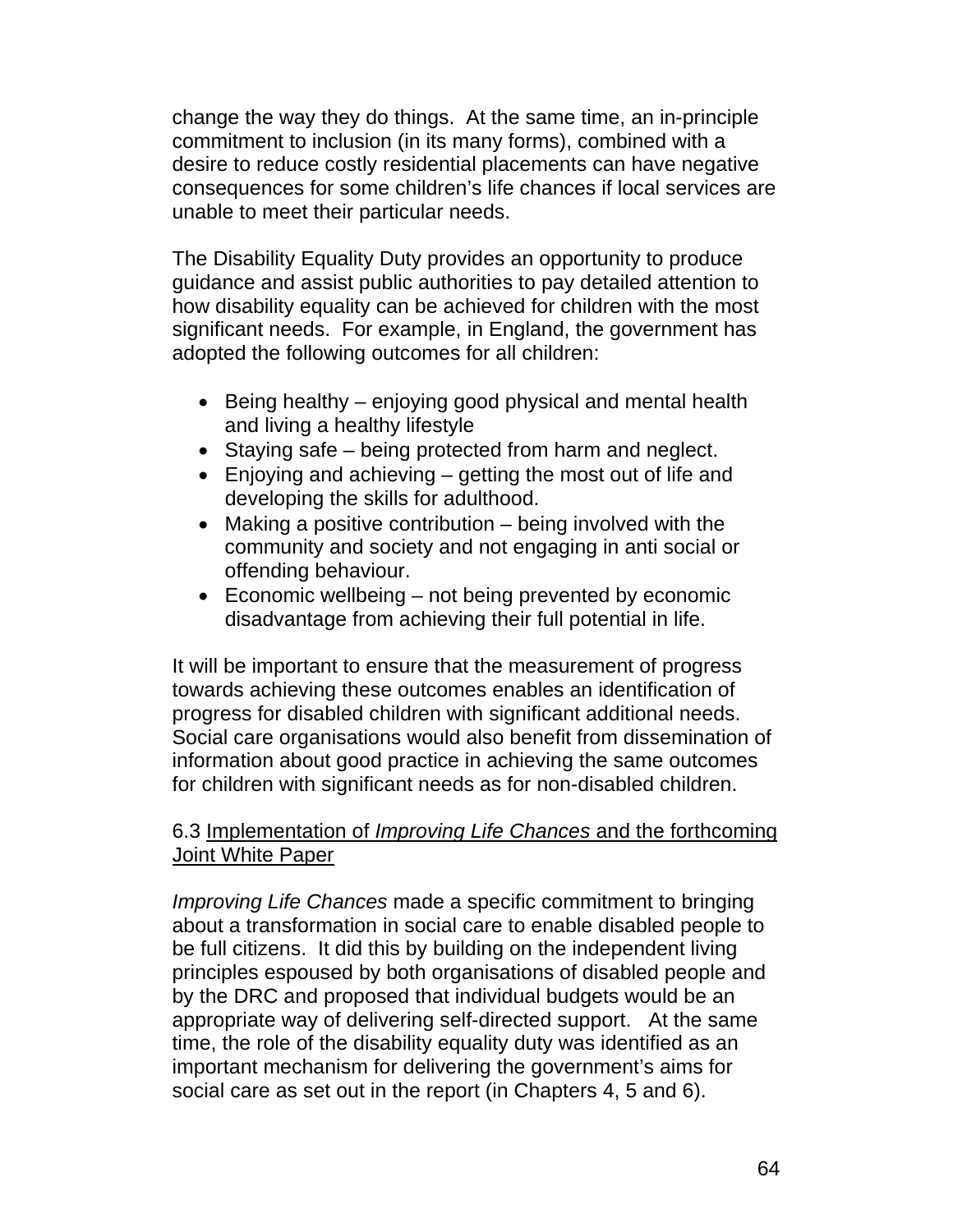*Improving Life Chances* also committed the government to ensuring that government departments modelled good practice in user involvement and that local authorities developed user involvement protocols. The report referred, in this context, to the DRC's task of assisting public authorities to involve disabled people (Prime Minister's Strategy Unit, 2005, pp.75-76).

This paper has already identified some of the political tensions that may result from the commitment to introduce individual budgets (see 5.12 above). The disability equality duty could play a key role in ensuring that this commitment does not get hi-jacked by other political agendas. It will also be an important mechanism for ensuring that self-directed support (in the form of individual budgets and the support needed to use them) is available to all groups of disabled people: individual budgets have been piloted with people with learning disabilities, while people with physical impairments pioneered direct payments. It will be important to focus on whether older people and people who use mental health services have access to individual budgets and that these are delivered in ways which promote choice and control.

# 6.4 Social care services which are predominantly used by nondisabled people

This is a relatively neglected area in terms of disability equality but there are a number of social care services where more attention needs to be paid to whether disabled people have equal access to services. There are four particular services which merit closer attention:

6.4.1 Children and family support services. There is evidence that disabled parents are being poorly served by children and families support services delivered by CSSRs (Morris, 2003b; Wates, 2003). In addition, the national evaluation of Sure Start has not, so far, enabled an assessment of whether this very important programme of support to families with young children has addressed the needs of disabled parents or disabled children. There is concern that, in the implementation of the new policy of Extended Schools, disabled parents and disabled children will be similarly invisible. The Social Care Institute for Excellence has commissioned a Practice Review of support to disabled parents and intends to develop good practice guidance. There has also been talk recently within the Department of Health about producing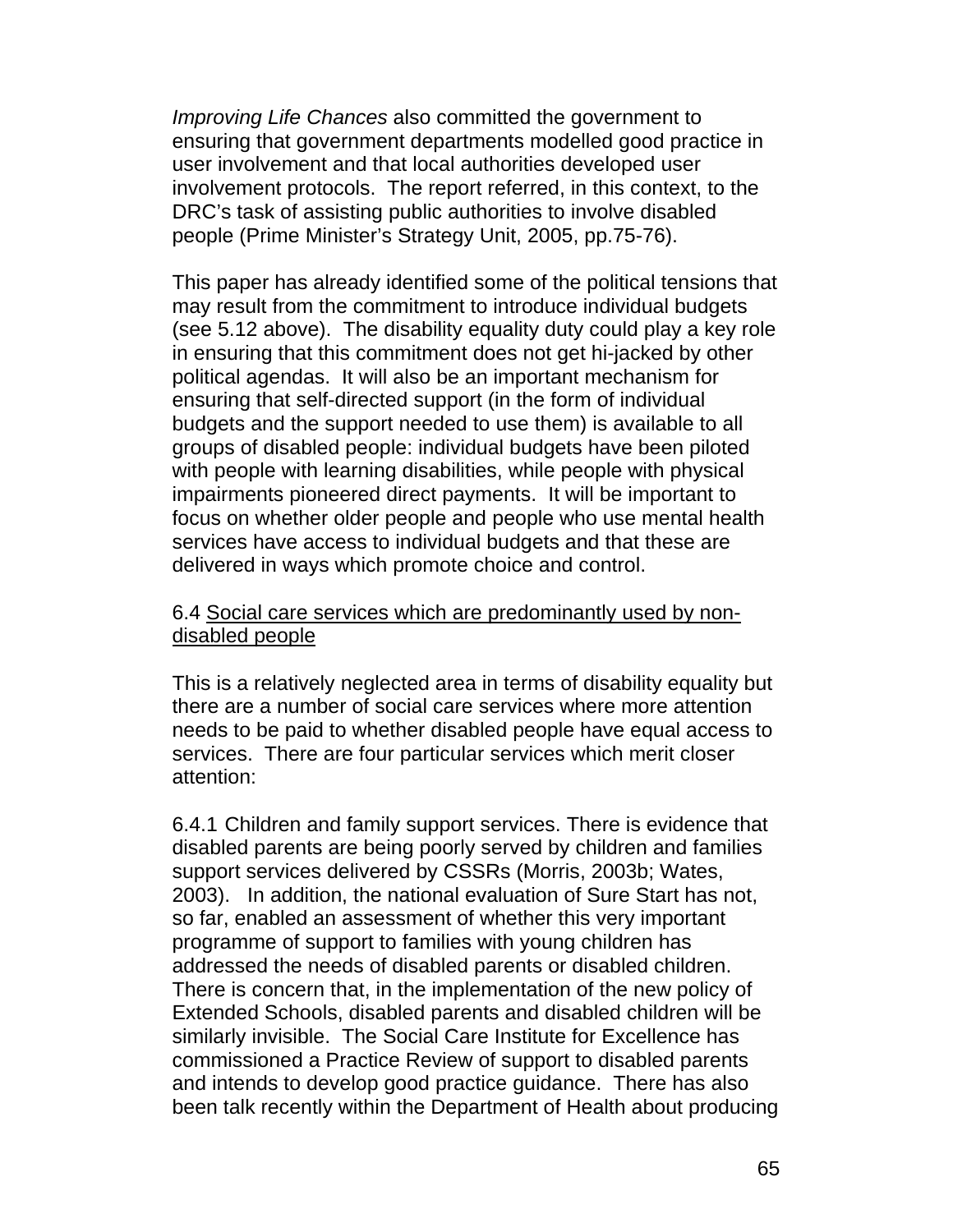good practice guidance on supporting parents with learning disabilities. It will be important that the work of SCIE and the DH is informed by the disability equality duty.

6.4.2 Support services to asylum seekers. As already mentioned, there is a lack of information about how many asylum seekers (adults and children) are disabled although estimates range between 3% and 10%. Moreover, existing monitoring systems of the services provided do not include data that would enable an assessment of whether services are making the reasonable adjustments required to meet the needs of disabled asylum seekers. There is also concern that disabled asylum seekers are not accessing their entitlements – as disabled adults and children – to services under community care and children's legislation. Research carried out by the Refugee Council and the University of York (Roberts and Harris, 2002) found that:

- Unmet personal care needs, unsuitable housing and a lack of aids and equipment were common amongst the disabled refugees interviewed
- Disabled refugees often had little knowledge about their entitlements or how to get a community care assessment.
- Communication difficulties and extreme isolation were also common
- Most workers in 'reception assistant' organisations lacked knowledge about the disability-related entitlements and needs of refugees and asylum seekers.

The research also found an acute need for improved joint working between reception assistant organisations, local authority social services departments and the National Asylum Support Service (NASS). With few exceptions, relations between these key agencies seemed very strained, arising from**:** 

- unclear policies and procedures and lack of named contacts equipped to handle enquiries about disabled asylum seekers, especially in NASS
- considerable confusion in and across agencies about responsibilities for financing community care packages and suitable housing
- overstretched social services resources, which sometimes meant the needs of disabled refugees and asylum seekers were seen as less pressing than those of other disabled people in the locality.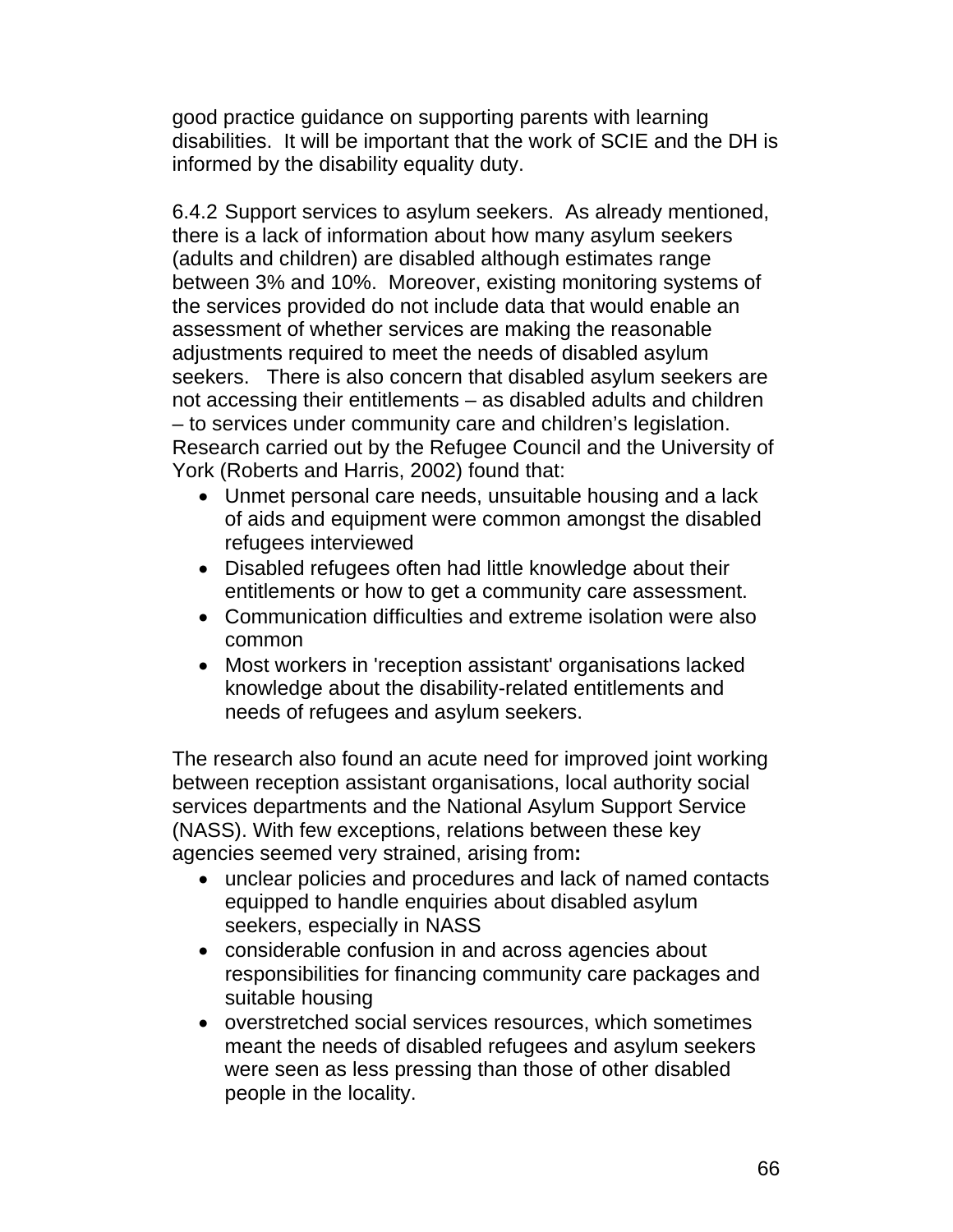#### 6.4.3 Domestic violence services

As already mentioned, it would appear that disabled women and children are under-represented amongst users of refuges (Toren 2005). However, there is not sufficient monitoring of these and other services to people experiencing domestic violence to properly assess whether disabled adults and children have equal access to such services. This seems to be an issue – at a strategic level - which is better recognised in Wales and Scotland than in England. The DRC could however usefully promote the disability equality duty in the context of domestic violence services in all three countries, paying particular attention to the need to monitor the use of services by disabled adults and children. It would also be useful to identify good practice, such as the Leeds Inter-Agency project referred to in 3.1 above, in order to encourage service providers to take a proactive approach to ensuring equal access.

# 6.4.4 Drug and alcohol treatment services

These services are another area where there is a lack of monitoring of take up by disabled people. At the same time there is some evidence (although mostly from the United States) that drug and alcohol abuse is more common amongst disabled people. None of the national drug strategies adopted in England, Wales or Scotland identify access to services by disabled people as an issue. There is real scope therefore for the Disability Rights Commission to encourage the relevant government departments and agencies to take a proactive approach to ensuring equal access for disabled people to these important services - services that can make a significant difference to people's life chances.

# 6.5 The social care needs of disabled people in the criminal justice system

As mentioned above (para 5.5), about two thirds of people in prisons have mental health problems (Davies, 2004; Singleton et al, 1997) and about 60% of those referred to Youth Offending Teams have special educational needs (NACRO, 2003). There is also anecdotal evidence that some children and adults with ASD, ADHD and/or mental health problems are at risk of receiving ASBOs. Research is needed on whether these experiences are the result of a failure of social care agencies to assess and adequately meet the needs of these groups of disabled people.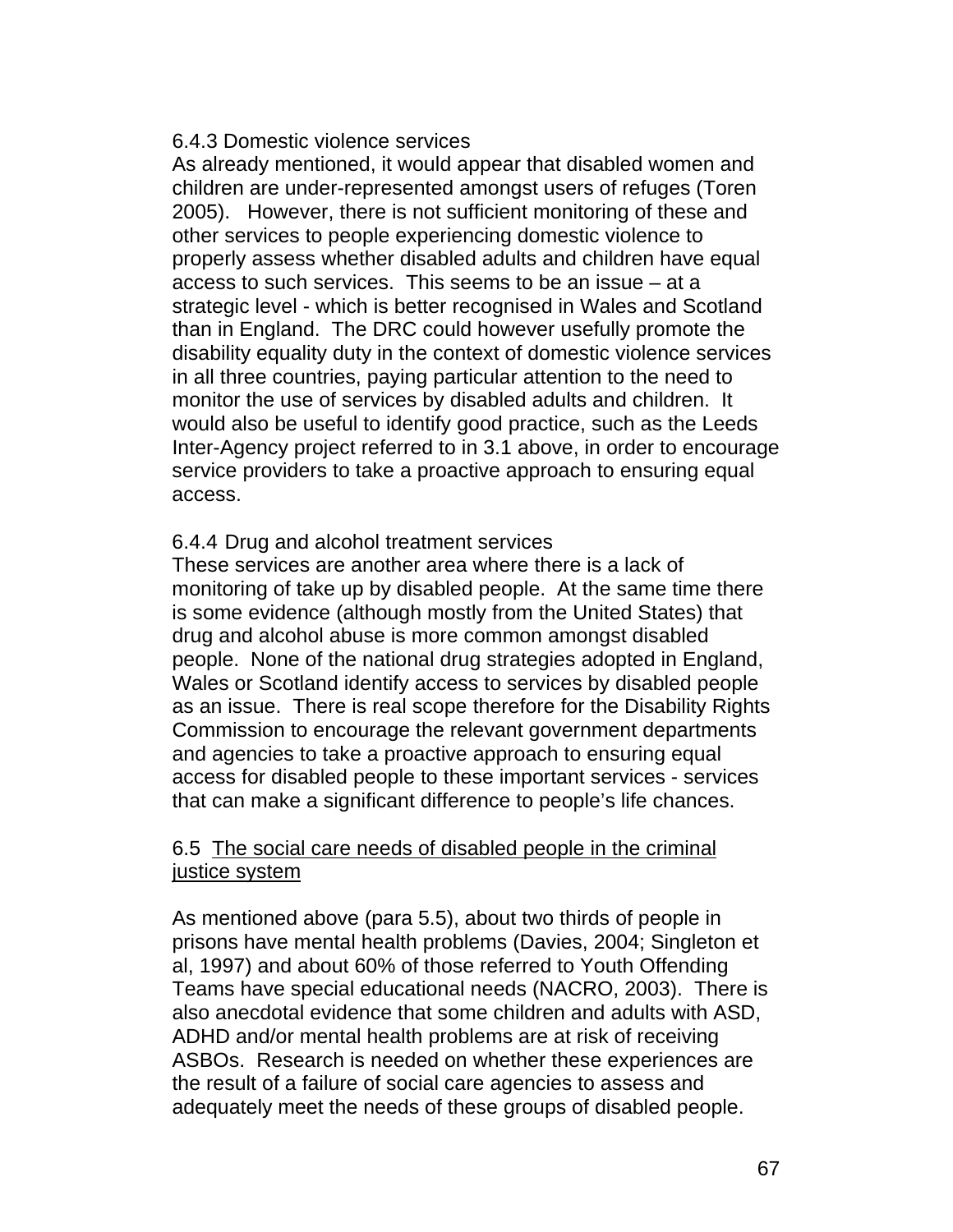However, the disability equality duty provides an opportunity for both investigating and putting right a significant injustice.

# **References**

Abbott, D, Morris, J, and Ward, L. 2000. *Disabled children and residential schools: A study of local authority policy and practice*, Bristol: Norah Fry Research Centre.

Abbott, D. Morris, J. and Ward, L. 2003. *"The best place to be?" Policy, practice and the experiences of residential school placements for disabled children*, Joseph Rowntree Foundation.

Abrahams, H. 2001. *Domestic Violence Statistical Fact Sheet 2001*, Women's Aid Federation of England.

Action on Elder Abuse, 2005. *Response to Green Paper, Independence, Well-Being and Choice*. www.elderabuse.org.uk/Mainpages/whatsnew.htm Accessed July 2005.

Booth, W, Booth, T. and McConnell, D. 2003. 'Family Trials' in *Disability, Pregnancy and Parenthood International*, Number 45, pp.12-13.

British Medical Association, 2001. *Access to healthcare for asylum seekers*, British Medical Association.

Burchardt, T, Le Grand, J and Piachaud, D. 1999. 'Social exclusion in Britain 1991-1995' *Social Policy and Administration*, Vol 33, No 3, pp.227-244.

Chamba, R. et al (1999) *On the Edge: Minority ethnic families caring for a severely disabled child*, Bristol: The Policy Press.

Chanan, G. 2004. *The Practical Effects of Community Involvement in Neighbourhood Renwal: A toolkit of indicators*, Community Development Foundation/Neighourhood Renewal Unit.

Clark, H. Gough, H. and Macfarlane, A. 2004. *"It pays dividends": Direct payments and older people*, Bristol: The Policy Press.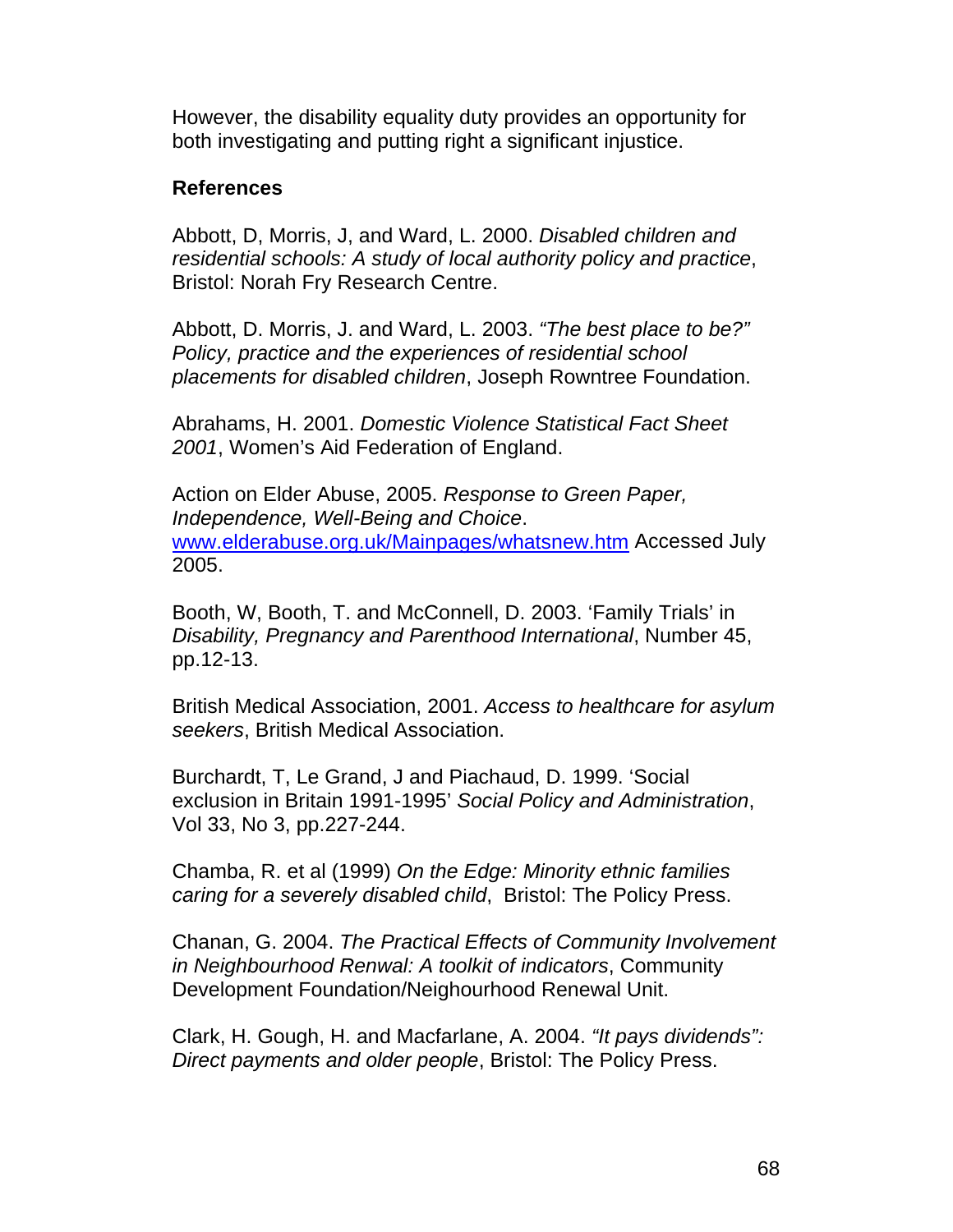COI Communications, 2004. *Drug misuse and people with hearing impairments*, National Treatment Agency.

Commission for Social Care Inspection (CSCI) *Performance Assessment Framework: Reports and data 2003-4*. http://www.csci.org.uk/council\_performance/paf/paf\_reports.htm Accessed July 2005.

Cook et al, 2005. 'Results of a Multisite Randomized Trial of Supported Employment Interventions for Individuals with Severe Mental Illness' *Archives of General Psychiatry*, Vol. 62 (5): 505- 512.

Department for Work and Pensions, 2005. *Increasing Opportunities for Disabled People: Outcomes and Indicators*. Provided in confidence, do not quote publicly without permission.

Department for Work and Pensions, 2004. *Delivering equality for disabled people*, London: DWP.

Department of Health, 2005a. *Independence, Well-being and Choice*, London: Department of Health.

Department of Health, 2005b. *Care Services Efficiency Delivery Programme – implementing Gershon*  http://www.dh.gov.uk/PolicyAndGuidance/HealthAndSocialCareTo pics/HealthAndSocialCareArticle/fs/en?CONTENT\_ID=4089166&c hk=mlxVT8 Accessed June 2005.

Department of Health, 2002. *A sign of the times: Modernising mental health services for people who are deaf.* London: Department of Health.

Department of Health, 2001. *Valuing People: The national learning disability strategy*, London: Department of Health.

Dyter, R. and Mitchell, T. 2003. *Drug misuse amongst people with disabilities: A scoping study.*  http://www.drugs.gov.uk/ReportsandPublications/Diversity Accessed July 2005.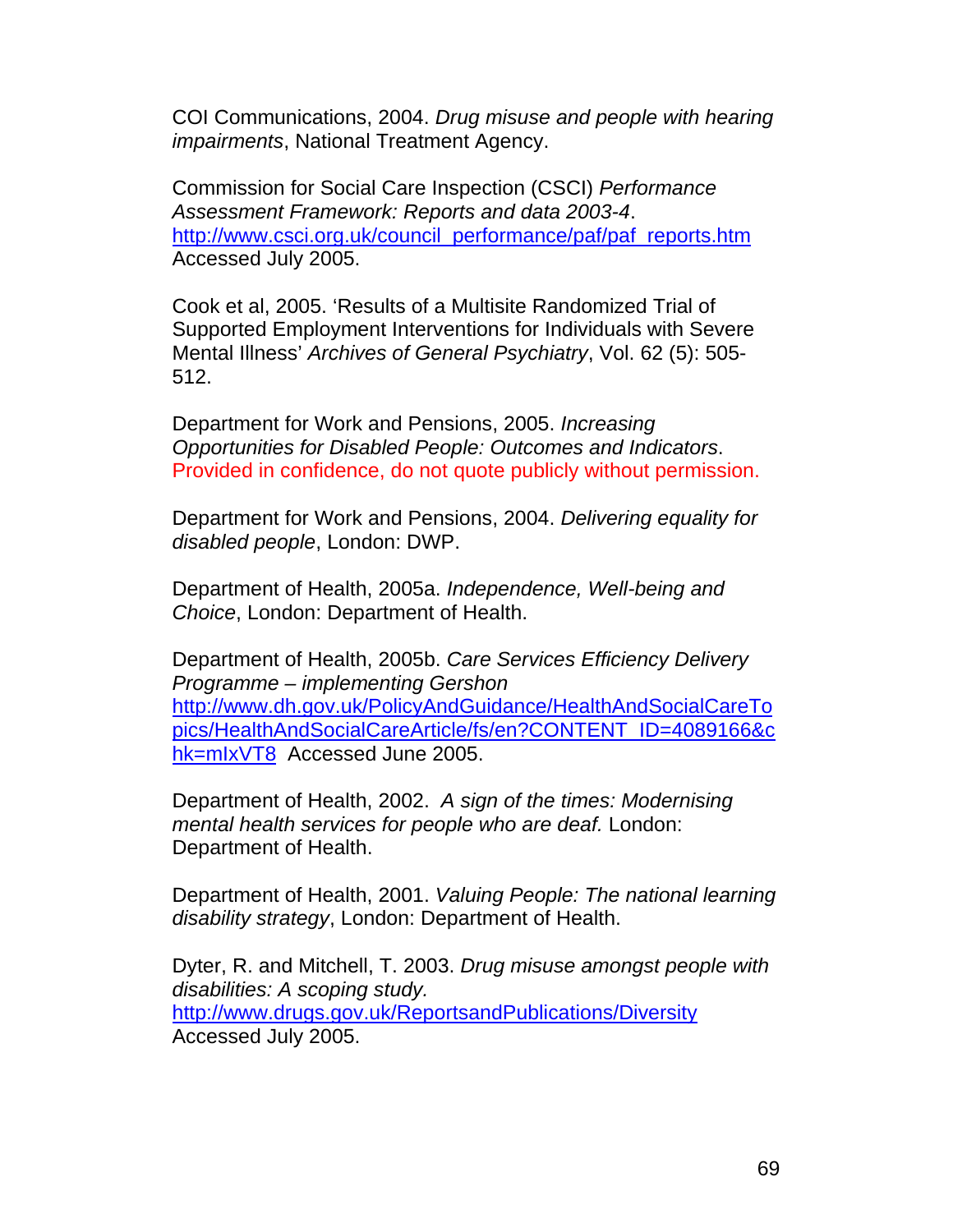Glendinning *et al*, 2000. *Buying Independence: Using Direct Payments to Integrate Health and Social Services*, Bristol: The Policy Press.

Harding, T. 2005. *Rights at Risk: Older people and human rights*, London: Help the Aged.

Harwin, J, Owen, M, Locke, R. and Forrester, D. 2001. *Making Care Orders Work: A study of care plans and their implementation*, London: The Stationery Office.

Health Service Ombudsman for England, 2003. *Ombudsman upholds complaints about refusal of NHS funding for long term care,* Press Notice 18 February.

House of Commons Health Committee, 2005. *NHS Continuing Care: Sixth Report of Session 2004-5*. London: House of Commons.

House of Commons Home Affairs Committee, 2004a. *Anti Social Behaviour: Report*, London: House of Commons.

House of Commons Home Affairs Committee, 2004b. *Anti Social Behaviour: Evidence*, London: House of Commons.

Kitwood, T. and Bredin, K. n.d. *Evaluating dementia care: The DCM Method.* 

Knapp, M. Marks, I, Wolstenholme, J, Beecham, J, Astin, J, Audina, B, Connolly, J, Watts, V. 1998. 'Home-based versus hospital-based care for serious mental illness: Controlled costeffectiveness study over four years', *British Journal of Psychiatry*, Vol. 172(6): 5-6-512.

Local Government Data Unit, 2004. *National Performance Indicator Guidance for Wales 2005/06.* www.lgduwales.gov.uk/Documents/Project/ADS05000 Final Guidance 200 5\_bi.doc

Luckhurst, L. 2005. *Wider Options: Report of a research project on intensive support schemes for direct payments,* London: National Centre for Independent Living.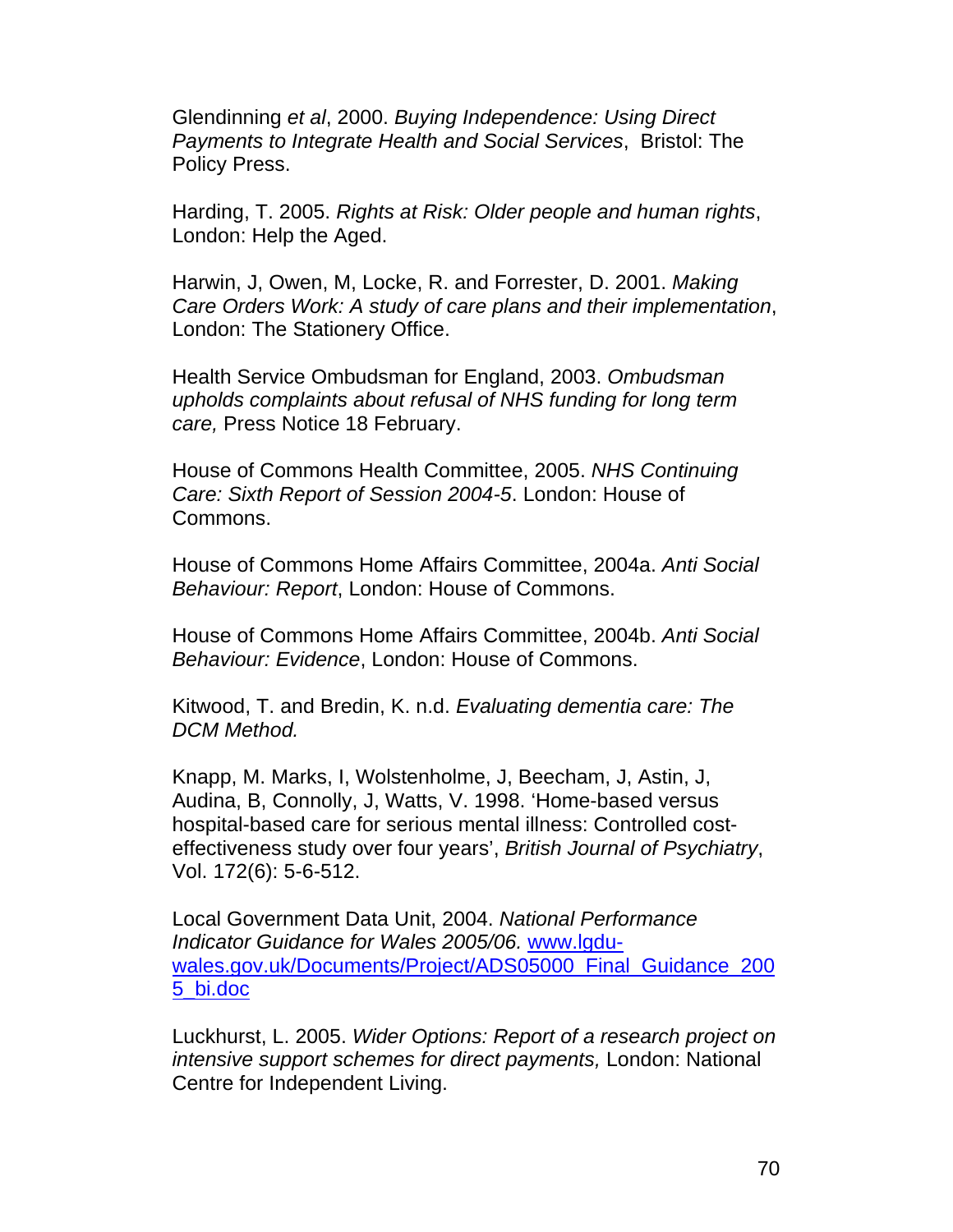McDonald, C. 2004. *Older People and Community Care in Scotland: A review of recent research*, Scottish Executive.

Mir, G. et al, 2001. *Learning difficulties and Ethnicity, Report to the Department of Health*, London: Department of Health.

Morris, J. 2003a. *Barriers to Independent Living: A scoping paper prepared for the Disability Rights Commission*.

Morris, J. 2003b. *The Right Support: Report of the Taskforce on Supporting Disabled Adults in their Parenting Role,* York: Joseph Rowntree Foundation/York Publishing Services.

Morris, J. 2004. *"One town for my body, another for my mind": Services for people with physical impairments and mental health support needs*, York: Joseph Rowntree Foundation/York Publishing Services.

Mueser KT, Bond GR, Drake RE, Resnick SG. 1998. 'Models of community care for severe mental illness: a review of research on case management', *Schizophrenia Bulletin*, Vol. 24 (1): 37-74.

National Assembly for Wales, 2005. *National Performance Indicator Guidance for Wales 2005/6,* http://www.lgduwales.gov.uk/Documents/Project/ADS05000\_Final\_Guidance\_200 5\_bi.doc#Intro

NAPO, 2005. *Anti Social Behaviour Orders: An analysis of the first six years*, NAPO.

National Audit Office, 2005. *National Asylum Support Service: The provision of accommodation for asylum seekers.* London: The Stationery Office.

Ofsted, 2005. *Every Child Matters: Framework for the inspection of children's services*. London: Ofsted.

Parry, J. et al, 2004. *Independent living in later life: Report of research carried out by the Policy Studies Institute on behalf of the Department for Work and Pensions*, DWP.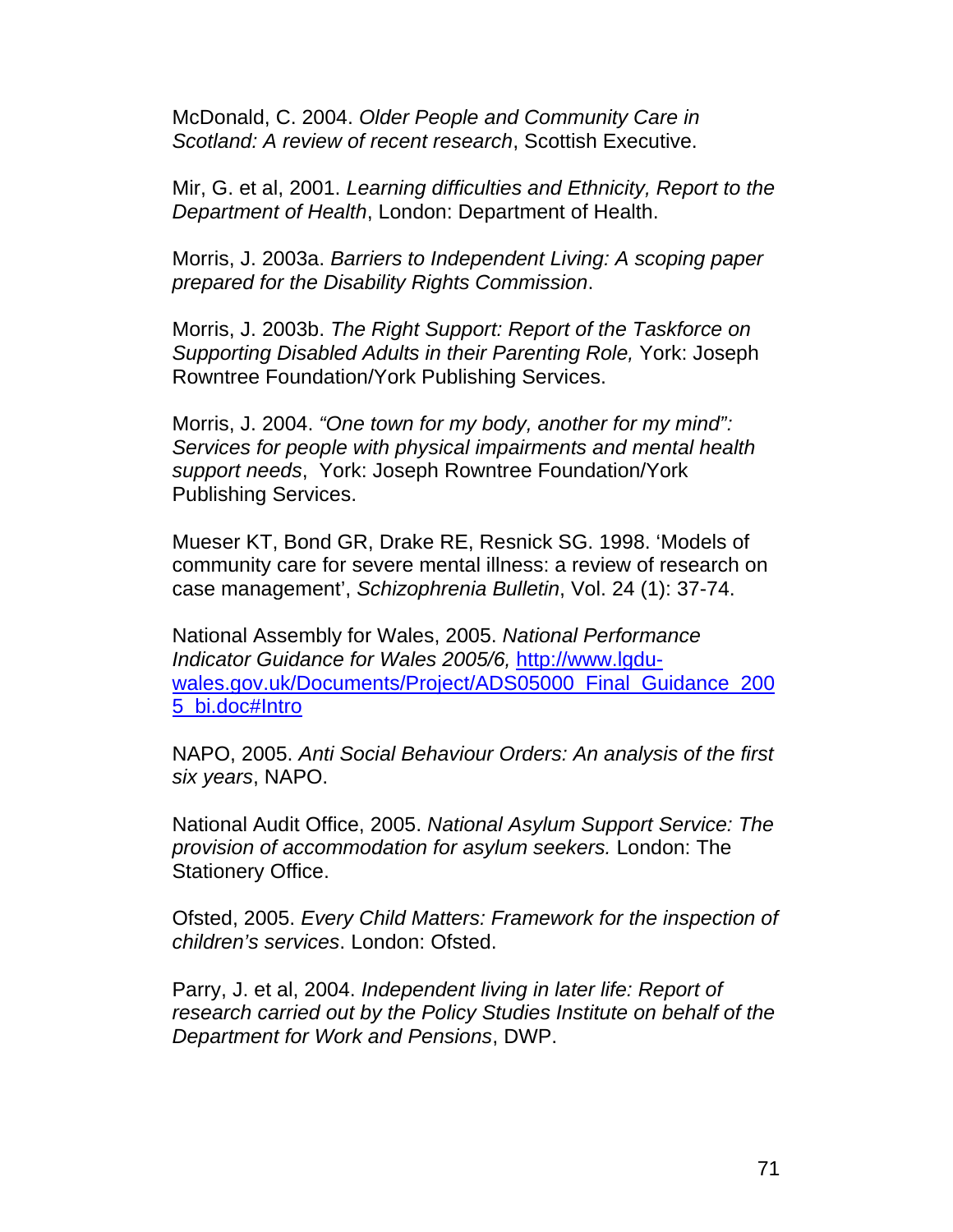Pattie, C., Seyd, P. and Whiteley, P, 2004. *Citizenship in Britain: Values, participation and democracy*, Cambridge: Cambridge University Press.

Patmore, C. 2002. *Towards flexible, person-centred home care services: A guide to some useful literature for planning, managing or evaluating services for older people,* York: Social Policy Research Unit, University of York.

Patmore, C. and McNulty, A. 2005. *Making home care for older people more flexible and person-centred: Factors which promote this,* York: Social Policy Research Unit, University of York.

Prime Minister's Strategy Unit, 2005. *Improving the Life Chances of Disabled People*, Cabinet Office.

Rinaldi, M, Mcneil, K, Firn, M, Koletsi, M, Perkins, R. and Singh, S.P, 2004. 'What are the benefits of evidence-based supported employment for patients with first-episode psychosis?' *Psychiatric Bulletin,* 28(8): 281 - 284.

Roberts, K. and Harris, J. 2002. *Disabled people in refugee and asylum seeking communities*. Bristol: The Policy Press.

Sawyer, L. 2004. *London and South East Capacity Development Programme: Collection of papers on domiciliary care*. London: Department of Health, Health and Social Care Change Agent Team.

Scottish Executive, 2003. *Social Justice – A Scotland where everyone matters: Indicators of Progress*, http://www.scotland.gov.uk/library5/social/sjip03-00.asp

Scottish Executive, 2005. *Protecting Vulnerable Adults: Securing their Safety*, Scottish Executive.

Scottish Executive/COSLA/NHS Scotland, 2004. *National User and Carer Outcomes and Local Improvement Targets for the Joint Future Agenda,* 

http://www.scotland.gov.uk/Resource/Doc/1095/0001837.pdf

Social Care Institute for Excellence, 2005. *The Road Ahead: Literature Review*,